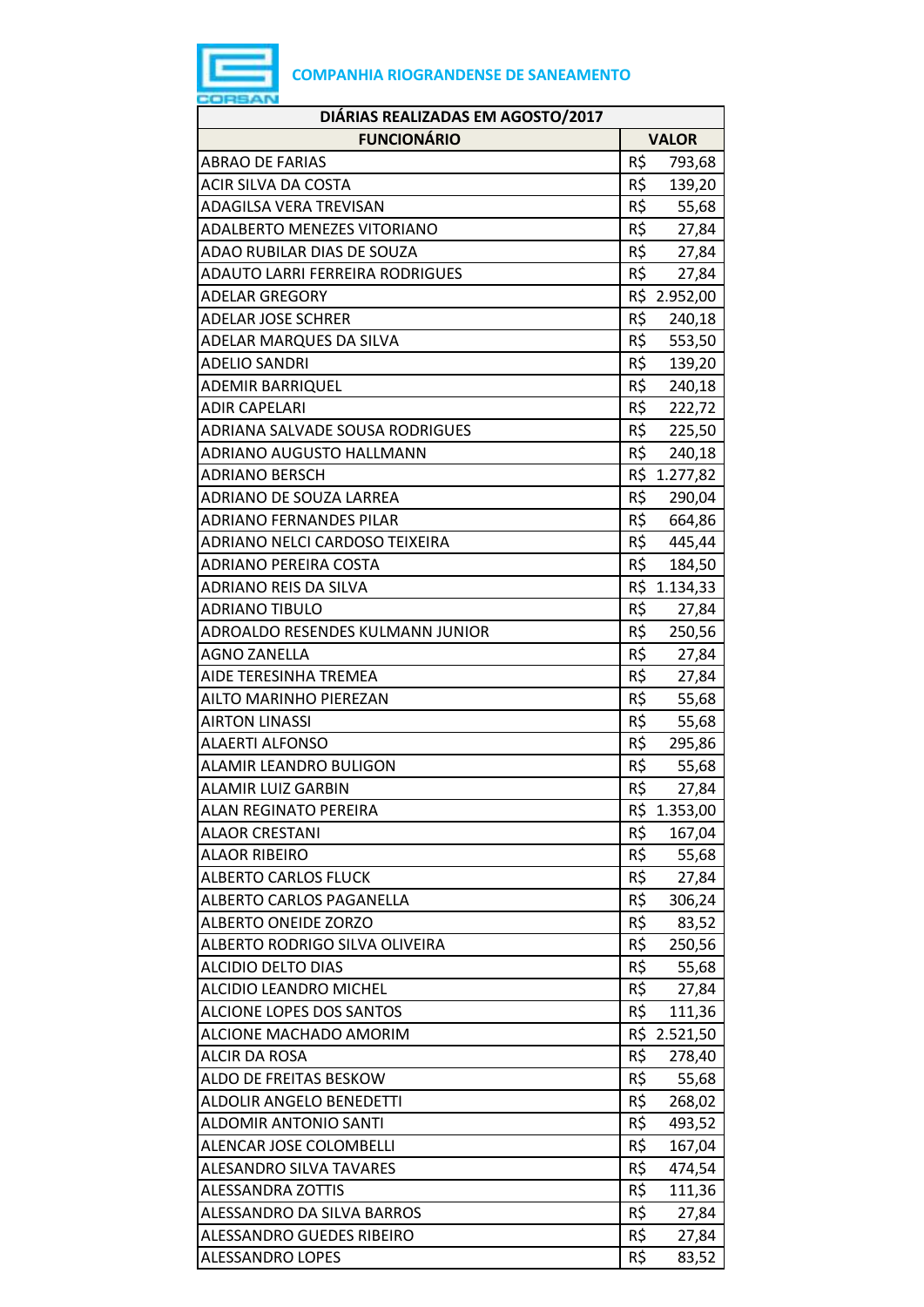| <b>ALEX ELY</b>                      | R\$ | 27,84        |
|--------------------------------------|-----|--------------|
| <b>ALEX RODRIGUES PEDROSO</b>        |     | R\$ 2.214,00 |
| ALEX SANDER ZANOTELI MARTINS         | R\$ | 417,60       |
| ALEX SANDRO BANDEIRA DE SOUSA        |     | R\$ 278,40   |
| <b>ALEX SANDRO DE MORAES</b>         | R\$ | 27,84        |
| ALEX SANDRO DIAS CASTRO              |     | R\$ 2.521,50 |
| ALEX SANDRO GOMES DORNELES           | R\$ | 184,50       |
| ALEXANDER RUAN BAIERLE               | R\$ | 222,72       |
| ALEXANDRA DA SILVA VIANNA            | R\$ | 27,84        |
| ALEXANDRA LUZZATTO                   | R\$ | 27,84        |
| ALEXANDRA RECH TISSIANI              | R\$ | 27,84        |
| ALEXANDRE ABEL KUNZLER               | R\$ | 27,84        |
| ALEXANDRE ANTONIO THIEL WALL         | R\$ | 27,84        |
| ALEXANDRE BOURSCHEIDT GABRIEL        | R\$ | 250,56       |
| ALEXANDRE CAVALHEIRO MARCHESAN       |     | R\$ 1.537,50 |
| ALEXANDRE DE SOUZA GONZALVES         | R\$ | 83,52        |
| ALEXANDRE DOS SANTOS DE OLIVEIRA     | R\$ | 55,68        |
| ALEXANDRE EDUARDO KRAMER             | R\$ | 27,84        |
| ALEXANDRE KUNKEL DA COSTA            | R\$ | 83,52        |
| <b>ALEXANDRE LUIS SCHEID</b>         | R\$ | 27,84        |
| ALEXANDRE MADEIRA CALVETTI           | R\$ | 167,04       |
| ALEXANDRE MIETH DOS SANTOS           |     | R\$ 1.107,00 |
| ALEXANDRE SILVA PRESTES SOUZA        | R\$ | 751,66       |
| ALEXANDRE SOKOLOV                    | R\$ | 361,92       |
| ALEXANDRE SOUZA SCHNEID              | R\$ | 309,02       |
| <b>ALEXANDRE TEDESCO FARIAS</b>      | R\$ | 553,50       |
| ALEXANDRO ANTONIO MARCON             | R\$ | 27,84        |
| ALEXSANDER MIRANDA                   |     | R\$ 1.229,99 |
| <b>ALEXSANDRO ZANETTE DOS SANTOS</b> | R\$ | 83,52        |
| ALFREDO LEONARDO GUEDES FULBER       | R\$ | 612,48       |
| ALHESTERTOLINO DOS SANTOS OLIVEIRA   | R\$ | 519,84       |
| ALIDA LETICIA ROCHA VAN DER MAAT     | R\$ | 553,50       |
| <b>ALINE DOS SANTOS LOPES</b>        | R\$ | 861,00       |
| <b>ALINE GARTNER</b>                 | R\$ | 27,84        |
| <b>ALINE ROBERTA VARGAS</b>          | R\$ | 501,12       |
| ALINE SCHERER DE ALVES               | R\$ | 27,84        |
| ALINE SOUZA DE LIMA                  | R\$ | 403,67       |
| ALISON MATEUS SOARES CARDOSO         | R\$ | 83,52        |
| <b>ALISSON AFONSO AVELINO</b>        |     | R\$ 3.813,00 |
| ALLAN DE CASTRO ROSA                 | R\$ | 222,72       |
| ALMERIO ARIEL VARGAS DE MELLO        | R\$ | 676,49       |
| ALMIR CAVALINI DA SILVA              | R\$ | 111,36       |
| ALMIR JOSE LUDWIG OSMARI             | R\$ | 27,84        |
| ALVARINO LIMA PEREIRA                | R\$ | 111,36       |
| <b>ALVARO LEITE FERNANDES</b>        | R\$ | 704,34       |
| ALVARO MOISES SILVEIRA JACOBSEN      | R\$ | 27,84        |
| AMANDA MARTINS MAFASSIOLLI           | R\$ | 27,84        |
| AMARO FERNANDO DOS SANTOS FERNANDES  | R\$ | 83,52        |
| ANA ALZIRA ACOSTA ZUCCOLO            | R\$ | 676,49       |
| ANA CAROLINA ABI RODRIGUES           | R\$ | 27,84        |
| ANA LAURA CABREIRA BORNES            | R\$ | 55,68        |
| ANA LUCIA CANTARELLI                 | R\$ | 683,33       |
| ANA MARIA PRESTES BRUM DA SILVEIRA   | R\$ | 601,33       |
| ANA PAULA FERRARI                    | R\$ | 27,84        |
| ANA PAULA GAUZE                      | R\$ | 55,68        |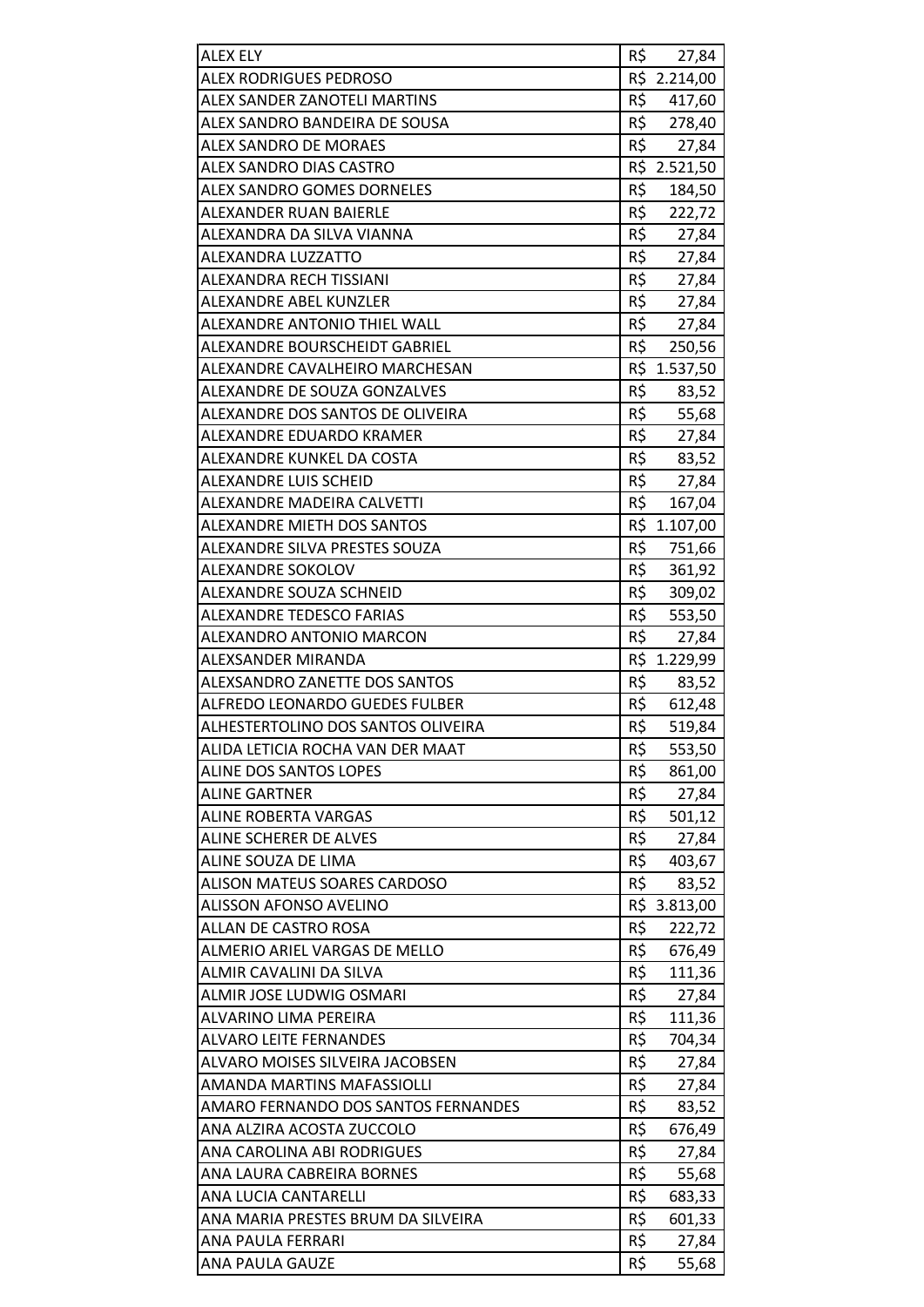| ANA TESSIA MORAES DA SILVA                  | R\$ | 445,44       |
|---------------------------------------------|-----|--------------|
| <b>ANACLETO SOLETTI</b>                     | R\$ | 167,04       |
| ANDERSON BARBOZA GOMES                      | R\$ | 27,84        |
| ANDERSON BORIN DOS SANTOS                   | R\$ | 307,50       |
| <b>ANDERSON ISMAEL CYGAINSKI</b>            | R\$ | 55,68        |
| <b>ANDERSON MATIAS KONZEN</b>               | R\$ | 27,84        |
| ANDERSON SILVA DE SOUZA                     | R\$ | 83,52        |
| <b>ANDERSON SODRE</b>                       | R\$ | 111,36       |
| <b>ANDERSON SPIGER</b>                      | R\$ | 27,84        |
| ANDR+ LUIS MAUR-CIO DOS SANTOS              | R\$ | 553,50       |
| ANDRE ALEXANDRE LEITE DA SILVA              | R\$ | 250,56       |
| <b>ANDRE ALVES MACHADO</b>                  | R\$ | 1.057,92     |
| ANDRE DA MOTTA MONTAGNER                    | R\$ | 212,34       |
| ANDRE DA SILVA MACEDO                       | R\$ | 123,00       |
| ANDRE DE MATOS BRANCO                       |     | R\$ 487,19   |
| ANDRE FABIANO DA SILVA CHAVES               | R\$ | 744,83       |
| <b>ANDRE GUTTERRES BORGES</b>               | R\$ | 27,84        |
| <b>ANDRE LUCIANO ROSSETO</b>                | R\$ | 1.107,00     |
| ANDRE LUIS DA SILVA OLIVEIRA                |     | R\$ 1.660,49 |
| ANDRE LUIS DE CAMPOS                        | R\$ | 723,84       |
| ANDRE LUIS DE LIMA ORGUISSA                 | R\$ | 55,68        |
| <b>ANDRE LUIS GUERRA</b>                    | R\$ | 27,84        |
| <b>ANDRE LUIS HECK</b>                      | R\$ | 430,50       |
| <b>ANDRE LUIS KREIN</b>                     | R\$ | 27,84        |
| ANDRE LUIS MACHADO MOREIRA                  | R\$ | 984,00       |
| ANDRE LUIZ BERNARDI                         | R\$ | 375,83       |
| <b>ANDRE LUIZ KUHN</b>                      | R\$ | 27,84        |
| ANDRE LUIZ SILVEIRA LOPES                   | R\$ | 307,50       |
| ANDRE NOETZOLD SCHEFFER                     |     | R\$ 1.107,00 |
| ANDRE PEREIRA DE ARAUJO                     | R\$ | 334,08       |
| <b>ANDRE RAMOS ROMERO</b>                   | R\$ | 184,50       |
| <b>ANDRE SERAFIN</b>                        | R\$ | 278,40       |
| ANDREA BANDEIRA SANCHES                     | R\$ | 450,99       |
| <b>ANDREA DE ARAUJO BORGES</b>              | R\$ | 584,64       |
| ANDREA REGINA DOS SANTOS                    | R\$ | 55,68        |
| <b>ANDREI MOREIRA VASSALLI</b>              | R\$ | 83,52        |
| <b>ANDREIA CRISTINA PAES PIRES</b>          | R\$ | 27,84        |
| ANDREIA DE MORAES ZANINI                    | R\$ | 225,50       |
| ANDREIA FALEIRO LAUTERT                     | R\$ | 512,48       |
| <b>ANDREIA VARGAS DOS SANTOS</b>            | R\$ | 83,52        |
| ANDRESSA PEDROSO DE CASTRO                  | R\$ | 676,49       |
| <b>ANDREY JAIME POGORECKI</b>               | R\$ | 334,08       |
| ANDREY REICHELT AZAMBUJA                    | R\$ | 417,60       |
| ANDRIGO JAMUR DA SILVA                      | R\$ | 473,28       |
| ANETE CRISTINE KLOPPENBURG PINA             | R\$ | 307,50       |
| ANGELA BEATRIZ DE SOUZA STORCH BRASIL PRADO |     | R\$ 2.521,50 |
| <b>ANGELA COCIO MARTINS</b>                 | R\$ | 111,36       |
| ANGELA KERN FRIZON CECHIN                   | R\$ | 27,84        |
| ANGELA MARIA FEIDEN SULZBACHER              | R\$ | 27,84        |
| ANGELA MARIA PORTO GAYER                    | R\$ | 526,16       |
| ANGELITA PINHEIRO ROSA                      | R\$ | 111,36       |
| ANGELO ALVES WILLRICH                       | R\$ | 334,08       |
| <b>ANGELO FANTONI</b>                       | R\$ | 536,04       |
| ANGELO MARCELO BARBOSA FARO                 | R\$ | 27,84        |
| ANTONIO AGUINALDO DA SILVA BORGES           | R\$ | 83,52        |
|                                             |     |              |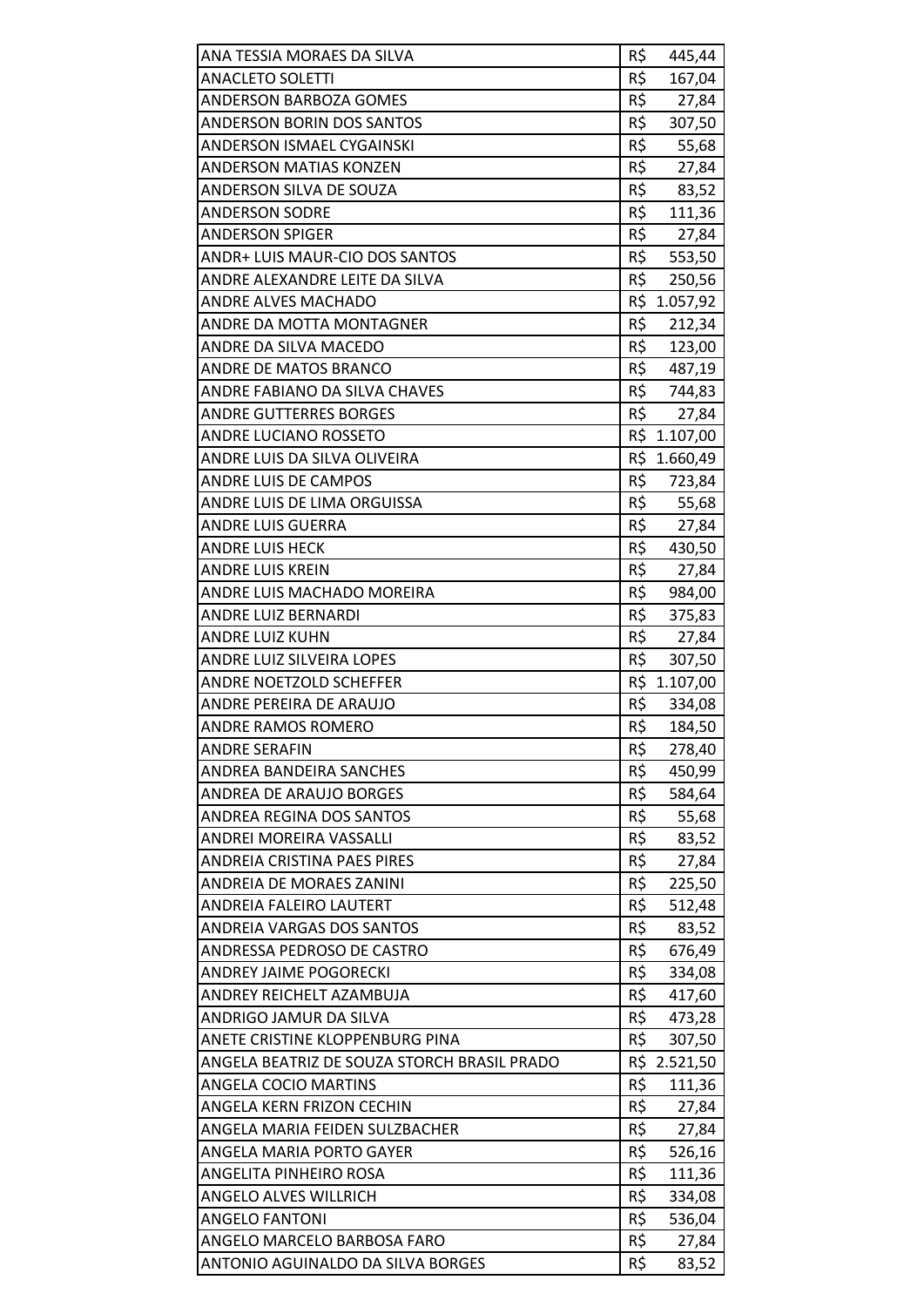| <b>ANTONIO AUGUSTO RIBAS DE FREITAS</b> | R\$ | 27,84        |
|-----------------------------------------|-----|--------------|
| ANTONIO CARLOS CARATI GENERALI          | R\$ | 55,68        |
| <b>ANTONIO CARLOS DE BORBA</b>          | R\$ | 640,32       |
| <b>ANTONIO CARLOS DE MORAIS</b>         | R\$ | 1.660,50     |
| <b>ANTONIO CARLOS DE QUEIROZ</b>        | R\$ | 27,84        |
| ANTONIO CARLOS PINTO DA SILVA           | R\$ | 111,36       |
| <b>ANTONIO CARLOS TORRES FERREIRA</b>   | R\$ | 553,50       |
| <b>ANTONIO CARLOS VEIGA</b>             | R\$ | 111,36       |
| <b>ANTONIO CARLOS VULFE NOTZOLD</b>     | R\$ | 27,84        |
| <b>ANTONIO COMUNELLO ACCORSI</b>        | R\$ | 55,68        |
| ANTONIO GILBERTO NUNES DE OLIVEIRA      | R\$ | 27,84        |
| <b>ANTONIO GOMES</b>                    | R\$ | 202,31       |
| ANTONIO MARCOS PAGANI DUARTE            | R\$ | 27,84        |
| <b>ANTONIO PIVETTA</b>                  | R\$ | 278,40       |
| <b>ANTONIO RICARDO CANDIDO</b>          | R\$ | 55,68        |
| ANTONIO ROBERTO MACHADO SILVEIRA        | R\$ | 668,16       |
| AREOVALDO LUIZ GASPARIN                 |     | R\$ 2.029,50 |
| <b>ARGEMIRO GALVES</b>                  | R\$ | 278,40       |
| ARIEL FABIANO CARDOSO                   |     | R\$ 1.906,50 |
| ARIOVALDO DAROIT                        | R\$ | 83,52        |
| <b>ARMIN NERI HAUPT</b>                 | R\$ | 212,34       |
| ARNOLDO JOSUE DA ROSA WEBER             | R\$ | 27,84        |
| ARY SA DE FIGUEIREDO                    | R\$ | 465,68       |
| <b>ASTOR HOCHSCHEIDT</b>                | R\$ | 27,84        |
| <b>ASTOR JOSE SCHNEIDER</b>             | R\$ | 27,84        |
| <b>ASTOR LUIZ WERLANG</b>               | R\$ | 27,84        |
| <b>AUGUSTO CESAR NICODEMO RODRIGUES</b> | R\$ | 403,67       |
| <b>AUGUSTO MORELLO CASTEGNARO</b>       | R\$ | 27,84        |
| <b>BARBARA CRISTINA BUHL POTT</b>       | R\$ | 375,83       |
| BEN HUR DE SOUZA JENSEN                 |     | R\$ 1.106,99 |
| <b>BIANCA GIULIANI FANTINEL</b>         | R\$ | 831,90       |
| <b>BONEVAL PEREIRA DUARTE</b>           | R\$ | 55,68        |
| <b>BRAULIO ROSA LEAO</b>                | R\$ | 184,50       |
| <b>BRUNA HELLER DUTRA</b>               |     | R\$ 1.230,00 |
| <b>BRUNA KROTH</b>                      | R\$ | 27,84        |
| BRUNA STANGHERLIN OLIVEIRA              | R\$ | 785,83       |
| <b>BRUNO BARBOSA BARRETO</b>            | R\$ | 375,83       |
| BRUNO DA COSTA BANDEIRA                 | R\$ | 929,33       |
| BRUNO DA COSTA COELHO                   | R\$ | 676,49       |
| <b>BRUNO DEBON</b>                      | R\$ | 27,84        |
| <b>BRUNO DOS SANTOS BRAUN</b>           | R\$ | 528,96       |
| <b>BRUNO FERRAZ DOS SANTOS</b>          | R\$ | 27,84        |
| <b>BRUNO FOGLIATTO MARIOT</b>           | R\$ | 278,40       |
| BRUNO FRANCISCO DA SILVA PANICHI        | R\$ | 139,20       |
| BRUNO GONCALVES DE OLIVEIRA             | R\$ | 306,24       |
| <b>BRUNO LINDNER MARQUISIO</b>          | R\$ | 492,00       |
| <b>BRUNO RAFAEL SCHMITZ</b>             | R\$ | 212,34       |
| <b>CAETANA VENTER</b>                   | R\$ | 306,24       |
| CANDIDO ERLI ROCHA LIMA JUNIOR          | R\$ | 111,36       |
| CARINA ROSANI DOLFINI KOCH              | R\$ | 55,68        |
| <b>CARINE FRANCINE RAUBER</b>           | R\$ | 27,84        |
| <b>CARINE HELENA MOLZ</b>               | R\$ | 27,84        |
| CARLA CRISTINA PEREIRA                  | R\$ | 27,84        |
| CARLA DANIELA KOLESNY MACHADO           | R\$ | 27,84        |
| CARLA DE LIMA VASQUES                   | R\$ | 27,84        |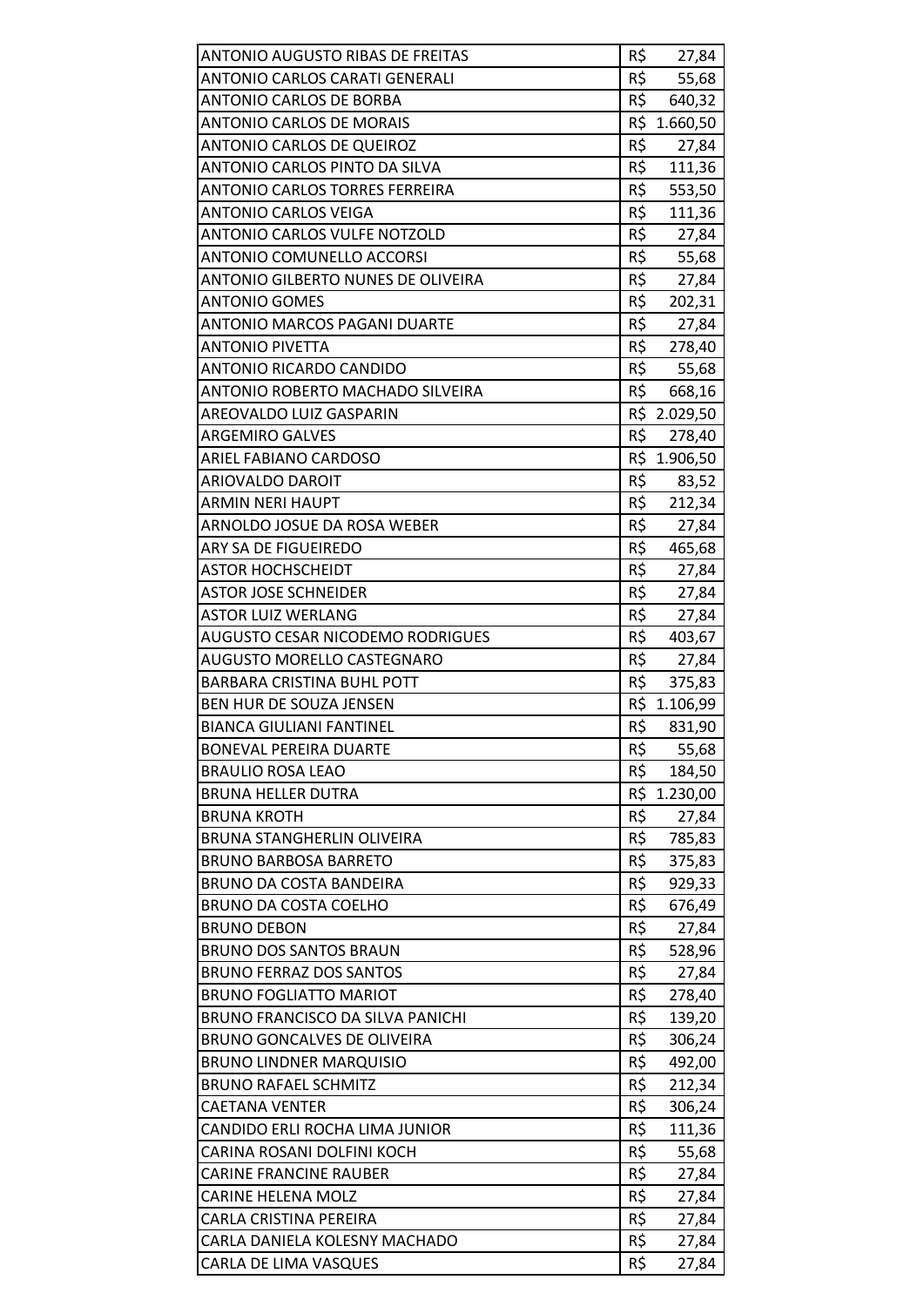| <b>CARLA FEISTAUER</b>               | R\$ | 55,68        |
|--------------------------------------|-----|--------------|
| CARLA FERNANDA RODRIGUES MACHADO     | R\$ | 27,84        |
| <b>CARLA MEURER</b>                  |     | R\$ 1.107,00 |
| CARLA VARGAS MACHADO                 | R\$ | 27,84        |
| <b>CARLOS AFONSO KRAEMER</b>         | R\$ | 27,84        |
| <b>CARLOS ALBERTO ALVES</b>          | R\$ | 27,84        |
| <b>CARLOS ALBERTO ALVES</b>          | R\$ | 445,44       |
| CARLOS ALBERTO AZEVEDO DE NEQUE      | R\$ | 194,88       |
| CARLOS ALBERTO BERTUOL MACHADO       | R\$ | 139,20       |
| <b>CARLOS ALBERTO CARON</b>          | R\$ | 27,84        |
| CARLOS ALBERTO CORREA DOS SANTOS     | R\$ | 55,68        |
| CARLOS ALBERTO DA SILVA              | R\$ | 27,84        |
| <b>CARLOS ALBERTO KUNZLER</b>        | R\$ | 55,68        |
| <b>CARLOS ALBERTO PINTO FERREIRA</b> | R\$ | 27,84        |
| CARLOS ANTONIO SCHNEIDER DA SILVA    |     | R\$ 2.583,00 |
| <b>CARLOS AUGUSTO SOARES</b>         |     | R\$ 1.107,00 |
| CARLOS BIBIANO DALLA NORA BORGES     | R\$ | 268,02       |
| <b>CARLOS CEZAR MENNET LEAL</b>      | R\$ | 361,92       |
| <b>CARLOS DANIEL MAZONI MENDES</b>   | R\$ | 194,88       |
| <b>CARLOS EDUARDO BARBOSA</b>        | R\$ | 676,49       |
| CARLOS GIOVANE OLIVEIRA PASSINATO    | R\$ | 553,50       |
| CARLOS JOSE RUIZ COELHO              | R\$ | 528,96       |
| CARLOS MARCIO GALARCA PEREIRA        | R\$ | 83,52        |
| <b>CARLOS MOISES DA SILVA FLORES</b> | R\$ | 111,36       |
| <b>CARLOS RENAN MENDES</b>           | R\$ | 184,50       |
| CARLOS ROBERTO AMARAL DOS SANTOS     | R\$ | 369,00       |
| CARLOS UBIRAJARA MOREIRA GARCIA      | R\$ | 27,84        |
| CARMEN LUCIA DAVILA SCHUTTZ          | R\$ | 55,68        |
| CAROLINA FAGUNDES PINTO NOGUEIRA     | R\$ | 83,52        |
| CAROLINA KUHN CASTRO                 | R\$ | 27,84        |
| <b>CAROLINA LANZARINI</b>            | R\$ | 375,83       |
| <b>CAROLINE STRASSBURGER</b>         | R\$ | 27,84        |
| <b>CASSIANO CAMERA</b>               |     | R\$ 1.537,50 |
| <b>CASSIANO DAL PONTE</b>            | R\$ | 668,16       |
| <b>CASSIANO FAGUNDES</b>             | R\$ | 83,52        |
| <b>CASSIANO VINICIUS ZANARDI</b>     | R\$ | 501,12       |
| <b>CASSIO EMANUEL OPPITZ</b>         | R\$ | 83,52        |
| <b>CATARINA SIMONETTO</b>            | R\$ | 27,84        |
| <b>CATIA FAGUNDES</b>                | R\$ | 526,16       |
| CATIANE MARISETE RAMBORGER ALVES     | R\$ | 704,33       |
| <b>CATIANE PETERS PACHECO</b>        | R\$ | 55,68        |
| CECILIA STRZYKALSKA FONSECA          | R\$ | 184,50       |
| <b>CELIO OSVALDO DE VARGAS</b>       | R\$ | 278,40       |
| <b>CELITO JOSE FORTE</b>             | R\$ | 139,20       |
| <b>CELMAR LUIS ZANELATO</b>          | R\$ | 27,84        |
| <b>CELSO DONATO</b>                  | R\$ | 55,68        |
| <b>CELSO JORGE FINKLER</b>           | R\$ | 27,84        |
| CELSO LUCIANO LYRIO DA SILVA         | R\$ | 27,84        |
| <b>CESAR AUGUSTO DIAS</b>            | R\$ | 526,16       |
| <b>CESAR FERNANDO MARTINS</b>        | R\$ | 641,58       |
| <b>CESAR LEMOS ARIM</b>              |     | R\$ 3.259,50 |
| <b>CESAR LUIS RAMBO</b>              | R\$ | 27,84        |
| <b>CESAR ORTIZ BERLET</b>            | R\$ | 27,84        |
| <b>CESAR SALVETTI</b>                | R\$ | 111,36       |
| CESAR VALMOR FRANCISCO DE OLIVEIRA   | R\$ | 676,49       |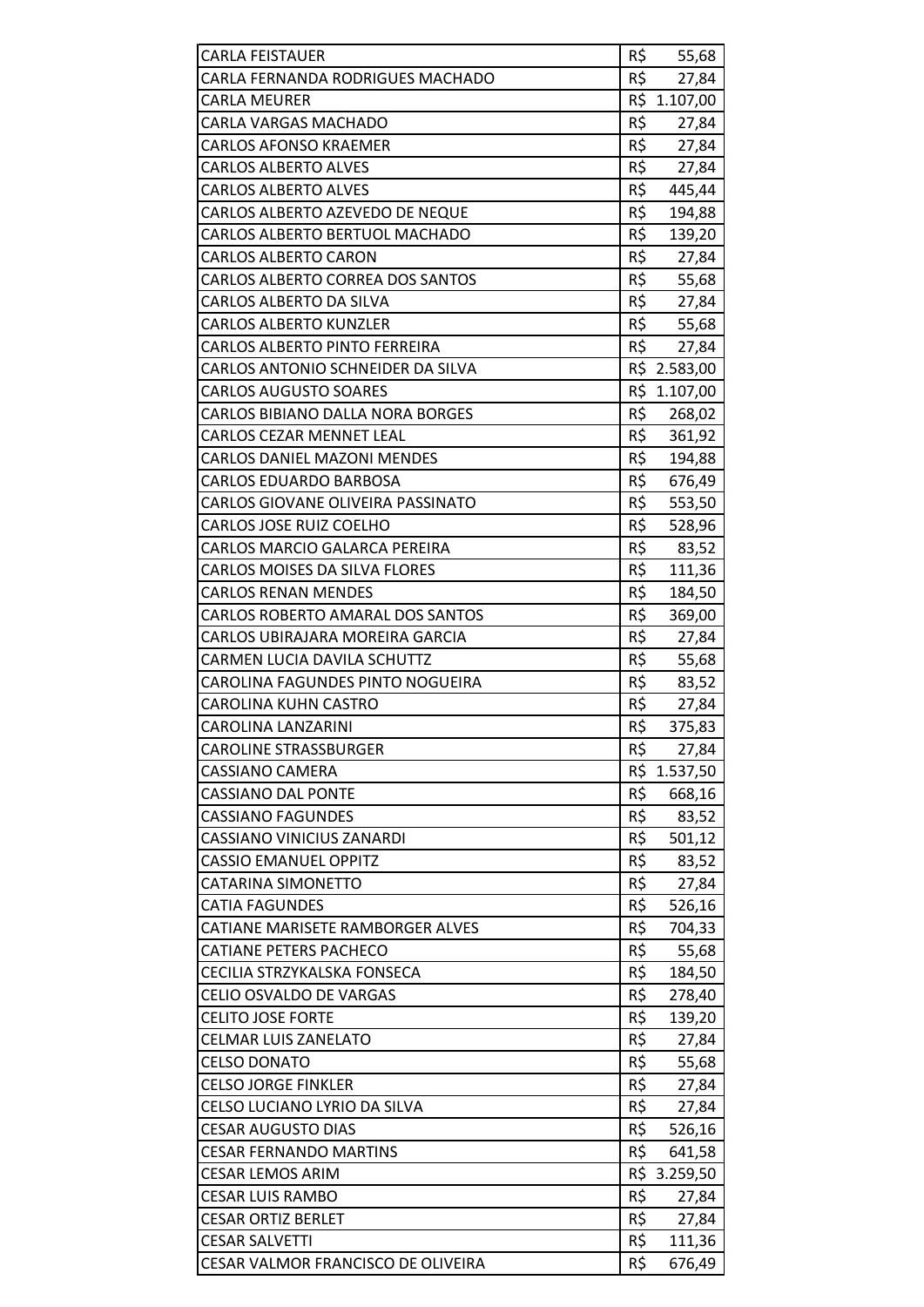| CHARLENE CRISTINA DOS SANTOS SILVEIRA  | R\$ | 779,52       |
|----------------------------------------|-----|--------------|
| <b>CHARLES IVAIR JONER</b>             | R\$ | 978,18       |
| <b>CHARLES JOAO SCHAEFER</b>           | R\$ | 27,84        |
| <b>CILDO MARCOS VONTROBA</b>           | R\$ | 430,50       |
| CILVIO FARIAS DE SOUZA                 | R\$ | 430,50       |
| CIRO JUNIOR VIEIRA GAERTNER            | R\$ | 27,84        |
| <b>CLAILTON ROGERIO SEGER</b>          | R\$ | 27,84        |
| <b>CLAIR LORI BERG</b>                 | R\$ | 526,16       |
| <b>CLAIRTON CAMINI</b>                 | R\$ | 379,38       |
| <b>CLAIRTON VIDI</b>                   | R\$ | 111,36       |
| <b>CLAITO ALMEIDA DORNELES</b>         | R\$ | 554,00       |
| CLARA DELAMARINA DE MORAES MICHELON    | R\$ | 167,04       |
| <b>CLARISSA BARCELOS GARCIA</b>        | R\$ | 184,50       |
| <b>CLAUDETE CARMEN PAFUSKI</b>         | R\$ | 27,84        |
| CLAUDIA FERNANDA JAHNEL                | R\$ | 27,84        |
| CLAUDIA MARIA ACOSTA                   | R\$ | 250,56       |
| CLAUDIA MARIA CARNIEL BERGAMO          | R\$ | 27,84        |
| CLAUDIA MARIA JUNQUEIRA                | R\$ | 55,68        |
| <b>CLAUDIA MARQUES VECOZZI</b>         | R\$ | 111,36       |
| <b>CLAUDIO ANDRE CARDOSO</b>           | R\$ | 139,20       |
| CLAUDIO JOSELITO SOARES PEREIRA        | R\$ | 526,16       |
| <b>CLAUDIO KLEIN</b>                   | R\$ | 307,50       |
| CLAUDIO MANOEL BAPTISTA DOS SANTOS     | R\$ | 27,84        |
| CLAUDIOMAR DE SOUZA TEIXEIRA           | R\$ | 27,84        |
| <b>CLAUDIOMAR GONCALVES DOS SANTOS</b> |     | R\$ 2.214,00 |
| CLAUDIOMIRO OLIVEIRA DE DEUS           | R\$ | 55,68        |
| <b>CLAUDIOMIRO PEDROSO DE BASTOS</b>   | R\$ | 554,00       |
| CLAUDIOMIRO VAGNER DA SILVA            | R\$ | 55,68        |
| <b>CLAUDIR LUIZ ALVES</b>              | R\$ | 364,70       |
| CLEBER DIAS DE OLIVEIRA AMARAL         | R\$ | 225,50       |
| <b>CLEDER LISBOA</b>                   | R\$ | 184,50       |
| <b>CLEDIR STURZBECHER RIBEIRO</b>      | R\$ | 612,48       |
| <b>CLEIDSON BITENCOURT LOPES</b>       | R\$ | 27,84        |
| <b>CLEITON BERNSMULLER NUNES</b>       |     | R\$ 1.107,00 |
| <b>CLEITON DA SILVA MACHADO</b>        | R\$ | 821,52       |
| <b>CLEOFAS DINAN WILMSEN</b>           | R\$ | 27,84        |
| <b>CLEOMAR PEDRO MACHIAVELLI</b>       | R\$ | 27,84        |
| CLERIO BARBOSA DE OLIVEIRA             | R\$ | 27,84        |
| <b>CLOVIS ANTONIO RODRIGUES</b>        | R\$ | 526,16       |
| <b>CLOVIS SCHNEIDER KRAEMER</b>        | R\$ | 27,84        |
| <b>CRISTHOFFER MATHEUS BUNDCHEN</b>    |     | R\$ 1.906,50 |
| <b>CRISTIAN GORGEN</b>                 | R\$ | 194,88       |
| <b>CRISTIAN REGIS VIGOLO</b>           | R\$ | 225,50       |
| <b>CRISTIAN ZINI</b>                   | R\$ | 950,34       |
| <b>CRISTIANE RUCELI LISBOA</b>         | R\$ | 83,52        |
| CRISTIANE WAIKAMP DO AMARAL            | R\$ | 83,52        |
| <b>CRISTIANO DE OLIVEIRA DOICO</b>     |     | R\$ 1.872,84 |
| CRISTIANO GOULART OLIVEIRA             | R\$ | 2.767,50     |
| CRISTIANO LINO DE CARVALHO SEGUETTO    | R\$ | 676,49       |
| CRISTIANO MACHADO DA SILVA             | R\$ | 307,50       |
| <b>CRISTIANO MOREIRA MEDEIROS</b>      |     | R\$ 1.107,00 |
| <b>CRISTIANO PERES PALMEIRA NUNES</b>  | R\$ | 307,50       |
| <b>CRISTIANO RODRIGUES DE JESUS</b>    | R\$ | 27,84        |
| <b>CRISTIANO WOLF</b>                  | R\$ | 27,84        |
| CRISTINA ALFAMA COSTA                  | R\$ | 184,50       |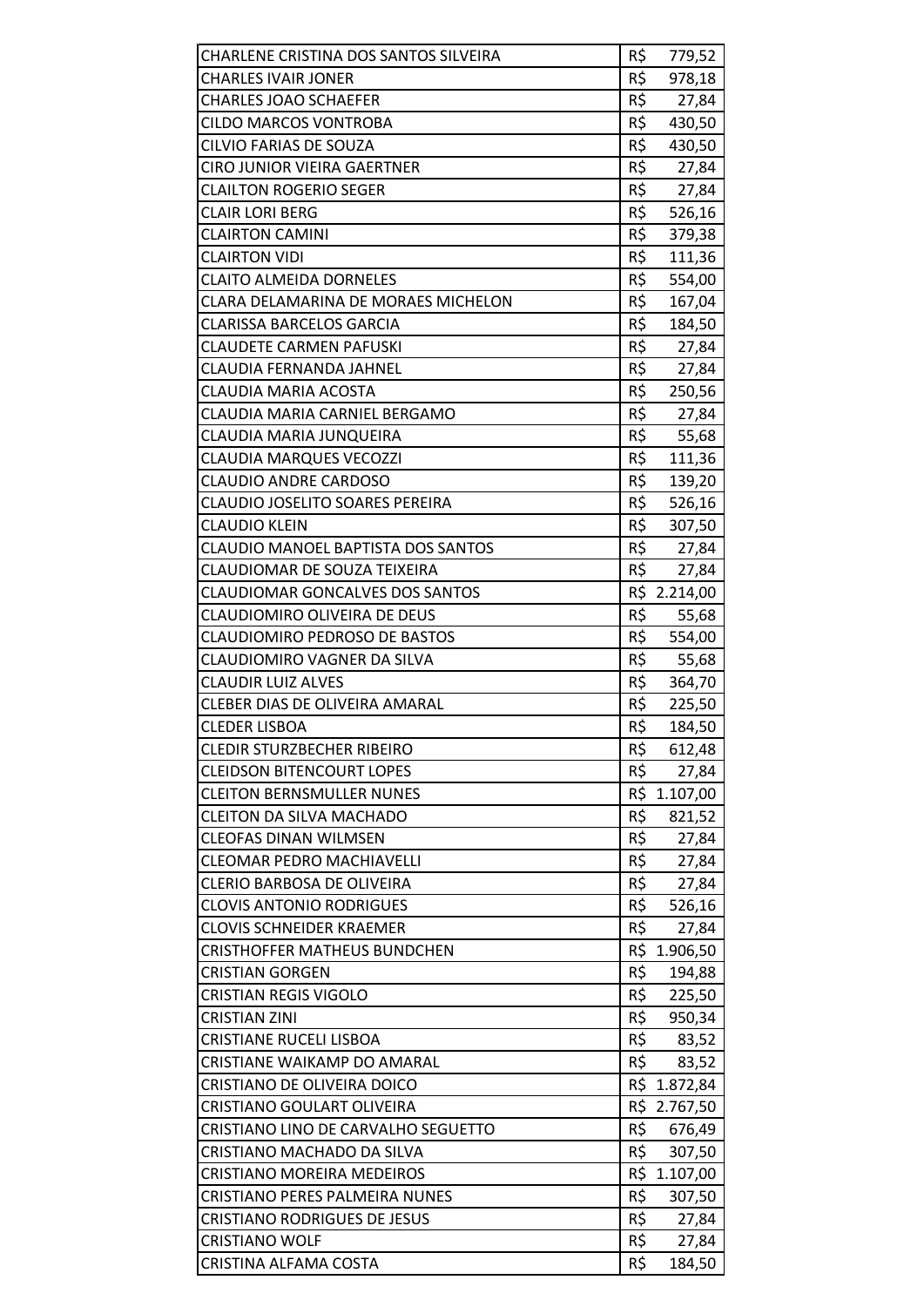| <b>CRISTINA FINAMOR FROTA</b>     | R\$ | 676,49       |
|-----------------------------------|-----|--------------|
| <b>CRISTINE DEZORDI BIEGER</b>    | R\$ | 225,50       |
| DAGOBERTO DA SILVA SANTINI        | R\$ | 139,20       |
| DAGOBERTO SILVEIRA DA SILVA       | R\$ | 696,00       |
| DAIANA REINALDO LISBOA            | R\$ | 526,16       |
| DAIANE ANCELMO FONSECA DA CUNHA   | R\$ | 27,84        |
| DAIANE CECCHIN RODRIGUES          | R\$ | 1.229,99     |
| DALMIRENE LEMES MUNHOZ            | R\$ | 27,84        |
| DALTO GOMES DA SILVA FRAGA        | R\$ | 27,84        |
| DALVANE DA ROSA BANDEIRA          |     | R\$ 1.107,00 |
| DANIEL ALVES BARCELLOS            | R\$ | 55,68        |
| DANIEL ANDRADES DE FRAGA          | R\$ | 222,72       |
| DANIEL AZEVEDO GOULART            | R\$ | 83,52        |
| DANIEL COSTA DE BRITO             | R\$ | 526,16       |
| DANIEL DA COSTA                   | R\$ | 27,84        |
| DANIEL DAMIAN LAUREANO            | R\$ | 27,84        |
| DANIEL DANTE COGNATO              | R\$ | 83,52        |
| DANIEL FERRAZ DOS SANTOS          | R\$ | 27,84        |
| DANIEL FOLLMANN                   | R\$ | 139,20       |
| DANIEL GONCALVES BOTELHO          | R\$ | 139,20       |
| <b>DANIEL LINCK</b>               | R\$ | 225,50       |
| DANIEL LUIS DE SOUZA              | R\$ | 83,52        |
| DANIEL PIOVESAN ULIANA            | R\$ | 27,84        |
| <b>DANIEL POZZATTI</b>            |     | R\$ 1.783,49 |
| DANIEL VITORIA PINHEIRO           |     | R\$ 1.537,49 |
| DANIELA SILVA DE CARVALHO         |     | R\$ 2.107,20 |
| DANIELA VIEIRA SCARTAZZINI        | R\$ | 83,52        |
| DANILO DE MORAES VAZ              |     | R\$ 3.259,50 |
| <b>DANTON RENATO DIAS</b>         | R\$ | 27,84        |
| <b>DARCI SCHUMANN</b>             | R\$ | 83,52        |
| <b>DAVI GREQUE LUCAS</b>          | R\$ | 984,00       |
| <b>DAVID PAULO HEPP</b>           | R\$ | 27,84        |
| DAYNNER MACHADO FARIAS            | R\$ | 553,50       |
| DEBORA DELAI VANIN                | R\$ | 27,84        |
| DEBORA KLOECKNER MACHADO          | R\$ | 676,49       |
| <b>DEBORA MARIA DOS SANTOS</b>    |     | R\$ 2.521,50 |
| DEBORA MULLER PIMENTEL AROCHE     |     | R\$ 3.690,00 |
| DEBORAH FAVERO DE OLIVEIRA        | R\$ | 27,84        |
| <b>DEISE BUSKE BUHSE</b>          |     | R\$ 2.337,00 |
| DEISE CAROLINE ALBIERO MARCAL     | R\$ | 27,84        |
| <b>DEISE NASCIMENTO NUNES</b>     | R\$ | 55,68        |
| DEISE PEREIRA MACHADO             | R\$ | 860,99       |
| DEIVID CARLO DOS SANTOS AGUIAR    | R\$ | 83,52        |
| <b>DELCIO PERIN</b>               | R\$ | 139,20       |
| <b>DELMAR JOSE RITTER</b>         | R\$ | 225,50       |
| <b>DELSO FRANCISCO ZWIRTES</b>    | R\$ | 253,34       |
| <b>DELVINO CASAMALI</b>           | R\$ | 27,84        |
| DENIS DE JOBIM LEAL               | R\$ | 27,84        |
| <b>DENIS DOS SANTOS GONCALVES</b> | R\$ | 670,68       |
| <b>DENIS GONCALVES LEITE</b>      | R\$ | 430,50       |
| DENISE DOS SANTOS MACEDO          | R\$ | 27,84        |
| DENIZ BATISTA DE FREITAS          | R\$ | 2.890,50     |
| <b>DEOCLECIO ENIO TRAMPUSCH</b>   | R\$ | 55,68        |
| <b>DEONIR TADEU REIS GIL</b>      | R\$ | 361,92       |
| <b>DERLEI DORNELLES JACQUES</b>   | R\$ | 83,52        |
|                                   |     |              |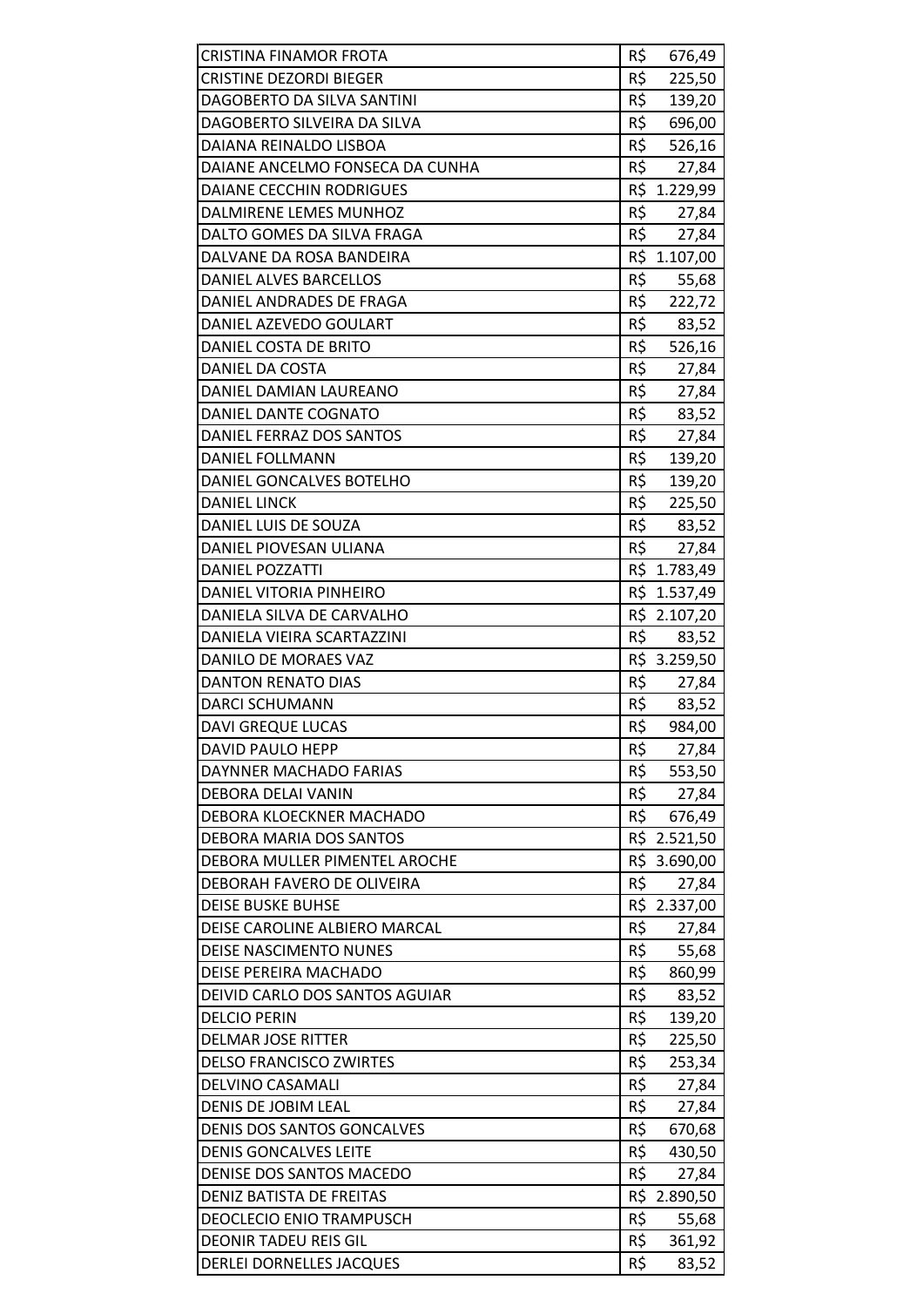| <b>DESYREE BATISTA RIBEIRO</b>      | R\$<br>83,52  |
|-------------------------------------|---------------|
| DIEGO ADRIANO WENDT PUNTEL          | R\$<br>55,68  |
| DIEGO AMARAL GUTHS                  | R\$<br>27,84  |
| DIEGO AMAURY ALVES ACOSTA           | R\$<br>307,50 |
| DIEGO BRIAO DIAS                    | R\$ 1.168,50  |
| DIEGO COLOMBO SANA                  | R\$<br>222,72 |
| DIEGO DA SILVA MOREIRA              | R\$<br>184,50 |
| DIEGO DOS REIS DAKAN                | R\$<br>222,72 |
| DIEGO MANICA                        | R\$<br>27,84  |
| <b>DIEGO MATOS VENES</b>            | R\$ 55,68     |
| <b>DIEGO NEVES SOARES</b>           | R\$<br>612,48 |
| <b>DIEGO RENAN SANTIN</b>           | R\$<br>389,76 |
| DIEGO RICARDO PORTO GULARTE         | R\$<br>553,50 |
| DIEGO ROSA CASTANHEIRA              | R\$ 1.107,00  |
| <b>DIEGO STRIEDER</b>               | R\$ 123,00    |
| <b>DIEGO TURCATO DUARTE</b>         | R\$<br>738,00 |
| DIENARO LEOTE GIANNECHINI           | R\$<br>27,84  |
| DILNEI EDUARDO CORREA RIBEIRO       | R\$ 2.214,00  |
| DIMITRYOS HELMANN KLUG              | R\$<br>111,36 |
| DINIS IZABEL GRZELAK                | R\$ 2.890,50  |
| DIOGENES PRAXEDES PIMENTEL JUNIOR   | R\$<br>27,84  |
| <b>DIOGO GUIMARAES GONCALVES</b>    | R\$<br>83,52  |
| <b>DIOGO NEVES MORAES</b>           | R\$<br>533,00 |
| DIOGO PEREIRA DA SILVEIRA           | R\$<br>268,02 |
| <b>DIONATAN FECK DIAS</b>           | R\$<br>334,08 |
| <b>DIONATHAN DOS SANTOS SOARES</b>  | R\$<br>696,00 |
| <b>DIONEL SCHWARZ</b>               | R\$<br>55,68  |
| <b>DIONISIO LANIUS</b>              | R\$ 2.214,00  |
| <b>DIONISIO LUIZ RIGOTTI</b>        | R\$<br>27,84  |
| DIRCE ISABEL FELTES SCHMITT         | R\$<br>27,84  |
| <b>DIRCEU CHAVIER</b>               | R\$<br>55,68  |
| DIULIANO PAVLAK DAMASCENO           | R\$<br>676,49 |
| <b>DJEISON FERNANDO STORCK</b>      | R\$<br>167,04 |
| DOMINGOS SAVIO DE FARIAS            | R\$ 1.722,00  |
| DOUGLAS DA SILVA GAMBA              | R\$<br>139,20 |
| <b>DOUGLAS MACEDO AVILA</b>         | R\$<br>307,50 |
| <b>DOUGLAS SCHEREN</b>              | R\$ 2.589,83  |
| <b>DOUGLAS SCHMIDT</b>              | R\$<br>526,16 |
| DULCAMAR ELISANDRO CONCEICAO        | R\$<br>55,68  |
| <b>EBER CLAITON DE SOUZA VALLES</b> | R\$<br>194,88 |
| <b>EBER SILVA RAMOS</b>             | R\$<br>83,52  |
| EDELMAR DOS SANTOS TOPA             | R\$<br>250,56 |
| <b>EDEMAR ANTONIO BURATTI</b>       | R\$<br>83,52  |
| <b>EDENILSO ENIO PRESCENDO</b>      | R\$<br>27,84  |
| <b>EDER LUIS PEREIRA PIRES</b>      | R\$<br>375,83 |
| EDER LUIS PINTO BERTUOL             | R\$<br>501,12 |
| <b>EDER MACHADO MORAES</b>          | R\$ 1.291,50  |
| <b>EDER MATTANA</b>                 | R\$<br>139,20 |
| EDER NOGUEIRA DOS SANTOS            | R\$ 1.107,00  |
| <b>EDERSON ALMEIDA</b>              | R\$<br>222,72 |
| EDEVALDO ANTONIO MORAIS TRAMONTIN   | R\$<br>83,52  |
| <b>EDIMAR JOSE MARIO</b>            | R\$<br>458,34 |
| EDINARA ROSA DA ROCHA               | R\$<br>584,64 |
| EDINELSON CARLOS DOS SANTOS LIMA    | R\$<br>984,00 |
| EDISON LUIS ROCHA DE CASTRO         | R\$ 1.086,49  |
|                                     |               |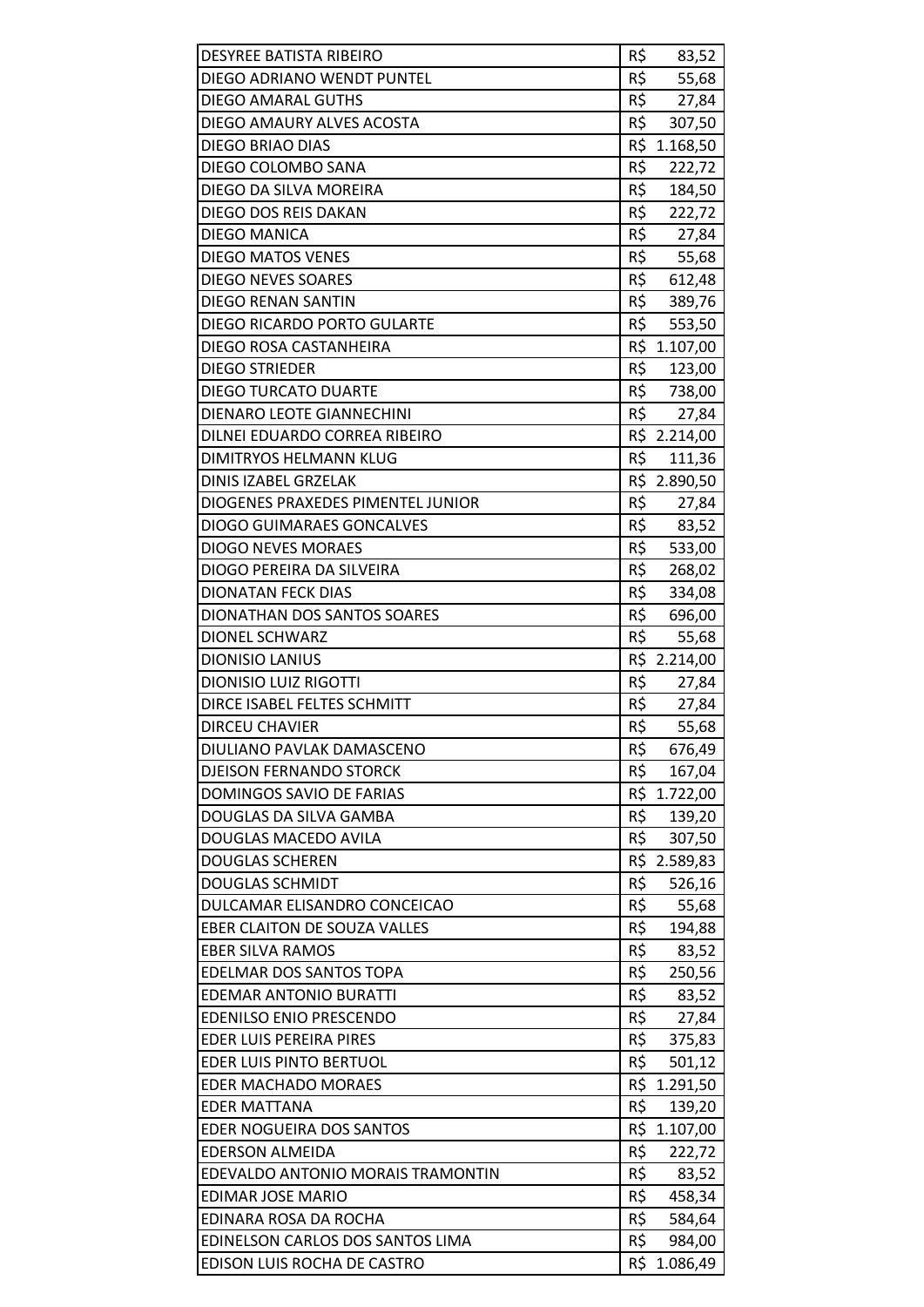| EDISON NEGRAO DA SILVA               | R\$<br>307,50           |
|--------------------------------------|-------------------------|
| <b>EDISON UBIRAJARA RODRIGUES</b>    | R\$<br>417,60           |
| <b>EDMILSON RODRIGUES VIEGAS</b>     | R\$<br>27,84            |
| <b>EDSON JOSBENTI GOTTARDO</b>       | R\$<br>27,84            |
| <b>EDSON JOSE SCHNEIDER</b>          | R\$<br>240,18           |
| <b>EDSON LUIS KERN</b>               | R\$<br>194,88           |
| <b>EDSON LUIZ LOPES PEREIRA</b>      | R\$<br>27,84            |
| EDSON MARIAO OLIVEIRA PITUCO         | R\$<br>369,00           |
| <b>EDSON NESTOR EMMEL</b>            | R\$ 1.408,68            |
| EDU DA SILVA MARQUES                 | R\$<br>528,96           |
| EDUARDO BACIGALUZ GUIMARAES          | R\$ 1.503,83            |
| EDUARDO BARBOSA CARVALHO             | R\$<br>55,68            |
| <b>EDUARDO BIANCHI NETO</b>          | R\$<br>167,04           |
| EDUARDO BORBA DE LEMOS               | R\$ 1.230,00            |
| EDUARDO DOBRACHINSKI BARBOSA         | R\$<br>307,50           |
| <b>EDUARDO FELIPE LOESCH</b>         | $R\frac{1}{2}$<br>83,52 |
| EDUARDO JORGE DE QUEVEDO             | R\$<br>83,52            |
| <b>EDUARDO MARTINS NUNES</b>         | R\$<br>246,00           |
| EDUARDO PEDRO ZAGO                   | R\$ 3.751,50            |
| <b>EDUARDO RAGUSE QUADROS</b>        | R\$<br>27,84            |
| EDUARDO RAMOS DA SILVA               | R\$ 1.353,00            |
| EDUARDO SILVA DOS SANTOS             | R\$<br>222,72           |
| <b>EDUINO HOFFERBER</b>              | R\$<br>111,36           |
| ELADIO LUIZ RIOS SOUZA               | R\$ 2.767,50            |
| <b>ELAINE MARISA HAUSCHILD</b>       | R\$ 83,52               |
| ELDER PEREIRA BONORINO               | R\$<br>184,50           |
| ELDER SCHUMAN NOGUEIRA               | R\$ 1.353,00            |
| ELIANE ANDRIOLI MATOS MARAFON        | R\$<br>27,84            |
| ELIANE CAMILOTTI SONZA               | R\$<br>111,36           |
| ELIANE DE FATIMA BRUM DE SOUZA       | R\$<br>528,96           |
| ELIANE DUARTE LUCIANO                | R\$<br>27,84            |
| ELIANE PACHECO DE SOUZA              | R\$<br>27,84            |
| <b>ELIANE RODRIGUES CASTILHO</b>     | R\$<br>501,12           |
| <b>ELIAS PINTO COSTA</b>             | R\$<br>111,36           |
| <b>ELIEZER MULLER BLANK</b>          | R\$<br>27,84            |
| ELIS REGINA BOSEMBECKER              | R\$<br>55,68            |
| <b>ELISABETE ZASTROW</b>             | R\$<br>27,84            |
| ELISANDRO GOERGEN VOGEL              | R\$<br>55,68            |
| ELISANGELA CARINE RICHTER HERBSTRITH | R\$<br>83,52            |
| ELISANGELA RADER FREIER              | R\$<br>612,48           |
| <b>ELISEU BERNARDON</b>              | R\$<br>363,18           |
| ELISIANE LAZZARE VIDORI              | R\$<br>55,68            |
| <b>ELLEN STEIN</b>                   | R\$<br>556,80           |
| <b>ELOI MORINI FERRAZ</b>            | R\$<br>27,84            |
| <b>ELOIR TADEU LEAL FAGUNDES</b>     | R\$<br>55,68            |
| ELOISA DOBERSTEIN DE MOURA           | R\$<br>83,52            |
| <b>ELTON HELMUTE MAYER</b>           | R\$<br>27,84            |
| <b>ELTON LEAL MOSSATE</b>            | R\$ 1.838,16            |
| <b>ELTON LUIZ ERNZEN</b>             | R\$<br>83,52            |
| ELTON LUTHER NOGUEIRA                | R\$ 1.701,50            |
| ELTON MARION DA ROSA POHLMANN        | R\$ 1.291,50            |
| <b>ELTON MARQUES DA ROSA</b>         | R\$<br>640,32           |
| <b>EMERSON CLAITON MOGDANS</b>       | R\$<br>83,52            |
| EMERSON DA SILVEIRA ANTONINI         | R\$<br>925,03           |
| <b>EMERSON LUIS CHARAO JOBIM</b>     | R\$ 1.107,00            |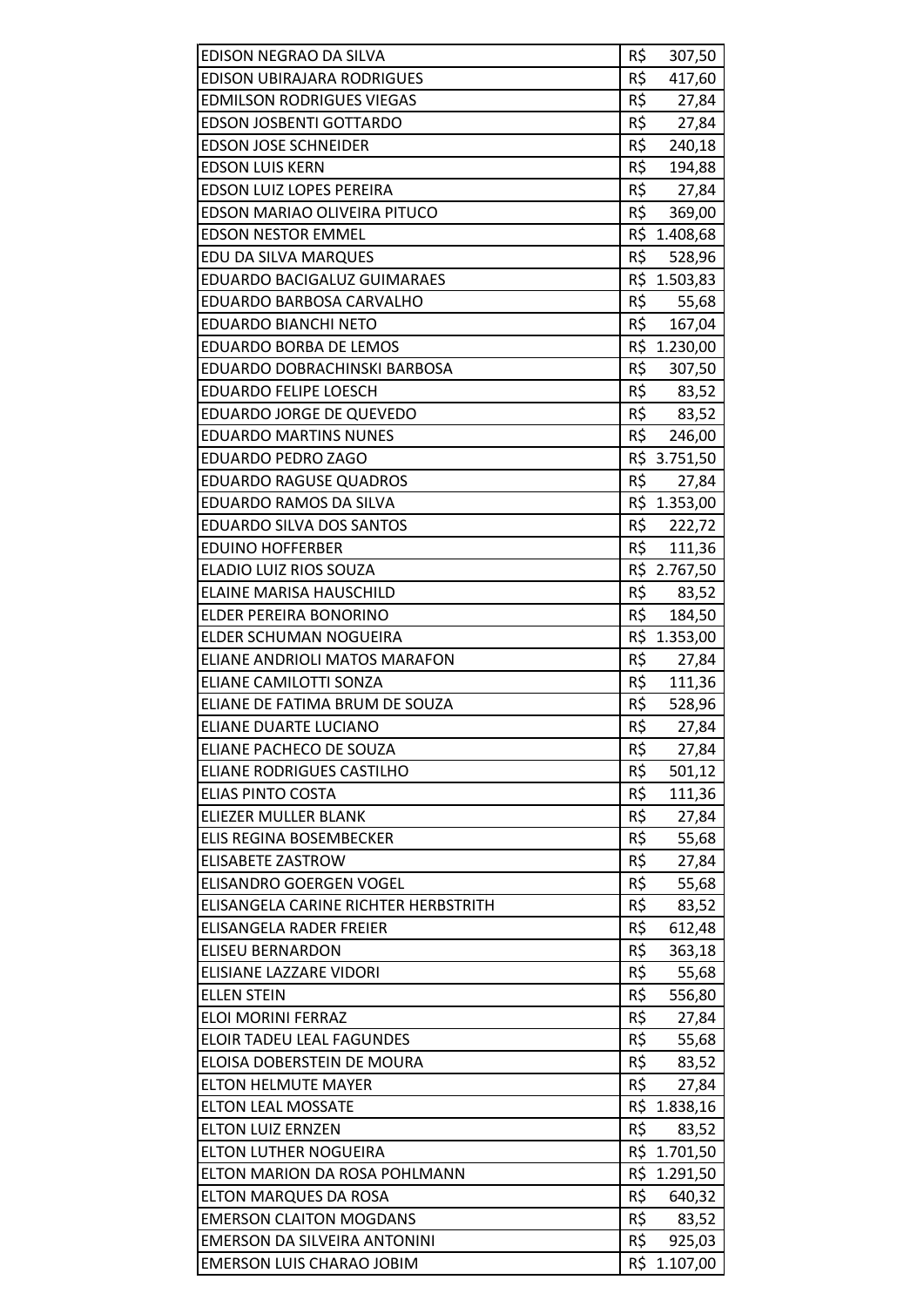| <b>EMERSON SOARES</b>                  | R\$            | 55,68                  |
|----------------------------------------|----------------|------------------------|
| <b>EMILENA FREITAS DE MORAES</b>       | R\$            | 526,16                 |
| EMILIO OLIVEIRA DE OLIVEIRA            | R\$            | 553,50                 |
| EMMANUEL AVANCINI SCHIAM               |                | R\$ 2.439,50           |
| <b>ENDERSON LUIZ VIANA</b>             | R\$            | 184,50                 |
| ENEIDA MOREIRA GOULARTE GOULART        | $R\frac{1}{2}$ | 27,84                  |
| <b>ENILSO JOSE SANTOS DE MEDEIROS</b>  | R\$            | 27,84                  |
| <b>ENIO JOSENDE FILHO</b>              | R\$            | 3.136,50               |
| ENIR CAROLINA LEMES BENTIM             | R\$            | 375,83                 |
| ERICO DA CUNHA NOGUEIRA                | R\$            | 335,34                 |
| ERICO JORGE PEREIRA DA SILVEIRA        | R\$            | 27,84                  |
| ESMAEL OLICIO DA SILVA                 | R\$            | 27,84                  |
| ESTELA NEUMANN BONMANN                 | R\$            | 581,84                 |
| EUCLIDES LAURO WENDLER                 | R\$            | 167,04                 |
| <b>EUGENIO PEREZ FERREIRA</b>          | R\$            | 946,56                 |
| <b>EUGENIO RICARDO MAES</b>            |                | R\$ 1.107,00           |
| EUNIRA FAGUNDES DA SILVA               | R\$            | 184,50                 |
| EURICO JANBASTIANI DA SILVA            | R\$            | 55,68                  |
| <b>EVANDRO DA SILVA</b>                |                | R\$ 3.444,00           |
| <b>EVANDRO DE OLIVEIRA</b>             | R\$            | 55,68                  |
| <b>EVANDRO KIEVEL</b>                  | R\$            | 111,36                 |
| <b>EVANDRO LUIZ ALVES CARDOSO</b>      | R\$            | 55,68                  |
| EVANDRO MAURICIO DA CUNHA MELLO        | R\$            | 83,52                  |
| <b>EVERALDO BONORINO DOS SANTOS</b>    | R\$            | 55,68                  |
| <b>EVERALDO DE SOUZA SCHEFER</b>       | R\$            | 27,84                  |
| <b>EVERSON DE CONTO</b>                | R\$            | 27,84                  |
| EVERSON DOS SANTOS DE SOUZA            | R\$            | 556,80                 |
| <b>EVERSON JOSE DUARTE</b>             | R\$            | 55,68                  |
| EVERTO DA ROSA CAMARGO                 |                | R\$ 1.139,40           |
| <b>EVERTON ANDRE DA SILVA</b>          | R\$            | 417,60                 |
| <b>EVERTON CAETANO DA SILVA</b>        | R\$            | 194,88                 |
| <b>EVERTON CESAR DOS SANTOS</b>        | R\$            | 704,33                 |
| <b>EVERTON DIAS PADILHA</b>            | R\$            | 111,36                 |
| <b>EVERTON LARA PERAZOLO</b>           | R\$            | 55,68                  |
| <b>EVERTON LUIZ BARBOSA DOS SANTOS</b> | R\$            | 139,20                 |
| <b>EVERTON MAGALHAES JACQUES</b>       | R\$            | 984,00                 |
| <b>EVERTON NUNES TASCHETTO</b>         | R\$            | 553,50                 |
| <b>FABIANA KOEHLER DO PRADO</b>        | R\$            | 2.521,50               |
| <b>FABIANA MAIA SCHMIDT</b>            | R\$            | 295,86                 |
| <b>FABIANA MARCOM KELLER</b>           | R\$            | 27,84                  |
| <b>FABIANE DE CASTRO RIBEIRO</b>       | R\$            | 83,52                  |
| <b>FABIANO CASSOL DE VARGAS</b>        | R\$            |                        |
| <b>FABIANO DE AVELLAR DUARTE</b>       | R\$            | 833,66<br>389,76       |
| <b>FABIANO JARBAS PEDRALLI</b>         | R\$            |                        |
| FABIANO LUIZ DOMINGOS DA SILVA         | R\$            | 27,84                  |
| <b>FABIANO MULLER MARTINS</b>          |                | 369,00<br>R\$ 3.259,50 |
| <b>FABIANO RICARDO FERREIRA</b>        | R\$            |                        |
|                                        |                | 55,68                  |
| <b>FABIANO SIQUEIRA</b>                | R\$            | 55,68                  |
| <b>FABIELI ALINE BRESSA</b>            | R\$            | 184,50                 |
| FABIO ALEX MARQUES DE SOUZA            | R\$            | 55,68                  |
| <b>FABIO ARAUJO LOPES</b>              | R\$            | 553,50                 |
| FABIO AUGUSTO PEREIRA DE SOUZA         | R\$            | 553,50                 |
| <b>FABIO AUGUSTO PEREIRA KROB</b>      | R\$            | 27,84                  |
| <b>FABIO BASTIANI PIAZER</b>           | R\$            | 306,24                 |
| <b>FABIO BOERE BOTTLENDER</b>          | R\$            | 27,84                  |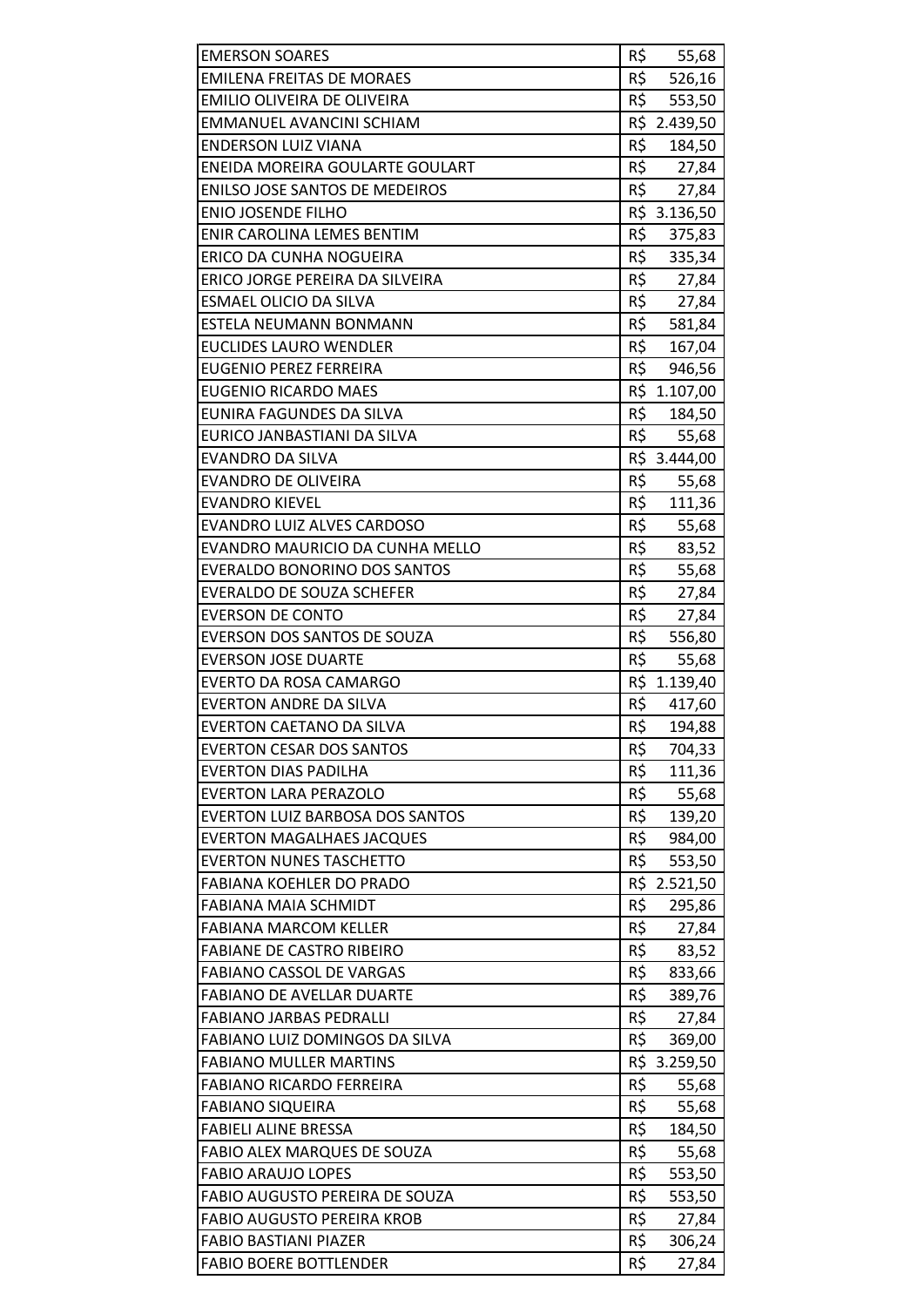| <b>FABIO BRINGHENTI</b>                   | R\$ | 27,84        |
|-------------------------------------------|-----|--------------|
| <b>FABIO DIAS NIEVES</b>                  | R\$ | 27,84        |
| <b>FABIO DOS SANTOS LAZZAROTTI</b>        | R\$ | 27,84        |
| FABIO JOSE DA SILVA GIBBON                |     | R\$ 1.968,00 |
| <b>FABIO JUNIOR DE VARGAS FRANCO</b>      | R\$ | 27,84        |
| <b>FABIO JUNIOR JARRE PRESTES</b>         | R\$ | 27,84        |
| <b>FABIO LUIS MATTES</b>                  |     | R\$ 3.321,00 |
| FABIO MARCELO DE PAULA PAVLAK             | R\$ | 123,00       |
| <b>FABIO MARCELO OLING</b>                | R\$ | 389,76       |
| <b>FABIO MARTINS DOS SANTOS</b>           | R\$ | 445,44       |
| <b>FABIO RICARDO PINTO CANALS</b>         |     | R\$ 1.660,50 |
| FABIO ROBERTO SANTANA DA SILVEIRA         | R\$ | 556,80       |
| <b>FABIO ROYES REGADA</b>                 | R\$ | 27,84        |
| FABIO SAMUEL DUTRA DA SILVA               | R\$ | 27,84        |
| <b>FABIO SOARES CASTELLO BRANCO</b>       | R\$ | 83,52        |
| <b>FABIO TONDIM DE OLIVEIRA</b>           | R\$ | 111,36       |
| <b>FABIOLA LOPES BEBBER</b>               | R\$ | 55,68        |
| <b>FABRICIO MALGARIN PULGATTI</b>         | R\$ | 363,18       |
| <b>FABRICIO MARTINS ALGAYER</b>           | R\$ | 375,83       |
| <b>FABRICIO RAMOS SEGATTO</b>             | R\$ | 55,68        |
| <b>FABRICIO RODRIGUES AMARAL</b>          | R\$ | 83,52        |
| <b>FABRICIO STENIO DE FREITAS BARBOSA</b> | R\$ | 27,84        |
| FATIMA LACI PEREIRA FONSECA NUNES         | R\$ | 901,99       |
| FELIPE AGOSTINHO CAIMI                    | R\$ | 688,40       |
| FELIPE AMADOR TAMANINI                    | R\$ | 445,44       |
| FELIPE ANTONIO MAINARDI                   | R\$ | 307,50       |
| FELIPE AUGUSTO BONZANINI                  | R\$ | 250,56       |
| <b>FELIPE BRACHT</b>                      | R\$ | 139,20       |
| FELIPE COSTA DA CUNHA                     |     | R\$ 27,84    |
| <b>FELIPE HUFF</b>                        | R\$ | 83,52        |
| <b>FELIPE KERCHER</b>                     | R\$ | 1.633,16     |
| <b>FELIPE LAMB WERNER</b>                 | R\$ | 787,86       |
| FELIPE LORETO DO PRADO                    | R\$ | 446,70       |
| FELIPE RIBEIRO DE FREITAS                 |     | R\$ 1.968,00 |
| FELIPE SOUZA CAMARGO                      |     | R\$ 1.783,49 |
| FELIPE VIGNOL DA SILVA                    |     | R\$ 1.107,00 |
| FERNANDA ANZILIERO GONCALVES              | R\$ | 424,68       |
| FERNANDA SANTOS PESCADOR                  | R\$ | 323,70       |
| FERNANDA SCHERER BRAUN                    | R\$ | 27,84        |
| FERNANDO BOHRER DE OLIVEIRA               | R\$ | 222,72       |
| <b>FERNANDO KULMAN BARRETO</b>            | R\$ | 55,68        |
| <b>FERNANDO RODRIGUES</b>                 | R\$ | 83,52        |
| FERNANDO SILVA EWERLING                   | R\$ | 83,52        |
| FERNANDO SONKO DA SILVA                   | R\$ | 27,84        |
| <b>FERNANDO ZANETTI</b>                   | R\$ | 430,50       |
| <b>FILIPE MACHADO NEVES</b>               | R\$ | 430,50       |
| <b>FLADEMIR ANTONIO HERMES</b>            | R\$ | 83,52        |
| FLAVIA DOS SANTOS DE OLIVEIRA             |     | R\$ 1.722,00 |
| FLAVIA SANTOS DA COSTA                    | R\$ | 27,84        |
| FLAVIO AUGUSTO LUZ DA ROSA                | R\$ | 526,16       |
| <b>FLAVIO EDSON FIABANI</b>               | R\$ | 27,84        |
| FLAVIO ELEMAR DA ROSA                     |     | R\$ 2.705,95 |
| <b>FLAVIO FAERMANN BARTH</b>              | R\$ | 751,65       |
| <b>FLAVIO FERREIRA PRESSER</b>            | R\$ | 422,82       |
| FLAVIO LUIS CORREA VIEIRA                 | R\$ | 676,49       |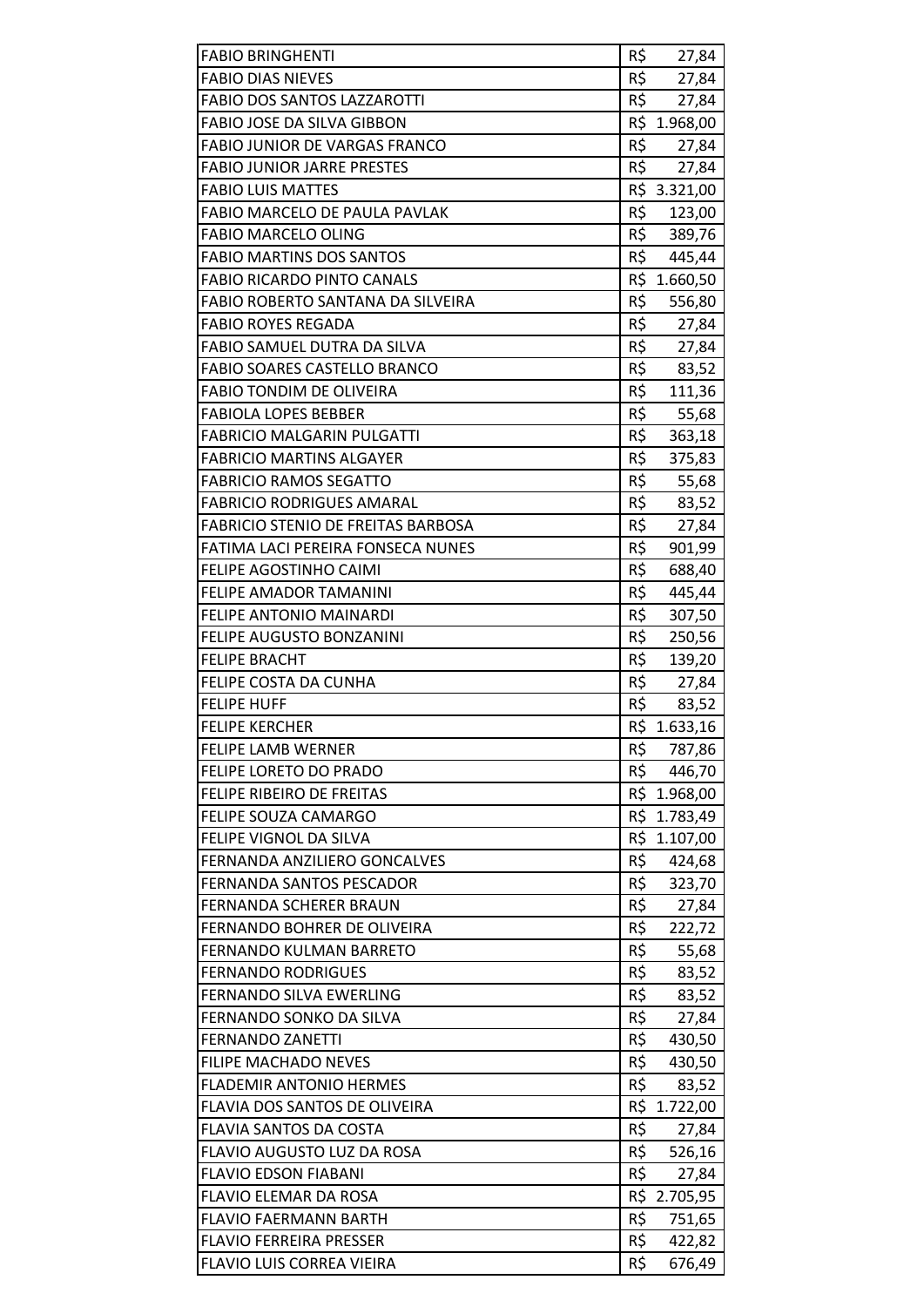| <b>FLAVIO LUIZ KRAMPE</b>             | R\$                   | 27,84        |
|---------------------------------------|-----------------------|--------------|
| <b>FLAVIO SONIMAR CAVALLI</b>         |                       | R\$ 2.521,50 |
| <b>FLORICIO ALEXIS GOMES MIRANDA</b>  |                       | R\$ 1.599,00 |
| FRANCIELLE PROCOPIO ARSENO            |                       | R\$ 1.353,00 |
| <b>FRANCINE CARLOTTO DE FREITAS</b>   | R\$                   | 83,52        |
| <b>FRANCINE SCHULZ</b>                | $R\frac{2}{\sqrt{2}}$ | 27,84        |
| FRANCINI MADEIRA EUZEBIO              | R\$                   | 55,68        |
| <b>FRANCISCO CARLOS ROZA</b>          | R\$                   | 27,84        |
| FRANCISCO GERALDO GRASS DE ALMEIDA    |                       | R\$ 1.229,99 |
| <b>GABRIEL AREND</b>                  | R\$                   | 222,72       |
| <b>GABRIEL BAUER NOVASKI</b>          | R\$                   | 473,28       |
| <b>GABRIEL KAVITZ MOTTA DA SILVA</b>  | R\$                   | 27,84        |
| <b>GABRIEL LISMAR MORGAN GREGORIO</b> | R\$                   | 268,02       |
| <b>GABRIEL LUIZ VENCATO</b>           | R\$                   | 55,68        |
| <b>GABRIEL ROSA DOS SANTOS</b>        |                       | R\$ 1.230,00 |
| <b>GABRIEL SILVA LORENCI</b>          | R\$                   | 55,68        |
| <b>GABRIELA MARINA POMPEO QUEIROZ</b> | R\$                   | 55,68        |
| GARI BIBIANO DA ROSA CRIXEL           | R\$                   | 676,49       |
| <b>GASPAR VICENTE BINSFELD</b>        | R\$                   | 278,40       |
| <b>GELSON DARCI HEPP</b>              | R\$                   | 55,68        |
| <b>GELSON LENZ</b>                    |                       | R\$ 1.722,00 |
| <b>GELSON LUIZ FACCIN</b>             | R\$                   | 27,84        |
| <b>GEOVANI ANDRE VAZ</b>              | R\$                   | 306,24       |
| <b>GERALDO NICOLAU FONTOURA</b>       | R\$                   | 55,68        |
| <b>GERMANO KAEZALA</b>                | R\$                   | 575,52       |
| <b>GERRI CLEI RODRIGUES DA SILVA</b>  | R\$                   | 139,20       |
| <b>GERSON ANTONIO DARONCO</b>         | R\$                   | 27,84        |
| <b>GERSON KLEIN</b>                   | R\$                   | 167,04       |
| <b>GERSON LUIS CORRADI</b>            | R\$                   | 27,84        |
| <b>GIANCARLO KOSBY SCHMITT</b>        | R\$                   | 55,68        |
| <b>GILBERTO BOBSIN</b>                | R\$                   | 184,50       |
| <b>GILBERTO DA SILVA JOB</b>          | R\$                   | 55,68        |
| <b>GILBERTO GUILHERME ROESE</b>       | R\$                   | 55,68        |
| <b>GILCEU SIMONETTI</b>               | R\$                   | 334,08       |
| <b>GILMAR ALBERTO ANTUNES TERRES</b>  | R\$                   | 361,92       |
| <b>GILMAR ELENILTO PIRES</b>          | R\$                   | 1.107,00     |
| <b>GILMAR GABRIEL ARGENTA</b>         | R\$                   | 55,68        |
| <b>GILMAR MANICA</b>                  | R\$                   | 27,84        |
| <b>GILMAR ROSA DE SOUZA</b>           | R\$                   | 27,84        |
| <b>GILMAR TODESCHINI</b>              | R\$                   | 27,84        |
| <b>GILMARA DE BORBA MELO</b>          | R\$                   |              |
| <b>GILNEI ANTONIO JOHANN</b>          | R\$                   | 27,84        |
| <b>GILSON SCHUSSLER</b>               | R\$                   | 55,68        |
|                                       |                       | 83,52        |
| <b>GILVAN GOMES VIVIAN</b>            | R\$                   | 27,84        |
| <b>GIORGIO OSORIO NEVES</b>           | R\$                   | 793,68       |
| <b>GIOSEPE MAINO BICA</b>             | R\$                   | 793,68       |
| <b>GIOVANE DA SILVA</b>               | R\$                   | 473,28       |
| <b>GIOVANI ALBERTO BACIN</b>          | R\$                   | 27,84        |
| <b>GIOVANI DA SILVA FORNARI</b>       | R\$                   | 139,20       |
| <b>GIOVANI MARTINS DE SOUZA</b>       | R\$                   | 351,54       |
| GIOVANI PEDROSO DA SILVA              |                       | R\$ 1.537,50 |
| <b>GIOVANI RAMPELOTTO CAMBRUSSI</b>   | R\$                   | 225,50       |
| <b>GIOVANI RODRIGUES PEREIRA</b>      | R\$                   | 27,84        |
| <b>GIOVANI TRICAI</b>                 |                       | R\$ 2.767,50 |
| GISELE FEIJO BRISOLARA CABEDA         | R\$                   | 307,50       |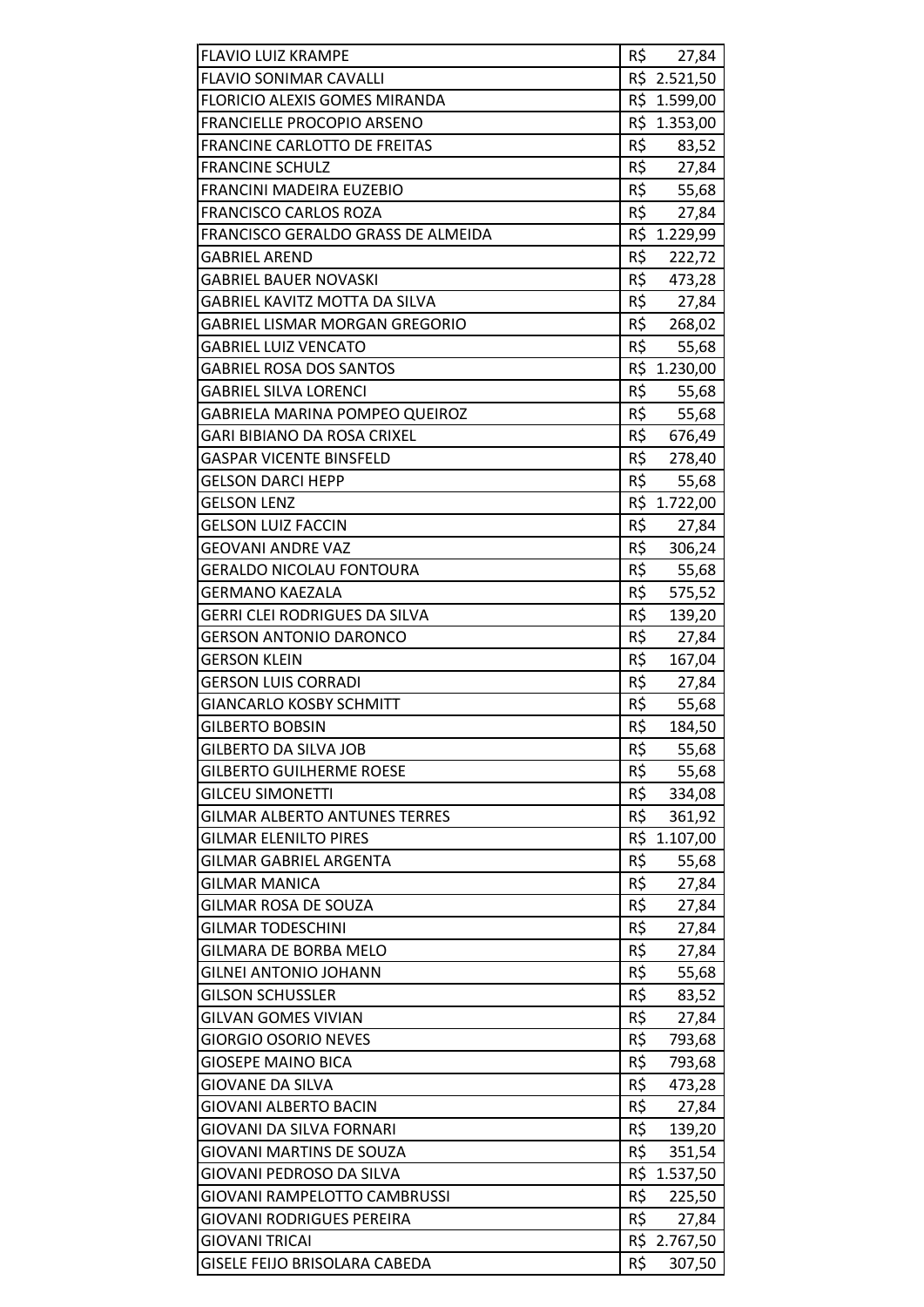| <b>GISLAINE DE BORBA MELO FORTE</b> | R\$ | 27,84        |
|-------------------------------------|-----|--------------|
| GIULIANO CRAUSS DARONCO             | R\$ | 27,84        |
| <b>GIVANILDO JOSE DOS ANJOS</b>     | R\$ | 751,68       |
| <b>GLENIO LUIZ MOMBACH</b>          | R\$ | 55,68        |
| GRACIELA DAHMER DAMIAN              | R\$ | 676,49       |
| <b>GRAZIELE SILVEIRA DE FREITAS</b> | R\$ | 526,16       |
| <b>GREICE LANIUS SAUERESSIG</b>     | R\$ | 83,52        |
| <b>GREIKA CHAVES HOFFMANN</b>       | R\$ | 55,68        |
| GUILHERME ALEXANDRE BATISTA WOBETO  | R\$ | 584,64       |
| <b>GUILHERME DE OLIVEIRA SANTOS</b> | R\$ | 27,84        |
| <b>GUILHERME FREIBERGER</b>         | R\$ | 111,36       |
| <b>GUILHERME HENRIQUE STUMM</b>     | R\$ | 55,68        |
| <b>GUILHERME IGNACIO CABELLO</b>    | R\$ | 83,52        |
| <b>GUILHERME PAIVA GOMES</b>        |     | R\$ 1.872,84 |
| GUSTAVO DA SILVA                    |     | R\$ 1.230,00 |
| <b>GUSTAVO GRAMS TEIXEIRA</b>       | R\$ | 139,20       |
| GUSTAVO RADA PRADELLA               | R\$ | 514,02       |
| <b>GUSTAVO RUCKS</b>                | R\$ | 27,84        |
| <b>GUSTAVO VIEIRA GONCALVES</b>     | R\$ | 27,84        |
| <b>GUSTAVO ZANIOL MARSILIO</b>      |     | R\$ 55,68    |
| <b>HELENO ZANDONAI</b>              | R\$ | 27,84        |
| HELIO ALCANTARA MAGALHAES ALVAREZ   |     | R\$ 1.257,84 |
| <b>HELIO BETIM DOS SANTOS</b>       |     | R\$ 3.136,50 |
| HELSON FELIPE SANTOS ROCHA          |     | R\$ 2.706,00 |
| <b>HENRIQUE ANTUNES WEDIG</b>       | R\$ | 668,16       |
| <b>HENRIQUE WORM</b>                | R\$ | 27,84        |
| <b>HERALDO MACHADO BORGES</b>       | R\$ | 212,34       |
| <b>HERBERT WALTER KUHN</b>          | R\$ | 27,84        |
| <b>HERBI DINEI KLEIN</b>            |     | R\$ 2.952,00 |
| <b>HILARIO VOGT</b>                 | R\$ | 27,84        |
| HILSON ORESTES PETER JUNIOR         | R\$ | 83,52        |
| <b>HIPOLITO FELICIO BOLICO</b>      |     | R\$ 1.414,50 |
| HUDINI CHIARAMONTE MACIEL           | R\$ | 389,76       |
| <b>HUGO ADRIANO OGLIARI</b>         | R\$ | 27,84        |
| HUMBERTO DE SOUZA DILL              | R\$ | 430,50       |
| <b>IARA ISABEL KRETZLER</b>         | R\$ | 55,68        |
| IGNACIO JOSE DE ARAUJO MAHFUZ       | R\$ | 184,50       |
| <b>IGOR CARRARO</b>                 |     | R\$ 2.091,00 |
| <b>IGOR SANTOS ELIAS</b>            | R\$ | 612,48       |
| <b>IGOR XAVIER DE FIGUEIREDO</b>    | R\$ | 2.767,50     |
| ILDA ELISANGELA SOUZA GRASS         | R\$ | 556,80       |
| ILMOR CONCEICAO DORR                | R\$ | 184,50       |
| <b>ILSON ANGONESE</b>               | R\$ | 139,20       |
| INGRID LANER CARDOSO DA SILVA       | R\$ | 27,84        |
| <b>INRI MORALES BENEDETTI</b>       | R\$ | 587,42       |
| <b>IRACEMA ROCKEMBACH</b>           | R\$ | 526,16       |
| IRENO LOUREIRO DORNELLES NETTO      | R\$ | 222,72       |
| ISABEL MAYER SILVA DA CUNHA         | R\$ | 167,04       |
| <b>ISMAEL LAUX GHISIO</b>           | R\$ | 553,50       |
| <b>ISRAEL BAUM COELHO</b>           | R\$ | 612,48       |
| <b>ISRAEL DIEGO PINTO MARTINS</b>   | R\$ | 139,20       |
| <b>ITAMAR FORATI NUNES</b>          | R\$ | 83,52        |
| <b>IURI E SILVA ULGUIM</b>          | R\$ | 225,50       |
| <b>IURI SANT ANA PACICO</b>         | R\$ | 111,36       |
| <b>IVAN CARLOS PALUDO</b>           | R\$ | 55,68        |
|                                     |     |              |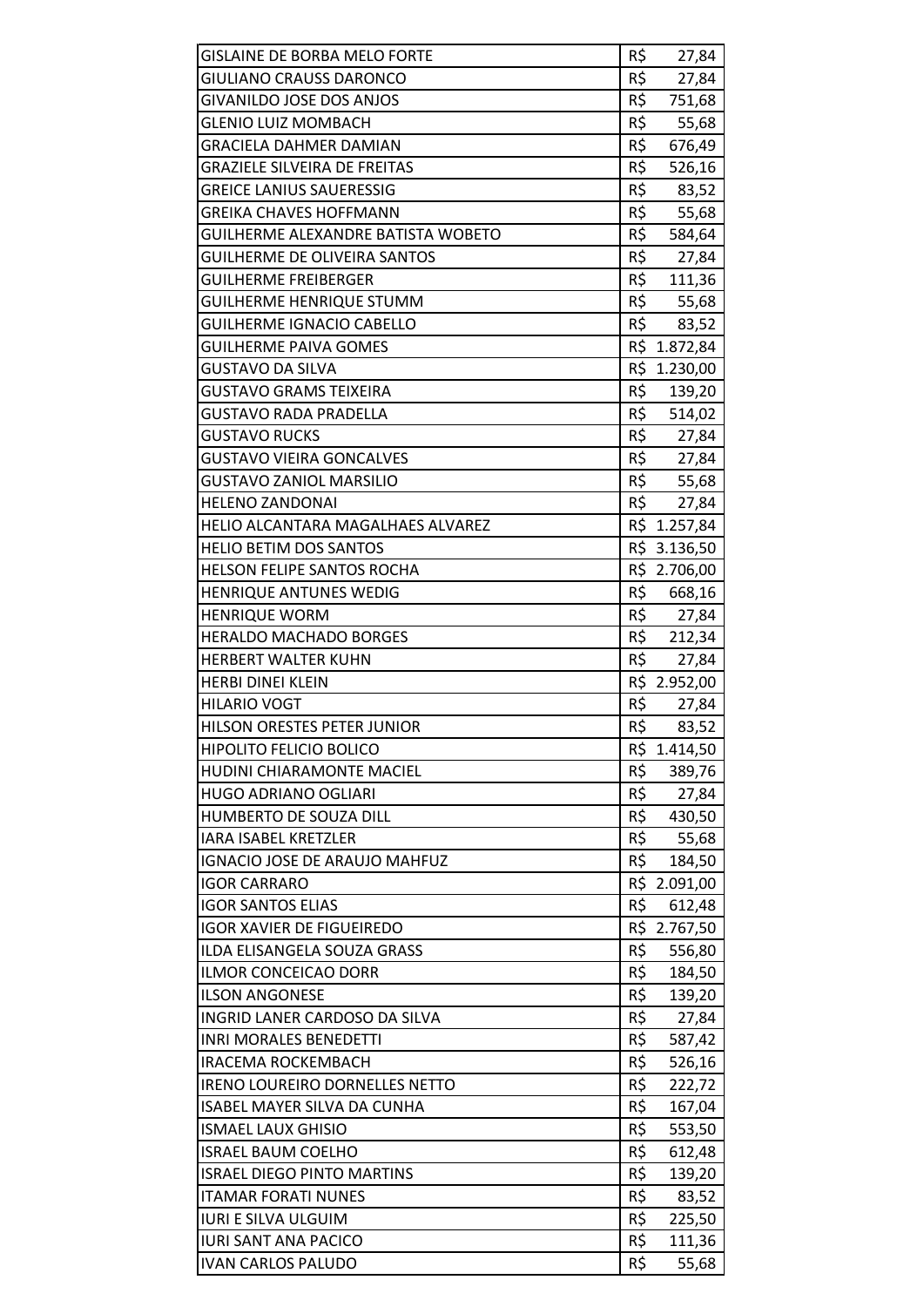| <b>IVAN SILVA DE OLIVEIRA</b>     | R\$ | 556,80       |
|-----------------------------------|-----|--------------|
| <b>IVANA TOSCANI CAVALHEIRO</b>   | R\$ | 710,66       |
| <b>IVANETE ALVES</b>              | R\$ | 184,50       |
| IVANIO VARGAS DA ROSA             | R\$ | 55,68        |
| <b>IVANIR ELENA SCHMIDT</b>       | R\$ | 27,84        |
| <b>IVANOR ADELAR PETTER</b>       | R\$ | 194,88       |
| <b>IVAR ANTONIO TRICHES</b>       | R\$ | 83,52        |
| <b>IVETE CARMEM PORTH</b>         | R\$ | 27,84        |
| <b>IVO ANTONIO SOBIS</b>          | R\$ | 27,84        |
| <b>IVO MARIO NALIN</b>            | R\$ | 225,50       |
| IVONETE MARIA BRUGNERA RAZERA     | R\$ | 27,84        |
| JACI SCHERER RIBEIRO              | R\$ | 123,00       |
| <b>JACO WILLE STAUDT</b>          | R\$ | 27,84        |
| JACSON MARCELO VARGAS DE OLIVEIRA | R\$ | 307,50       |
| JADER MAYER DA SILVA              | R\$ | 676,49       |
| JADER VIEIRA DO COUTO             | R\$ | 55,68        |
| JADIR AURI RHODEN                 |     | R\$ 1.099,92 |
| JAIME DOS SANTOS GONCALVES        | R\$ | 462,90       |
| JAIR ALFREDO ANTONIO CARVALHO     |     | R\$ 1.011,84 |
| <b>JAIR ANTONIO DRESCHER</b>      |     | R\$ 1.811,33 |
| <b>JAIR CORSETTI MACHADO</b>      | R\$ | 250,56       |
| JAIR FRANCISCO STADTLOBER         | R\$ | 55,68        |
| <b>JAIR GHISOLFI</b>              | R\$ | 361,92       |
| <b>JAIR NUNES</b>                 | R\$ | 167,04       |
| JAIR PEDRO DE AGUIAR              | R\$ | 541,86       |
| <b>JAIRO BRAZ MEDEIROS</b>        | R\$ | 278,40       |
| <b>JAIRO PAULO DO NASCIMENTO</b>  | R\$ | 27,84        |
| JAIRO QUADROS VALENTI JUNIOR      | R\$ | 581,34       |
| JAISSON JUNQUEIRA DA ROSA         | R\$ | 526,16       |
| <b>JAKSON LUDVIG</b>              | R\$ | 27,84        |
| <b>JANAINA TORRES DUARTE</b>      | R\$ | 27,84        |
| JANE MINETTO DA SILVA             | R\$ | 55,68        |
| <b>JANETE SATIQ MARTINS</b>       |     | R\$ 2.029,50 |
| <b>JAQUELINE CASTRO BORGES</b>    | R\$ | 528,96       |
| <b>JAQUES ALEX TANSCHEIT</b>      | R\$ | 167,04       |
| JAQUES DE FARIAS ULGUIM           | R\$ | 184,50       |
| JAQUES DE LIMA OLIVEIRA           | R\$ | 501,12       |
| JARBAS ARY DE OLIVEIRA            | R\$ | 83,52        |
| JARBAS RODRIGO SILVEIRA GOMES     | R\$ | 307,50       |
| <b>JARDEL PIZZUTTI GRIEBELER</b>  | R\$ | 389,76       |
| JARGER DA ROSA SILVA              |     | R\$ 2.029,50 |
| JAURO ROSA DO NASCIMENTO          | R\$ | 167,04       |
| JAYME SIDNEY LEMOS JUNIOR         | R\$ | 139,20       |
| JAYNE DE FATIMA RITTES MACHADO    | R\$ | 526,16       |
| JEAN MARCELO LEIVAS SELVEIRA      | R\$ | 184,50       |
| JEDER PINHEIRO GLORIA             | R\$ | 27,84        |
| JEDERSON DOS SANTOS AGLIARDI      | R\$ | 307,50       |
| JEFERSON BRUCKCHEN SCHONARDIE     | R\$ | 868,34       |
| JEFERSON DA VEIGA DE OLIVEIRA     | R\$ | 27,84        |
| JEFERSON DELGADO DA SILVA         | R\$ | 194,88       |
| JEFERSON ELIAS KASPER             | R\$ | 212,34       |
| JEFERSON MENEZES PALACIOS         |     | R\$ 3.813,00 |
| JEFERSON SCHEIBLER BUKSZTEJN      | R\$ | 307,49       |
| JEFERSON TRESSOLDI                | R\$ | 27,84        |
| JEFFERSON DALANHOL                | R\$ | 167,04       |
|                                   |     |              |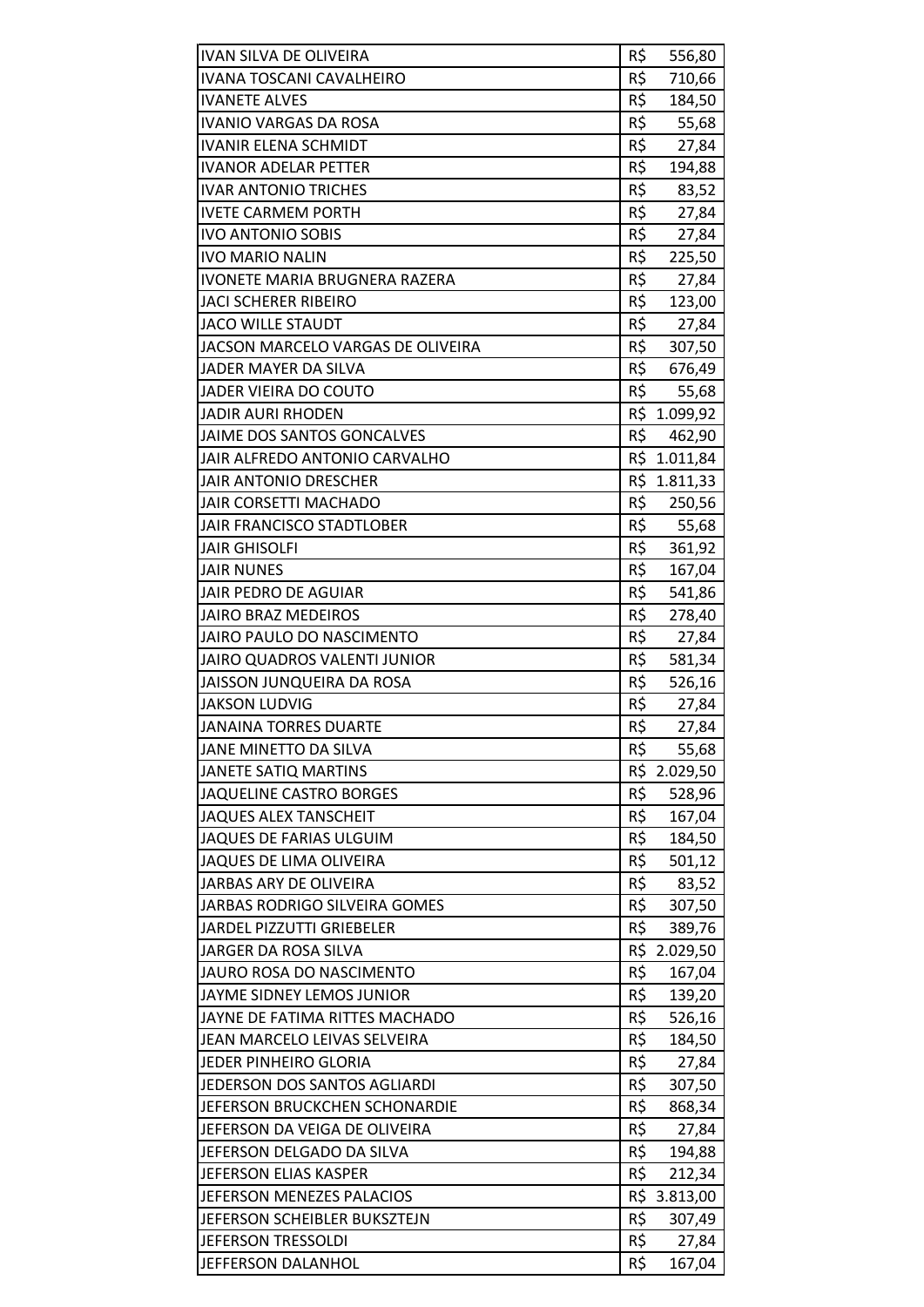| <b>JERRI ANTONIO TATSCH</b>               | R\$<br>307,50   |
|-------------------------------------------|-----------------|
| JERRI AURI ASSUMPCAO DA SILVA             | R\$<br>27,84    |
| <b>JERSON BARBOZA VINHAS</b>              | R\$<br>351,54   |
| <b>JESSICA CAMARGO</b>                    | R\$<br>240,18   |
| JESSICA SABRINA DE SOUZA                  | R\$<br>361,92   |
| <b>JESUM CARLOS CARVALHO</b>              | R\$<br>139,20   |
| <b>JESUS ANANIAS FIGUEIREDO</b>           | R\$<br>83,52    |
| JOAILSON NASCIMENTO DA SILVA              | R\$<br>2.091,00 |
| <b>JOANEI ANTONELLI</b>                   | R\$<br>55,68    |
| <b>JOANES PEREIRA DUARTE</b>              | R\$<br>526,16   |
| JOAO ADELAR MALLMANN DE GODOI             | R\$<br>111,36   |
| JOAO ALFREDO SOARES DA SILVA              | R\$<br>83,52    |
| JOAO BALBINO DIAS FILHO                   | R\$<br>1.120,66 |
| JOAO BATISTA CORIM DA ROSA                | R\$<br>890,86   |
| JOAO BATISTA DE ALMEIDA                   | R\$<br>473,28   |
| JOAO BATISTA PAILLO MACHADO               | R\$<br>111,36   |
| JOAO BATISTA SOLIGO SOARES                | R\$<br>547,68   |
| JOAO CARLOS DE MATTOS                     | R\$<br>375,83   |
| JOAO CARLOS MELO NORONHA                  | R\$<br>861,00   |
| <b>JOAO CARLOS SCHMITZ</b>                | R\$<br>612,48   |
| JOAO CLARO BATISTA DA SILVA               | R\$<br>55,68    |
| JOAO EDIMIR DE FREITAS                    | R\$<br>111,36   |
| JOAO FABIO DE PARIS                       | R\$<br>222,72   |
| JOAO FRANCISCO SILVEIRA NETO              | R\$<br>984,00   |
| JOAO GILMAR PANTA FONTOURA                | R\$<br>111,36   |
| JOAO GUSTAVO DA SILVA                     | R\$ 3.443,99    |
| <b>JOAO LUIS SCHMAEDECKE</b>              | R\$<br>785,83   |
| <b>JOAO LUIZ PEREIRA SOARES</b>           | R\$<br>27,84    |
| JOAO MILTON SILVA DE MEDEIROS             | R\$<br>27,84    |
| JOAO PAULO PESEGOGINSKI FLORES DOS SANTOS | R\$<br>351,54   |
| JOAO VALTENOR EBERHARDT JUNIOR            | R\$<br>55,68    |
| <b>JOAO VANTUIR VANACOR</b>               | R\$<br>27,84    |
| JOCELI STAN DE OLIVEIRA                   | R\$<br>27,84    |
| <b>JOCELITO MEDEIROS</b>                  | R\$<br>27,84    |
| <b>JOCIANE MADALOSSO</b>                  | R\$<br>553,50   |
| JOCIANI SOUZA DOS SANTOS GUARNIERI        | R\$<br>225,50   |
| JOCIVAL DE MORAES MACHADO                 | R\$ 3.327,83    |
| <b>JOEL JUNG BONFIM</b>                   | R\$<br>212,34   |
| <b>JOEL LISSARRAGA DE FREITAS</b>         | R\$<br>55,68    |
| <b>JOEL MONTEIRO</b>                      | R\$<br>375,83   |
| <b>JOELCIO CHIAMULERA</b>                 | R\$ 2.029,50    |
| JOLAIR ADAO AMARAL                        | R\$<br>306,24   |
| <b>JONAS KNEIP ARAUJO</b>                 | R\$<br>27,84    |
| <b>JONAS RIBOLI</b>                       | R\$<br>27,84    |
| <b>JONATA HIRSCH</b>                      | R\$<br>27,84    |
| JONATAN DE GODOY DA SILVEIRA              | R\$<br>194,88   |
| JONATAN JOSUE ANTON                       | R\$<br>437,84   |
| <b>JONATAS LEMES</b>                      | R\$<br>676,49   |
| JONATAS MECALA MACHADO                    | R\$<br>640,32   |
| JONATAS RAFAEL DA SILVA                   | R\$<br>55,68    |
| JONATHAN DA ROSA PITA                     | R\$ 1.107,00    |
| JONATHAN DA SILVA BROSE                   | R\$<br>27,84    |
| <b>JONATHAN KOOP</b>                      | R\$ 1.660,50    |
| <b>JONATHAN PERES ABREU</b>               | R\$<br>27,84    |
| JONE DAMACENO FARIA CORREA                | R\$ 1.107,00    |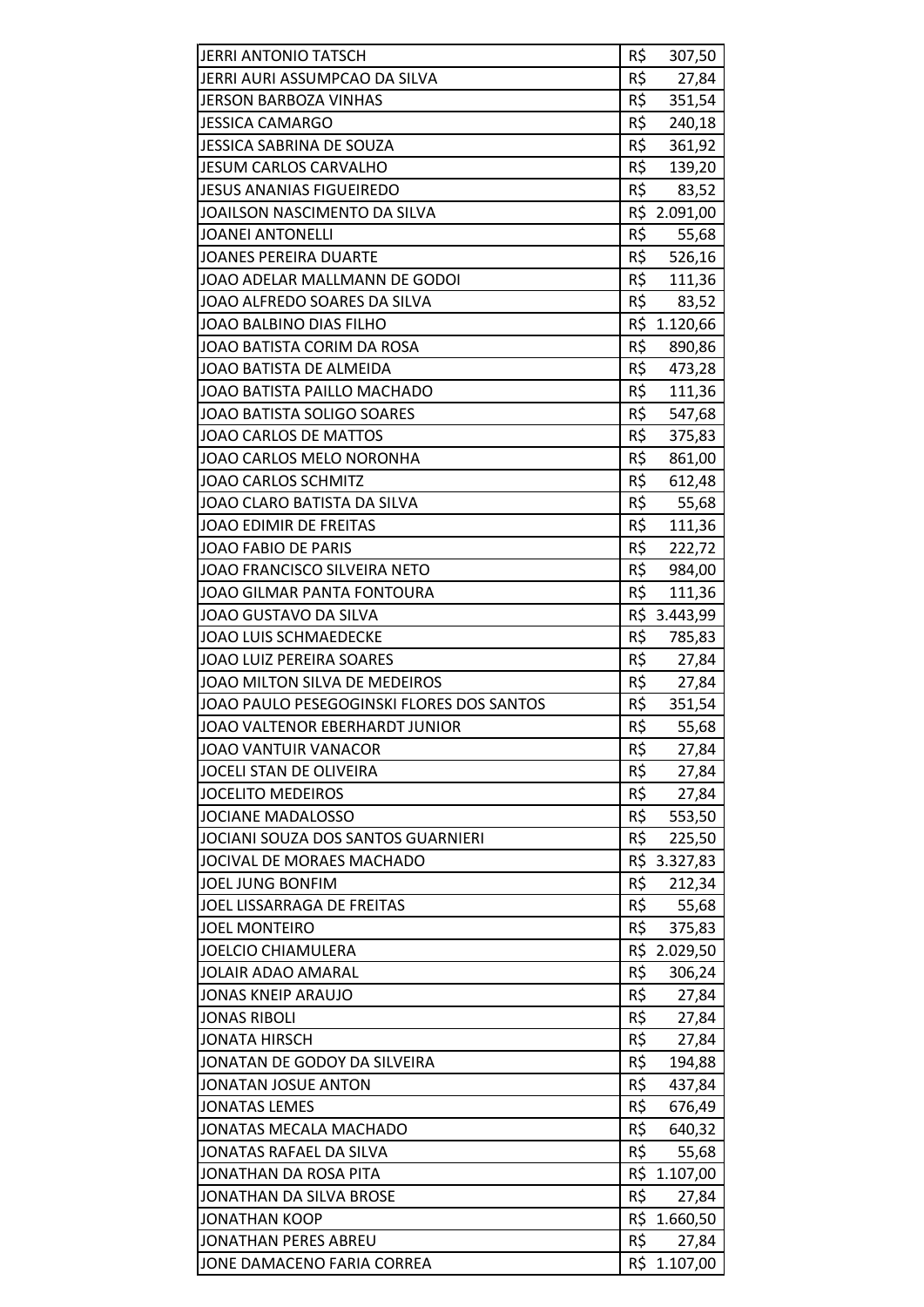| JONIR DE JESUS DOS SANTOS KNOPF        | R\$ | 27,84        |
|----------------------------------------|-----|--------------|
| <b>JONY BONADIMAN</b>                  | R\$ | 55,68        |
| <b>JORCELI ARAUJO NOLASCO</b>          | R\$ | 751,68       |
| JORDANA DA SILVA CASTRO BIASIBETTI     |     | R\$ 1.968,00 |
| JORGE ALBERTO ROQUE PINTO              | R\$ | 250,56       |
| JORGE ANDRADES MARTINS DA SILVA        | R\$ | 225,50       |
| <b>JORGE DILAMAR GOULART RODRIGUES</b> | R\$ | 27,84        |
| <b>JORGE GERALDO MARTINI</b>           |     | R\$ 1.030,08 |
| <b>JORGE LUIS DEXHEIMER</b>            | R\$ | 55,68        |
| JORGE LUIS FERNANDES PINTO             | R\$ | 55,68        |
| JORGE LUIZ CAMARGO FIGUEIREDO          | R\$ | 27,84        |
| JORGE LUIZ COSTA MELO                  | R\$ | 687,17       |
| <b>JORGE LUIZ PORTELLA</b>             | R\$ | 83,52        |
| JORGE LUIZ STEFFEN                     | R\$ | 55,68        |
| JORGE ODIMAR ZANDONAI DA COSTA         | R\$ | 83,52        |
| <b>JORGE OSIMAR BORGES</b>             | R\$ | 27,84        |
| <b>JORGE TEIXEIRA</b>                  | R\$ | 27,84        |
| <b>JORGE VEIMAR NUNES</b>              | R\$ | 369,00       |
| <b>JORGE ZYMBAL</b>                    | R\$ | 55,68        |
| <b>JOSANA DE CANDIDO</b>               | R\$ | 27,84        |
| <b>JOSCELINO JOSE MIKULSKI</b>         | R\$ | 55,68        |
| JOSE AIRTON DOS SANTOS                 |     | R\$ 2.767,50 |
| JOSE ALDOIR DA LUZ COSTA               | R\$ | 787,86       |
| JOSE ALEXANDRE BERGHAN DE MOURA        | R\$ | 27,84        |
| JOSE ANTONIO CAETANO GARCIA            | R\$ | 474,54       |
| <b>JOSE ANTONIO DAMBROS</b>            | R\$ | 369,00       |
| JOSE ANTONIO MARIN DE OLIVEIRA         | R\$ | 268,02       |
| JOSE AUGUSTO DE AVILA DA SILVA         | R\$ | 526,16       |
| <b>JOSE CARLOS MAGALHAES SEVERO</b>    | R\$ | 526,16       |
| <b>JOSE CERINEU BERGOLI</b>            | R\$ | 55,68        |
| JOSE CLAUDIO DE ARAUJO COVALESKY       | R\$ | 855,18       |
| JOSE CRISTIANO SANTOS DE PAULA         | R\$ | 765,84       |
| <b>JOSE EDUARDO MARMITT</b>            | R\$ | 27,84        |
| <b>JOSE EDUARDO MARTINS JUNIOR</b>     |     | R\$ 1.107,00 |
| JOSE FERNANDO ENCARNACAO OLIVEIRA      | R\$ | 27,84        |
| JOSE FRANCISCO DE SOUZA                |     | R\$ 1.107,00 |
| JOSE FRANCISCO PEIXOTO DE CARVALHO     | R\$ | 111,36       |
| <b>JOSE FRANCISCO SOUZA BUT</b>        | R\$ | 83,52        |
| <b>JOSE GUILHERME RODRIGUES DOYLE</b>  | R\$ | 307,50       |
| JOSE HENRIQUE MARINHO DA SILVA         | R\$ | 139,20       |
| JOSE HOMERO FINAMOR PINTO              | R\$ | 83,52        |
| JOSE IZAIR NUNES DA SILVA              | R\$ | 27,84        |
| <b>JOSE JOAREZ REQUE</b>               | R\$ | 1.044,24     |
| <b>JOSE LEANDRO FLORES DE FLORES</b>   | R\$ | 27,84        |
| <b>JOSE LUIS GOMES LISBOA</b>          | R\$ | 1.845,00     |
| JOSE LUIZ DE LIMA VIANNA               | R\$ | 27,84        |
| <b>JOSE LUIZ SOARES</b>                | R\$ | 55,68        |
| JOSE MARCELO ANTIQUEIRA DE LEMOS       | R\$ | 184,50       |
| JOSE MARCELO DA SILVA                  | R\$ | 55,68        |
| JOSE MARIO FERREIRA SANTANA JUNIOR     | R\$ | 27,84        |
| JOSE NILTON VIEIRA GIDIEL              | R\$ | 194,88       |
| JOSE ORTIZ MARQUES CARDOSO             | R\$ | 27,84        |
| <b>JOSE RAUL BRAZ</b>                  | R\$ | 556,80       |
| JOSE RODRIGUES DE SOUZA NETO           | R\$ | 167,04       |
| JOSE TADEU DOS SANTOS ESPINDOLA        | R\$ | 27,84        |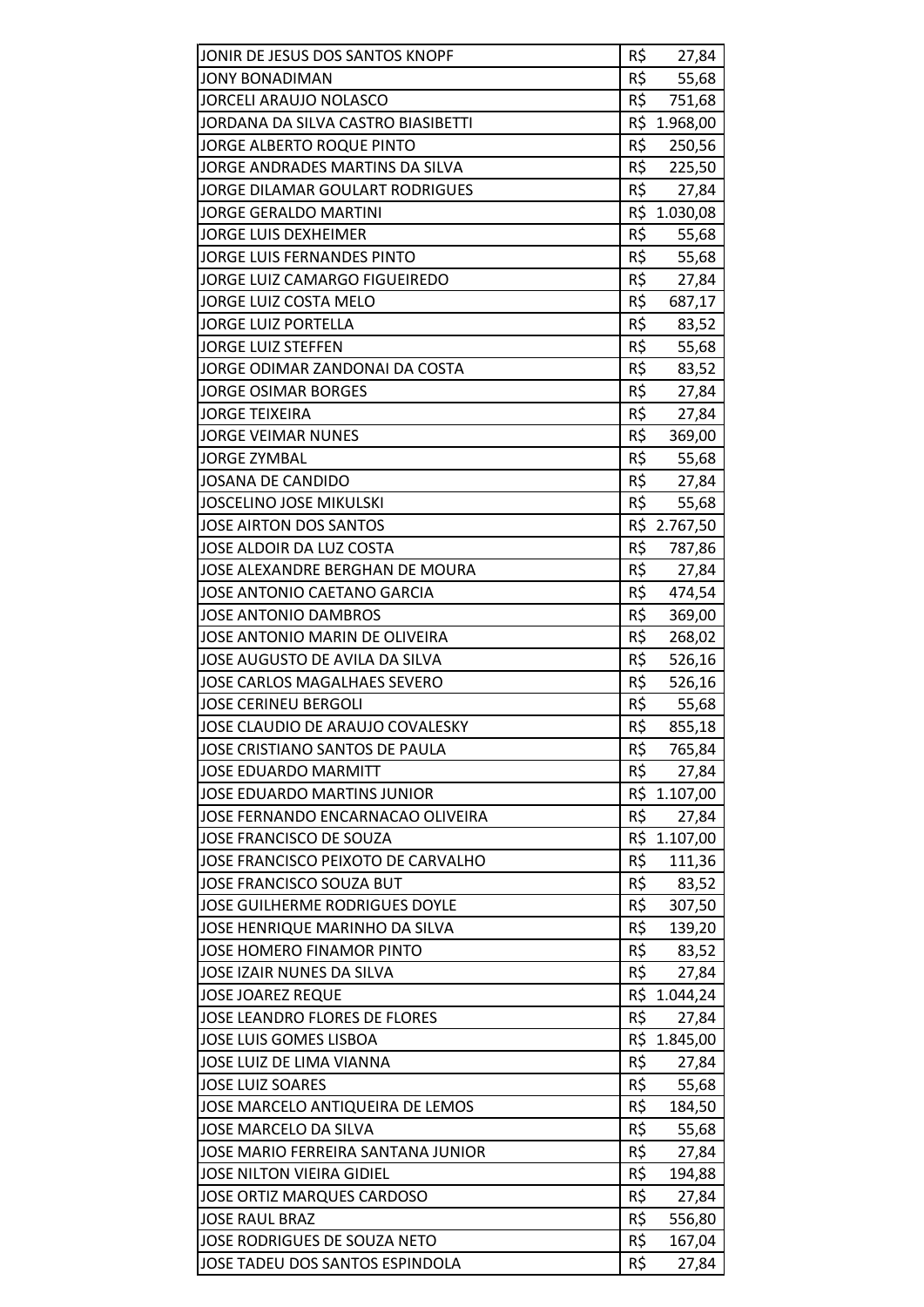| JOSE VICENTE SPINELLI PINTO          |     | R\$ 1.537,50 |
|--------------------------------------|-----|--------------|
| <b>JOSIANE PISTORELLO</b>            | R\$ | 55,68        |
| JOSIEL ANTONIO PESSOA NUNES          | R\$ | 139,20       |
| JOSIELE MADEIRA DE OLIVEIRA          | R\$ | 27,84        |
| <b>JOZIANO LUIZ DA CRUZ</b>          | R\$ | 83,52        |
| <b>JUAREZ CESCA MARCHIORO</b>        | R\$ | 55,68        |
| <b>JUAREZ GONCALVES ROMAN</b>        | R\$ | 27,84        |
| JUAREZ OLAVO FAGUNDES DA ROSA        | R\$ | 83,52        |
| JUAREZ PEREIRA FRANCILIO             |     | R\$ 1.968,00 |
| <b>JUAREZ RASQUINHA</b>              | R\$ | 250,56       |
| <b>JUCELMA CONTER VENTURA</b>        | R\$ | 111,36       |
| JUCEMAR JOSE KINAST LEAL             | R\$ | 526,16       |
| JUELMIR NUNES SARAIVA                | R\$ | 501,12       |
| <b>JULIANA FELIPIN</b>               | R\$ | 27,84        |
| JULIANA MACHADO GASPAROTTO           |     | R\$ 3.813,00 |
| <b>JULIANA MESQUITA INACIO</b>       | R\$ | 111,36       |
| JULIANA QUEIROZ MACHADO CARRION      | R\$ | 27,84        |
| <b>JULIANA SOARES BORBA</b>          | R\$ | 268,02       |
| <b>JULIANI GOMES DOS SANTOS</b>      | R\$ | 225,50       |
| <b>JULIANO AIOLFI</b>                | R\$ | 526,16       |
| <b>JULIANO BORTOLUZZI BOCK</b>       |     | R\$ 1.268,22 |
| JULIANO CEZAR SIQUEIRA DO NASCIMENTO | R\$ | 27,84        |
| JULIANO DE AZEVEDO BORGES            | R\$ | 335,34       |
| <b>JULIANO DELESKI NAIBERT</b>       | R\$ | 55,68        |
| <b>JULIANO DOS PASSOS</b>            | R\$ | 334,08       |
| <b>JULIANO GOULART</b>               | R\$ | 553,50       |
| <b>JULIANO MAFRA LEDUR</b>           | R\$ | 139,20       |
| <b>JULIANO MOREIRA DOS SANTOS</b>    |     | R\$ 1.722,00 |
| <b>JULIANO MULLING</b>               | R\$ | 27,84        |
| JULIANO PEREIRA DE MELO              | R\$ | 83,52        |
| JULIANO ZAMPIERI DOS SANTOS          | R\$ | 111,36       |
| <b>JULIO CESAR CAPRA</b>             | R\$ | 55,68        |
| JULIO CESAR DO ESPIRITO SANTO ROCHA  |     | R\$ 2.460,00 |
| JULIO CESAR DOS SANTOS LEANDRO       | R\$ | 553,50       |
| JUNIOR CESAR DA SILVA                | R\$ | 751,68       |
| <b>JUNIOR CEZAR CONTER VENTURA</b>   | R\$ | 83,52        |
| <b>JUREMAR BAIRROS MACHADO</b>       | R\$ | 27,84        |
| KARINA CASARIN BORGES                |     | R\$ 1.079,66 |
| KARLA LEAL COZZA                     | R\$ | 27,84        |
| KARLA SOUZA FRANCO                   | R\$ | 55,68        |
| KATIA DANIELLE LIESENFELD            | R\$ | 83,52        |
| <b>KELLEN CASTRO VIANA</b>           | R\$ | 150,84       |
| KIULA DABULL PEDROSO                 | R\$ | 27,84        |
| <b>KRISTTIAN WALKER PIRES</b>        | R\$ | 55,68        |
| <b>LAIRTON SILVESTRINI</b>           | R\$ | 83,52        |
| LAURA PEREIRA GARCIA                 | R\$ | 334,08       |
| <b>LAURI VALENTIN BARON</b>          | R\$ | 553,50       |
| LAURITA DOS SANTOS TEIXEIRA VOLKWEIS | R\$ | 55,68        |
| LAURO ANTONIO GAIESKI                | R\$ | 55,68        |
| <b>LAURO DE FREITAS FLORES</b>       | R\$ | 27,84        |
| LAURO RODRIGUES SOBRINHO             | R\$ | 501,12       |
| <b>LAURO VILMAR DREWS</b>            | R\$ | 27,84        |
| LAZARO NEUMANN DE OLIVEIRA           | R\$ | 111,36       |
| LAZIE DA COSTA DE OLIVEIRA           | R\$ | 306,24       |
| LEA PATRICIA PINHEIRO BASEI          |     | R\$ 1.191,53 |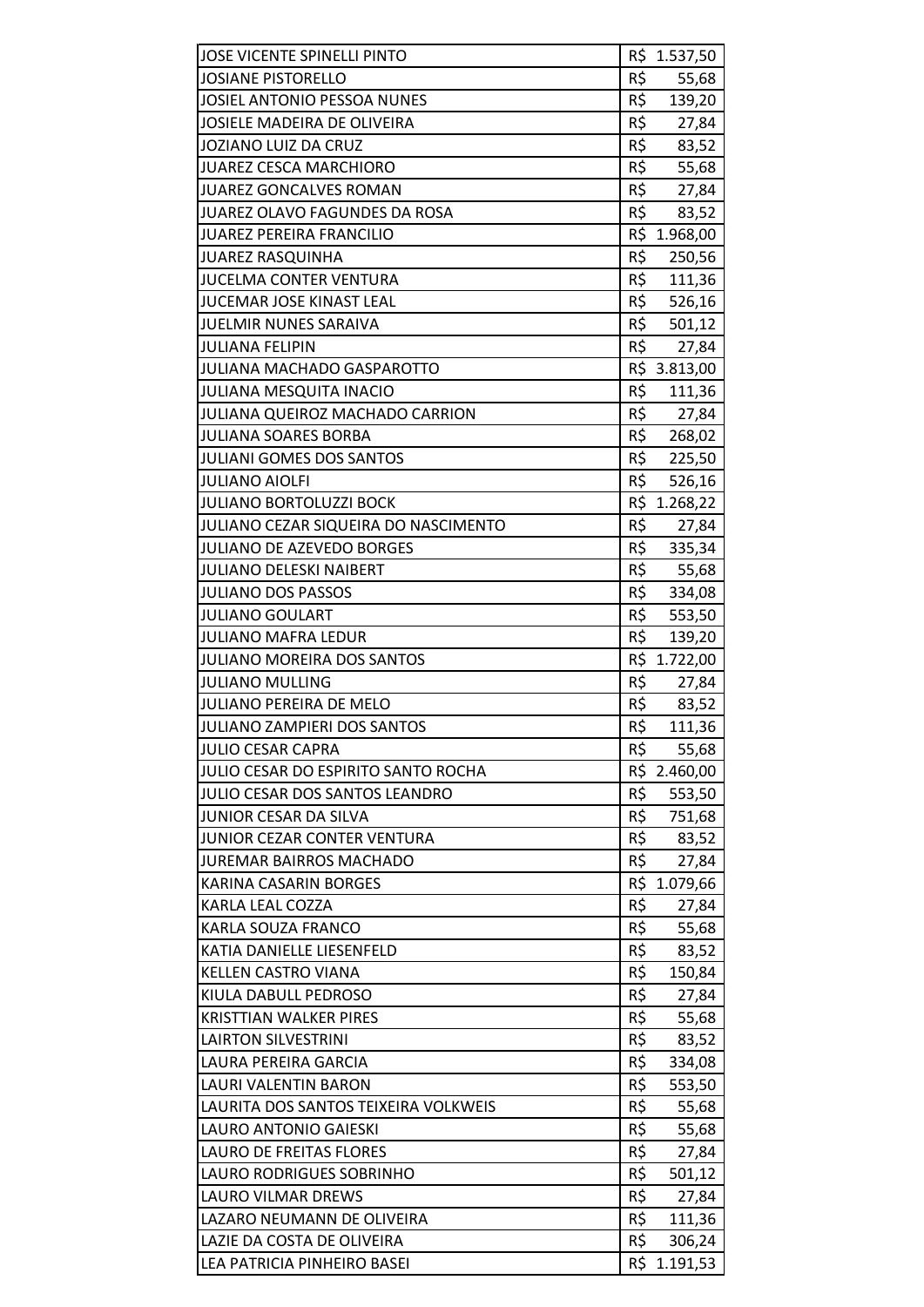| LEANDRO ARAGON CALDEIRA           |     | R\$ 1.537,50 |
|-----------------------------------|-----|--------------|
| LEANDRO AUGUSTO MUMBACH           | R\$ | 184,50       |
| LEANDRO BIZOTTO PADILHA           | R\$ | 501,12       |
| LEANDRO CAPITAO ROCA              | R\$ | 556,80       |
| LEANDRO DA CONCEICAO DA SILVEIRA  | R\$ | 111,36       |
| LEANDRO DA SILVA ROCHA            | R\$ | 167,04       |
| <b>LEANDRO DA SILVA SANTOS</b>    | R\$ | 27,84        |
| <b>LEANDRO DOS SANTOS MENDES</b>  | R\$ | 27,84        |
| LEANDRO GOMES FERREIRA DE AZEVEDO |     | R\$ 83,52    |
| LEANDRO LUIS CANEPPELE JAHN       |     | R\$ 184,50   |
| <b>LEANDRO MINUSCOLI</b>          |     | R\$ 2.521,50 |
| LEANDRO MOREIRA EUFRAZIO          | R\$ | 27,84        |
| <b>LEANDRO NUNES LEITE</b>        | R\$ | 55,68        |
| LEANDRO RAMOS VELLOZO             |     | R\$ 184,50   |
| LEANDRO ROBERTO SILVA DE AZEVEDO  |     | R\$ 55,68    |
| LEANDRO RODRIGUES DA CRUZ         | R\$ | 501,12       |
| <b>LEANDRO RODRIGUES DOYLE</b>    |     | R\$ 1.537,50 |
| LEANDRO SILVA DE MENEZES          |     | R\$ 2.767,50 |
| LEANDRO SOUSTRUZNIK AGUILAR       |     | R\$ 111,36   |
| <b>LEANDRO TOGNON</b>             |     | R\$ 194,88   |
| LEANDRO VALENTE NICOLAU           | R5  | 27,84        |
| LEDOEL SILVA DA SILVA             | R\$ | 55,68        |
| LELIO DA SILVA COSTA              | R\$ | 55,68        |
| LENARA RODRIGUES JASNIEWICZ       | R\$ | 584,64       |
| LEO AUGUSTO DA SILVA              | R\$ | 501,12       |
| <b>LEOCIR BOMBONATTO</b>          | R\$ | 27,84        |
| LEOMAR DA SILVA                   | R\$ | 375,83       |
| LEONARA MISZEVSKI MIOLA           | R\$ | 139,20       |
| LEONARDO AZAMBUJA FARIAS          | R\$ | 612,48       |
| LEONARDO DA SILVA DUTRA           | R\$ | 27,84        |
| LEONARDO DA SILVA PEREIRA         | R\$ | 501,12       |
| LEONARDO DAITX DE BITENCOURT      | R\$ | 361,92       |
| LEONARDO DE ALMEIDA BRONDANI      | R\$ | 676,49       |
| LEONARDO ESPINDOLA ROCHA          | R\$ | 554,00       |
| LEONARDO FERREIRA DE ALMEIDA      | R\$ | 55,68        |
| <b>LEONARDO JOSE PILZ</b>         | R\$ | 27,84        |
| <b>LEONARDO JULIO MARTINS</b>     | R\$ | 782,04       |
| LEONARDO PEDROZO CORREA           | R\$ | 250,56       |
| <b>LEONARDO REIS DE SOUZA</b>     | R\$ | 553,50       |
| <b>LEONARDO SANTOS HUZALO</b>     | R\$ | 528,96       |
| LEONARDO SILVA DE MARINS          | R\$ | 445,44       |
| LEONARDO SOZIN RUFINO             | R\$ | 27,84        |
| <b>LEONARDO STUMPF</b>            |     | R\$ 3.321,00 |
| LEONIDA CORREA DOS SANTOS         | R\$ | 27,84        |
| <b>LEONIDAS ESSVEIN SOUZA</b>     | R\$ | 612,48       |
| LEONIL DOS SANTOS CAVALHEIRO      | R\$ | 335,34       |
| <b>LEONIR BRITZKE</b>             | R\$ | 27,84        |
| LERIO RODRIGUES DA FONSECA        | R\$ | 1.107,00     |
| LETICIA DE FREITAS VELOSO         | R\$ | 983,99       |
| LETICIA HERNANDES ALVES           | R\$ | 553,50       |
| LIA DENISE DREHMER                | R\$ | 27,84        |
| LIA DENISE TIMANN                 | R\$ | 212,34       |
| <b>LIANE SOARES CABRAL</b>        | R\$ | 1.968,00     |
| LILIAN CARGNINO RISSARDI          | R\$ | 554,00       |
| LILIANE DA SILVA                  | R\$ | 431,51       |
|                                   |     |              |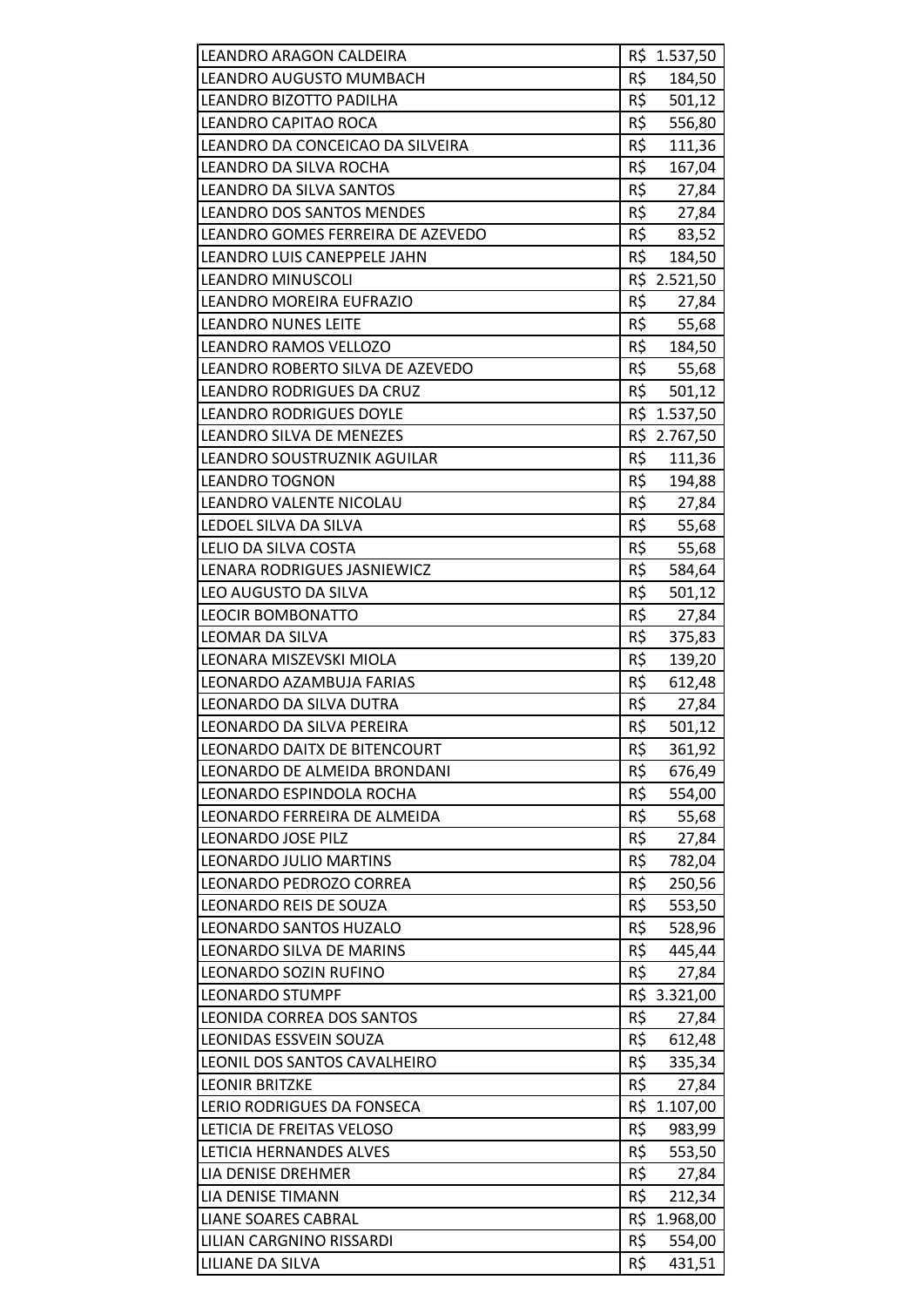| LISIANE OTTONELLI BELINAZZO              | R\$ | 55,68        |
|------------------------------------------|-----|--------------|
| LISIANE REGINA ALVES VOLKWEIS            | R\$ | 83,52        |
| LISIANE SOARES SEVERO                    | R\$ | 27,84        |
| <b>LOIR KRUGER BRAHM</b>                 | R\$ | 27,84        |
| <b>LUANA DORNELES RITT</b>               | R\$ | 375,83       |
| LUANA TROJAHN DA CUNHA DA SILVA          | R\$ | 444,17       |
| <b>LUANA YUNES VIEIRA</b>                | R\$ | 55,68        |
| <b>LUCAS ALBERTO SCHLESTEIN</b>          | R\$ | 83,52        |
| LUCAS CARVALHO HUBNER                    | R\$ | 553,50       |
| LUCAS CORADINI PREVEDELLO                | R\$ | 55,68        |
| LUCAS MARCHI DA MOTTA                    | R\$ | 615,00       |
| <b>LUCAS PACZEK FRANTZ</b>               | R\$ | 27,84        |
| LUCAS SULZBACH RILHO                     | R\$ | 27,84        |
| LUCAS VARGAS LEAES                       | R\$ | 534,52       |
| <b>LUCELI GONCALVES VARGAS</b>           | R\$ | 55,68        |
| LUCENA DIAS RODRIGUEZ                    | R\$ | 83,52        |
| LUCEVAL DO PRADO BORBA                   | R\$ | 111,36       |
| <b>LUCIA IARA SACOL</b>                  | R\$ | 184,50       |
| LUCIANA HENRIQUES PINHEIRO BONAMIGO      | R\$ | 334,08       |
| LUCIANE BEATRIZ SCHEIN                   | R\$ | 27,84        |
| LUCIANE BERGMANN OLIVEIRA                | R\$ | 27,84        |
| LUCIANO DA SILVA LIMA                    | R\$ | 612,48       |
| <b>LUCIANO DOTTE</b>                     | R\$ | 389,76       |
| <b>LUCIANO ELI MARTIN</b>                | R\$ | 809,23       |
| <b>LUCIANO GARCIA PFEIFER</b>            | R\$ | 194,88       |
| LUCIANO JOSE FERREIRA                    | R\$ | 526,16       |
| LUCIANO PONCIANO VITT                    | R\$ | 640,32       |
| LUCIANO RIBEIRO DOS SANTOS               | R\$ | 27,84        |
| LUCIANO RODRIGUES CARVALHO               | R\$ | 55,68        |
| LUCIANO SANT ANNA                        | R\$ | 83,52        |
| LUCIMAR ARAUJO DE ARAUJO                 | R\$ | 27,84        |
| LUCIO SERGIO MESQUITA CAMPBELL           | R\$ | 519,84       |
| LUIS ANDRE DE ALMEIDA MACIEL             | R\$ | 83,52        |
| <b>LUIS ANDRE HOFF</b>                   | R\$ | 27,84        |
| <b>LUIS CARLOS MARTINS</b>               | R\$ | 83,52        |
| <b>LUIS DANIEL BRITES</b>                | R\$ | 139,20       |
| LUIS EDUARDO BRILHANTE DE OLIVEIRA       | R\$ | 55,68        |
| LUIS ERASMO DE FREITAS CAMPOS            | R\$ | 27,84        |
| LUIS FELIPE ALVES DOS SANTOS             |     | R\$ 1.537,50 |
| LUIS FELIPE DA SILVEIRA                  | R\$ | 55,68        |
| LUIS FELIPE FALLAVENA DA ROSA            | R\$ | 27,84        |
| LUIS FERNANDO CLARO LONGARAY             | R\$ | 184,50       |
| LUIS FERNANDO DA ROZA VIEIRA             | R\$ | 1.599,00     |
| LUIS GABRIEL SILVEIRA FERREIRA           | R\$ | 403,67       |
| LUIS JERONIMO DORNELLES DA CUNHA         | R\$ | 888,84       |
| <b>LUIS MATHEUS FERREIRA</b>             | R\$ | 55,68        |
| LUIZ ANTONIO RATKIEWICZ                  | R\$ | 27,84        |
| LUIZ CARLOS KLUSENER FILHO               | R\$ | 55,68        |
| LUIZ CARLOS SALVADOR CUNHA JUNIOR        | R\$ | 184,50       |
| <b>LUIZ CARLOS SCHNEIDER</b>             | R\$ | 389,76       |
| LUIZ CARLOS SEVAGE BITENCURT             | R\$ | 361,92       |
| <b>LUIZ CESAR PEDRO</b>                  | R\$ | 1.107,00     |
| LUIZ ERNESTO FERRARETTO                  | R\$ | 306,24       |
| LUIZ FELIPE TENORIO DA SILVA             | R\$ | 27,84        |
| LUIZ FERNANDO FIGUEIREDO DORNELES JUNIOR | R\$ | 361,92       |
|                                          |     |              |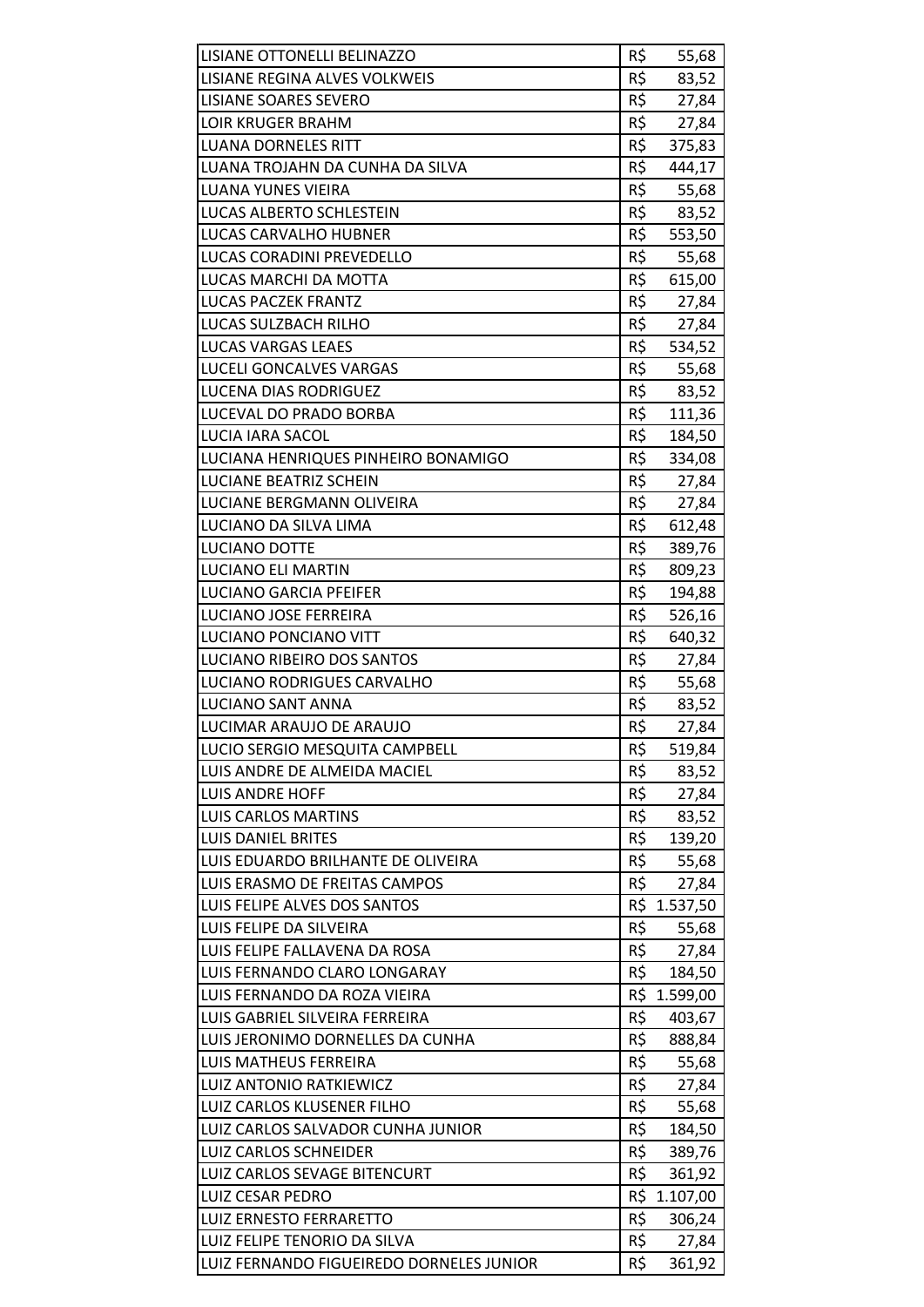| LUIZ GUSTAVO MEDEIROS RICALDE        |            | R\$ 1.476,00 |
|--------------------------------------|------------|--------------|
| LUIZ GUSTAVO PETRY MACHADO           | R\$        | 27,84        |
| <b>LUIZ HENRIQUE IANICELL</b>        | R\$        | 55,68        |
| LUIZ JUNIOR SOARES DA PAIXAO         | R\$        | 799,50       |
| <b>LUIZ MANTELLI</b>                 | R\$        | 83,52        |
| LUIZ RICARDO MONTEIRO                | R\$        | 27,84        |
| LUIZ ROBERTO NATEL OLIVEIRA          |            | R\$ 1.968,00 |
| LUIZ VILSON FRANSKOVIAK DEVIT        | R\$        | 167,04       |
| <b>LUKAS HAACK</b>                   | R\$        | 83,52        |
| LUSARDO BALDIATI PARIZI              |            | R\$ 184,50   |
| <b>LUTERO FRACASSO</b>               | R\$        | 27,84        |
| LUZIA DE LOURDES MARQUES DE MEDEIROS | R\$        | 27,84        |
| <b>MAGALE HOFFMANN</b>               |            | R\$ 1.353,00 |
| <b>MAGLIANE FIN MARTINI</b>          | R\$        | 225,50       |
| <b>MAGNUS MARCELO FREDRICH</b>       | R\$        | 55,68        |
| <b>MAICON SERGIO SALES FLORES</b>    | R\$        | 27,84        |
| <b>MAIKE BENITES PAIVA</b>           | R\$        | 556,80       |
| MAIKEL ANDERSON CAMARA MACEDO        | R\$        | 526,16       |
| MAIQUEL KOCHHANN LUNKES              | R\$        | 268,02       |
| <b>MANOEL PADAO PALMEIRA</b>         | R\$        | 83,52        |
| <b>MARCEL BITTENCOURT LOPES</b>      | R\$        | 676,50       |
| <b>MARCEL NIELSEN</b>                | $R\hat{S}$ | 27,84        |
| MARCELA RIBAS CAMPANHA               | R\$        | 351,54       |
| MARCELINO BLACENE SELLA              | R\$        | 478,84       |
| MARCELO BENJAMIN PIVETA ROSSAROLLA   | R\$        | 27,84        |
| MARCELO DE CARVALHO MENDES           |            | R\$ 1.968,00 |
| MARCELO DO NASCIMENTO                | R\$        | 184,50       |
| MARCELO GOMES SCHMACHTENBERG         | R\$        | 83,52        |
| <b>MARCELO GUIMARAES FANFA</b>       |            | R\$ 1.660,50 |
| MARCELO KLIPPEL FERREIRA             | R\$        | 184,50       |
| <b>MARCELO LUDWIG</b>                | R\$        | 55,68        |
| <b>MARCELO LUIS HANSEN</b>           | R\$        | 184,50       |
| MARCELO LUIZ EMMENDOERFER            | R\$        | 27,84        |
| <b>MARCELO MENDES DOMINGUES</b>      | R\$        | 184,50       |
| <b>MARCELO MOURA DOS SANTOS</b>      | R\$        | 526,16       |
| MARCELO NORONHA DA SILVA             | R\$        | 83,52        |
| <b>MARCELO NUNES DA SILVA</b>        | R\$        | 184,50       |
| <b>MARCELO PINTO KLINGER</b>         | R\$        | 184,50       |
| MARCELO RAMALHO DE JESUS             | R\$        | 612,48       |
| <b>MARCELO SANTOS FIORIN</b>         | R\$        | 473,28       |
| <b>MARCELO SCHUSTER</b>              | R\$        | 430,50       |
| <b>MARCELO SCHWEIGHOFER</b>          | R\$        | 27,84        |
| <b>MARCELO SILVEIRA</b>              | R\$        | 55,68        |
| MARCELO SILVEIRA PEREIRA             | R\$        | 83,52        |
| <b>MARCELO WISCINIEMSKI TAVARES</b>  | R\$        | 27,84        |
| MARCIA BERGENTHAL SCHOMMER           | R\$        | 55,68        |
| MARCIA LEMOS DOS SANTOS RAMOS        | R\$        | 584,64       |
| MARCIA VIANA DA ROSA                 | R\$        | 738,00       |
| <b>MARCIANO ESTEVES</b>              | R\$        | 27,84        |
| MARCIENA FERREIRA DA SILVA           | R\$        | 139,20       |
| MARCIO ALAOR CASAGRANDE FRANCO       | R\$        | 1.722,00     |
| MARCIO ANDRE RAMBO                   | R\$        | 55,68        |
| <b>MARCIO BUENO SIMOES PIRES</b>     | R\$        | 55,68        |
| <b>MARCIO DE AGUIAR GOMES</b>        | R\$        | 27,84        |
| MARCIO DE AVILA SILVEIRA             | R\$        | 55,68        |
|                                      |            |              |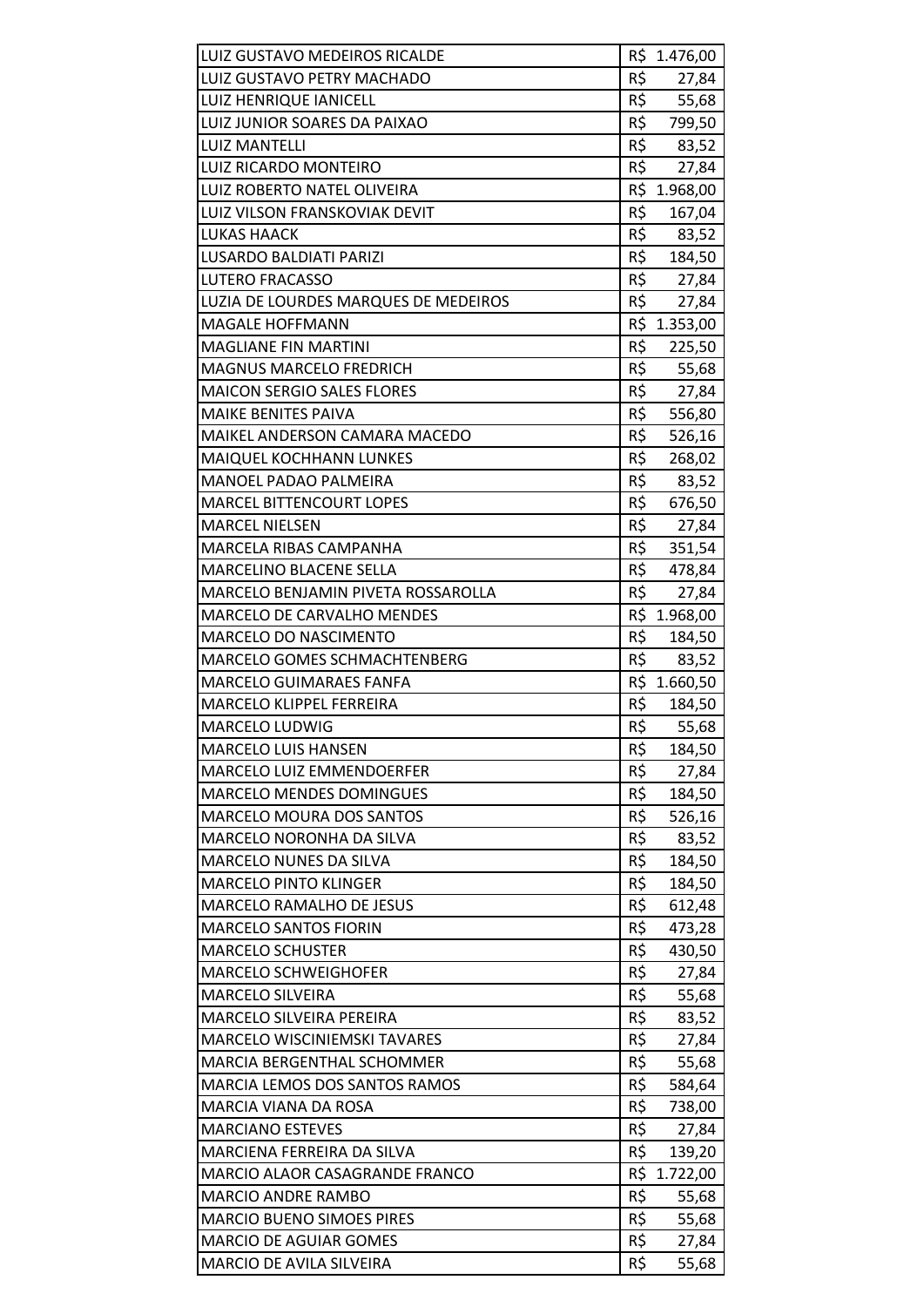| <b>MARCIO DOMINGUES AIRES</b>                |     | R\$ 2.091,00   |
|----------------------------------------------|-----|----------------|
| MARCIO GIOVANI DOS SANTOS CARVALHO           | R\$ | 83,52          |
| <b>MARCIO JOSE HAUDT MAIA</b>                | R\$ | 375,83         |
| MARCIO LOPES DE OLIVEIRA                     | R\$ | 27,84          |
| <b>MARCIO LUCAS DA SILVA MARTINS</b>         | R\$ | 111,36         |
| MARCIO MACH ANTONOV                          | R\$ | 83,52          |
| <b>MARCIO MACHADO RODRIGUES</b>              | R\$ | 553,50         |
| <b>MARCIO MIREK</b>                          |     | R\$ 2.006,22   |
| <b>MARCIO REBESCHINI</b>                     | R\$ | 55,68          |
| <b>MARCIO RICARDO ALVES KISZNER</b>          | R\$ | 27,84          |
| MARCIO RICARDO DE OLIVEIRA                   | R\$ | 556,80         |
| MARCIO ROBERTO MADRI MACHADO                 | R\$ | 225,50         |
| <b>MARCIO ROSALES NUNES</b>                  | R\$ | 361,92         |
| <b>MARCIO SOUZA DE OLIVEIRA</b>              | R\$ | 250,56         |
| <b>MARCO ANTONIO ULLMANN</b>                 | R\$ | 27,84          |
| MARCO ANTONIO VAZ DOS SANTOS                 | R\$ | 222,72         |
| MARCOS ALEXANDRE LIMA DA SILVA               | R\$ | 806,33         |
| <b>MARCOS ANTONIO JULIANOTTI</b>             | R\$ | 27,84          |
| <b>MARCOS LAMMEL</b>                         | R\$ | 184,50         |
| <b>MARCOS MORAS</b>                          | R\$ | 139,20         |
| MARCOS ODAIR WYZYKOWSKI                      | R\$ | 27,84          |
| <b>MARCOS RENATO FRANCK DA ROCHA</b>         | R\$ | 225,50         |
| <b>MARCOS ROBERTO BONALUME</b>               | R\$ | 194,88         |
| MARCOS ROBERTO DELAVY DA SILVA               | R\$ | 27,84          |
| <b>MARCOS RODRIGO KLIER</b>                  | R\$ | 526,16         |
| MARCOS ROSALINO DOS PASSOS                   | R\$ | 861,00         |
| <b>MARCOS SCHNEIDER</b>                      | R\$ | 526,16         |
| <b>MARCOS TODORO SROCHINSKI</b>              | R\$ | 83,52          |
| <b>MARCOS VENICIO PRESTES</b>                |     | R\$ 2.952,00   |
| <b>MARCOS VINICIUS RODRIGUES SIFUENTES</b>   | R\$ | 760,01         |
| <b>MARCOS WILLIAN FARIAS SANTOS</b>          | R\$ | 83,52          |
| <b>MARCUS GUILHERME DOS SANTOS REINHARDT</b> | R\$ | 27,84          |
| MARCUS SILVA DE MATOS                        | R\$ | 27,84          |
| <b>MARCUS VINICIUS CABERLON</b>              |     | R\$ 1.093,91   |
| <b>MARCUS VINICIUS VIEGAS SCHREIBER</b>      | R\$ | 27,84          |
| <b>MARFIZA INACIO GARCIA</b>                 | R\$ | 184,50         |
| <b>MARGARETE NOEMI SARTORI GILIOLI</b>       | R\$ | 27,84          |
| MARGARETE REGINA FONTOURA                    | R\$ | 526,16         |
| MARIA CRISTINA BORGES DE OLIVEIRA            | R\$ | 184,50         |
| <b>MARIA DILES CAMPOS POLEZE</b>             | R\$ | 139,20         |
| MARIA DO CARMO FERREIRA GONCALVES            | R\$ |                |
| MARIA ELIANE LIMA MARCOS                     | R\$ | 27,84<br>27,84 |
| <b>MARIA NOEMI BOES</b>                      | R\$ |                |
|                                              |     | 27,84          |
| MARIA ROSELI SILVA VIANA                     | R\$ | 27,84          |
| <b>MARIA TERESINHA NUNES</b>                 | R\$ | 27,84          |
| MARIANA FIGUEIREDO BOLZAN                    | R\$ | 27,84          |
| <b>MARIANA SCHERER</b>                       | R\$ | 27,84          |
| MARIEL DE PAULA CHAVES                       | R\$ | 55,68          |
| MARILENE MACHADO CUNHA                       | R\$ | 27,84          |
| <b>MARILENE PACINI SELAU</b>                 | R\$ | 222,72         |
| <b>MARINA CAMOZZATO GALNARES</b>             | R\$ | 27,84          |
| <b>MARINO PIRES IBALDO</b>                   |     | R\$ 1.178,88   |
| <b>MARIO ADILON BORGES VIANA</b>             | R\$ | 194,88         |
| MARIO AUGUSTO DE LIMA E SILVA                | R\$ | 253,34         |
| MARIO FERNANDO SCHMIDT DA SILVA              |     | R\$ 1.107,00   |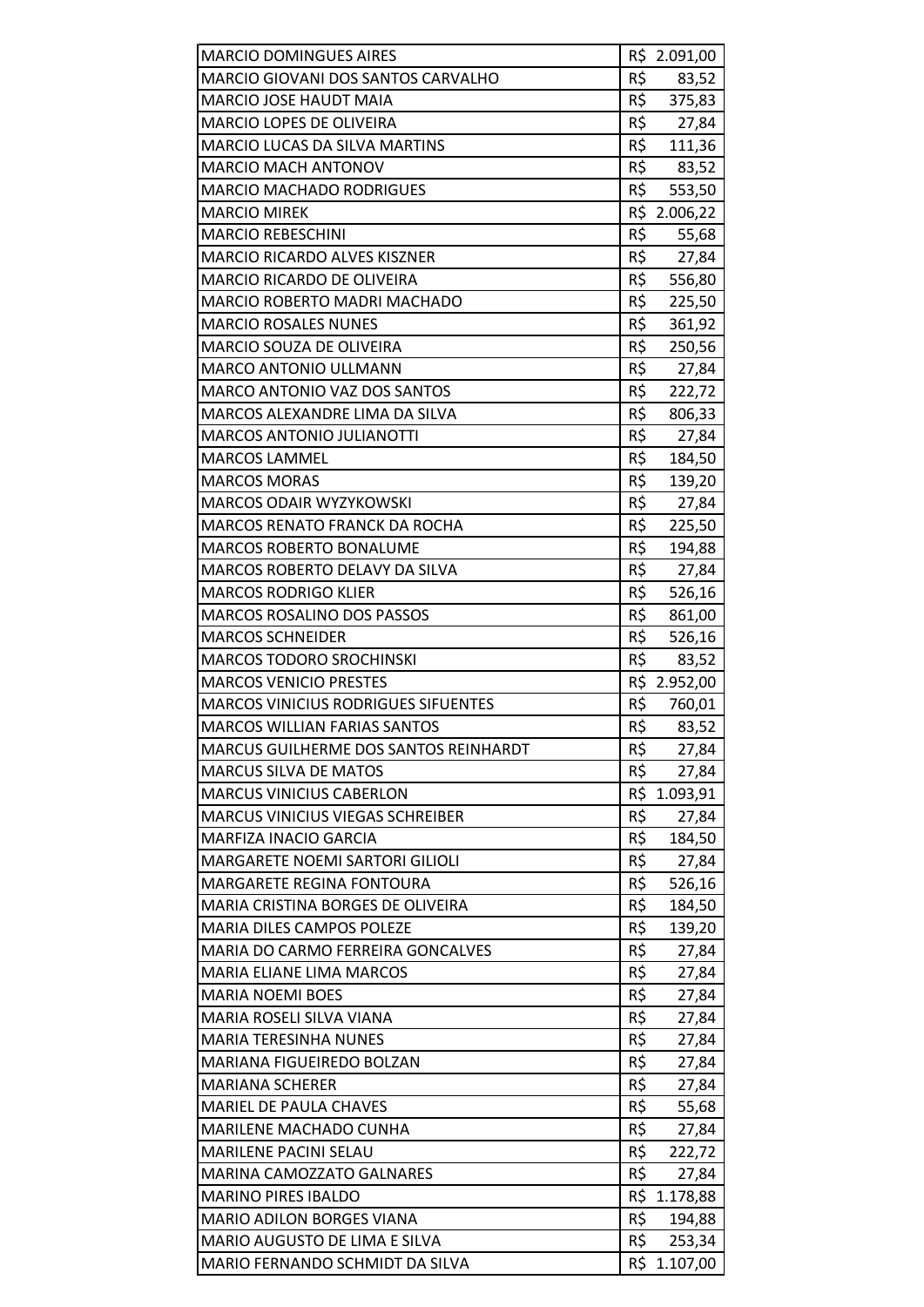| MARIO GONCALVES DA SILVEIRA            | R\$ | 55,68        |
|----------------------------------------|-----|--------------|
| MARIO ROBERTO DA SILVA MARIN           | R\$ | 369,00       |
| MARLEI MESQUITA DA ROSA                | R\$ | 553,50       |
| <b>MARLENE SZAST</b>                   | R\$ | 139,20       |
| MARLI TERESINHA SILVA DA SILVA         | R\$ | 212,34       |
| MARLISE TERESINHA RIVA SCHUH           | R\$ | 27,84        |
| <b>MARLON DA COSTA</b>                 | R\$ | 612,48       |
| <b>MARLON RICARDO MARCHESAN</b>        | R\$ | 553,50       |
| <b>MARTA BITENCOURT DOS SANTOS</b>     | R\$ | 55,68        |
| <b>MARTINHO DE TONI</b>                |     | R\$<br>83,52 |
| MARTINHO PRUDENCIO DE ANDRADE          | R\$ | 27,84        |
| MATEUS DOS SANTOS GIACOMELLI           | R\$ | 27,84        |
| <b>MATEUS LUNELLI DAMIAN</b>           | R\$ | 139,20       |
| <b>MATHEUS AUGUSTO GONCALVES NUNES</b> |     | R\$ 2.589,83 |
| <b>MATHEUS LUZ COSTA</b>               | R\$ | 861,00       |
| <b>MATHEUS PERIN HEFLER</b>            |     | R\$ 1.291,50 |
| <b>MAURICIO DOS SANTOS</b>             | R\$ | 521,36       |
| <b>MAURICIO LUNELLI</b>                | R\$ | 922,50       |
| <b>MAURICIO OLIVEIRA DE SOUSA</b>      | R\$ | 534,52       |
| <b>MAURICIO PAULO HECKLER</b>          | R\$ | 83,52        |
| <b>MAURICIO RODRIGO RAMOS</b>          | R\$ | 547,68       |
| <b>MAURICIO SILVA LEITES</b>           | R\$ | 501,12       |
| <b>MAURICIO WOLF RODRIGUES</b>         | R\$ | 83,52        |
| MAURO AUGUSTO ALMEIDA CABRAL           | R\$ | 890,88       |
| MAURO JOSE DALL AGNOL                  | R\$ | 27,84        |
| <b>MAURO PISSUTTI JUNIOR</b>           | R\$ | 369,00       |
| <b>MAURO POERSCH</b>                   | R\$ | 27,84        |
| <b>MAX FREDERICO GRAEBIN</b>           | R\$ | 738,00       |
| <b>MAXCIMIANO SILVA SANTOS</b>         | R\$ | 553,50       |
| MAXIMILIANO ALVES DE MORAES            | R\$ | 704,33       |
| MÈNICA VANZO                           | R\$ | 55,68        |
| MICAEL TOME                            | R\$ | 640,32       |
| MICHAEL DA SILVA BIESKI                | R\$ | 27,84        |
| MICHEL SOARES LEANDRO                  | R\$ | 526,16       |
| MICHELE FLORES LODI                    | R\$ | 581,84       |
| MIGUEL DIOGO                           | R\$ | 55,68        |
| MIGUEL LUGOCH                          | R\$ | 55,68        |
| MIGUEL OLIVEIRA MACHADO                | R\$ | 139,20       |
| MILENA DA SILVA FONSECA                | R\$ | 83,52        |
| MILENA VELASQUES CORDEIRO MEIRELLES    | R\$ | 27,84        |
| MILTON DO NASCIMENTO ANTES             | R\$ | 575,52       |
| <b>MILTON FREITAS SANTOS</b>           | R\$ | 1.067,52     |
| <b>MILTON GAMBINI PIRES</b>            | R\$ | 2.118,83     |
| <b>MILTON LUIZ HENDGES</b>             | R\$ | 27,84        |
| MILTON RODRIGO DE OLIVEIRA             | R\$ | 888,84       |
| <b>MILTON ROGERIO RAMOS</b>            | R\$ | 111,36       |
| MIRIAM DA COSTA CRUZ                   | R\$ | 334,08       |
| MISAEL SILVEIRA DE SOUZA               | R\$ | 225,50       |
| <b>MOACIR ROBSON KARKOW</b>            |     | R\$ 1.728,82 |
| MOISES DE NEQUE PERES                  | R\$ | 526,16       |
| <b>MOISES LUIS BARBIERI</b>            | R\$ | 27,84        |
| <b>MONIA MASOCHI FRIZON</b>            | R\$ | 225,50       |
| MONICA DA SILVA ESPIRITO SANTO         | R\$ | 307,50       |
| MONICA MARTHA MALLMANN JUNGES          | R\$ | 225,50       |
| MORGANA CASARA MELO                    | R\$ | 83,52        |
|                                        |     |              |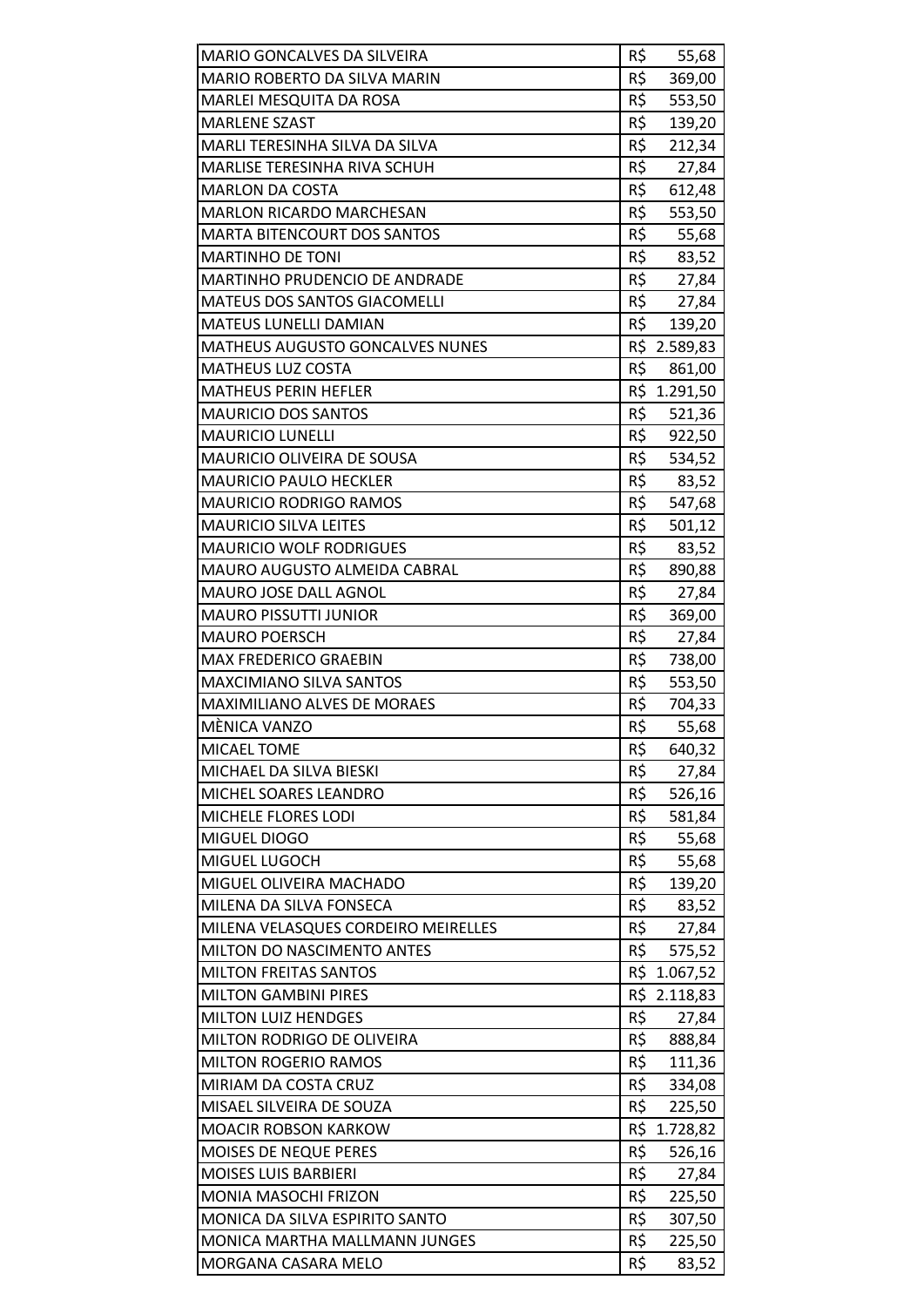| MURIEL CAROLINE HOFMAN                      | R\$<br>27,84        |
|---------------------------------------------|---------------------|
| <b>NABOR LUIZ DAPPER</b>                    | R\$<br>1.476,00     |
| <b>NADIA JUSTIN BREHM</b>                   | R\$<br>27,84        |
| <b>NADINE VERGARA SCHORR</b>                | R\$<br>27,84        |
| NADIR ALBINO BECKER KONRATH                 | R\$<br>27,84        |
| <b>NAGILE OHANA STRECK</b>                  | $R\hat{S}$<br>55,68 |
| NAIDA DA COSTA MACHADO                      | R\$<br>55,68        |
| <b>NAIRTON JOAO PIOTROVSKI</b>              | R\$<br>27,84        |
| NATIELE KRONBAUER MACHADO CANABARRO E SILVA | R\$<br>225,50       |
| NAT-LIA DA COSTA PASSOS                     | R\$<br>307,50       |
| NAZARENO CALDAS DE SOUZA                    | R\$<br>772,16       |
| <b>NEI KLUSENER GARCIA</b>                  | R\$<br>301,68       |
| NEILMO MOREIRA DE MENDONCA                  | R\$<br>55,68        |
| <b>NELSON ANTONIO ARNHOLD</b>               | R\$<br>55,68        |
| <b>NELSON CARVALHO</b>                      | R\$<br>612,48       |
| <b>NELSON DA SILVA GUTLER</b>               | $R\hat{S}$<br>27,84 |
| <b>NELSON MARQUES VIEIRA</b>                | R\$<br>27,84        |
| <b>NELSON NEI PIRES</b>                     | R\$<br>553,50       |
| <b>NELSON PAULO GERHARD</b>                 | R\$ 1.968,00        |
| <b>NELSON SALDANHA NUNES</b>                | R\$ 2.029,50        |
| <b>NEOCIR RICARDO RIZZATTO</b>              | R\$<br>222,72       |
| <b>NEORILDO JOSE DASSI</b>                  | R\$<br>212,34       |
| <b>NEWTON JOSE ROSSO TREVISAN</b>           | R\$<br>184,50       |
| <b>NEWTON LUIS VENECIAN PARSSO</b>          | R\$<br>27,84        |
| <b>NILMAR BACCHI</b>                        | R\$<br>27,84        |
| NILO ELIO STRASSBURGER FILHO                | R\$<br>27,84        |
| NILSA ROSAURA FRAGA BAUER                   | R\$<br>27,84        |
| NILSON FERNANDO FONTANA                     | R\$<br>307,50       |
| <b>NILSON PASSAGLIA</b>                     | R\$<br>27,84        |
| <b>NILSON TONIN</b>                         | R\$<br>139,20       |
| NILTON DOMINGOS MATANA                      | R\$<br>281,18       |
| <b>NIVALDO SOUZA MORAIS</b>                 | R\$<br>240,18       |
| <b>NOEL DA SILVA SANTOS</b>                 | R\$<br>1.906,50     |
| NOELE BOLZAN DUARTE                         | R\$<br>139,20       |
| <b>OCIMAR FICAGNA</b>                       | R\$ 1.230,00        |
| OCLEIDI PAZ DA SILVA                        | R\$<br>139,20       |
| <b>ODAIR FIORENTIN</b>                      | R\$<br>361,92       |
| <b>ODECIO IRIO HAUPT</b>                    | R\$<br>83,52        |
| ODILON MARTINS FILHO                        | R\$<br>83,52        |
| <b>ODINEI PORTELLA</b>                      | R\$<br>779,00       |
| ODIR ALVES DA SILVA                         | R\$ 1.134,84        |
| <b>ODIRLEI RODRIGUES MARTINY</b>            | R\$<br>55,68        |
| <b>OLDAIR MARTINS</b>                       | R\$<br>27,84        |
| OLIVO DE VARGAS SIMOES                      | R\$<br>167,04       |
| <b>OLVEDO SANTOS NETTO</b>                  | R\$<br>111,36       |
| ONEIDE ADEL DA SILVA CASTRO                 | R\$<br>27,84        |
| <b>ORION FLORES PASSINI</b>                 | R\$ 2.214,50        |
| ORLI ANGELO NERI XAVIER                     | R\$<br>111,36       |
| OSEIAS RIBEIRO DA SILVA                     | R\$<br>27,84        |
| OSMAR DE VARGAS DORNELLES                   | R\$<br>615,00       |
| <b>OSMAR MICHEL</b>                         | R\$<br>55,68        |
| OTAVIO CARLOS SOUZA EGGRES                  | R\$<br>676,49       |
| PABLO DA COSTA AFONSO                       | R\$<br>676,49       |
| PABLO NOVO PINEIRO                          | R\$<br>451,00       |
| PATRIC MACIEL PEREIRA                       | R\$<br>526,16       |
|                                             |                     |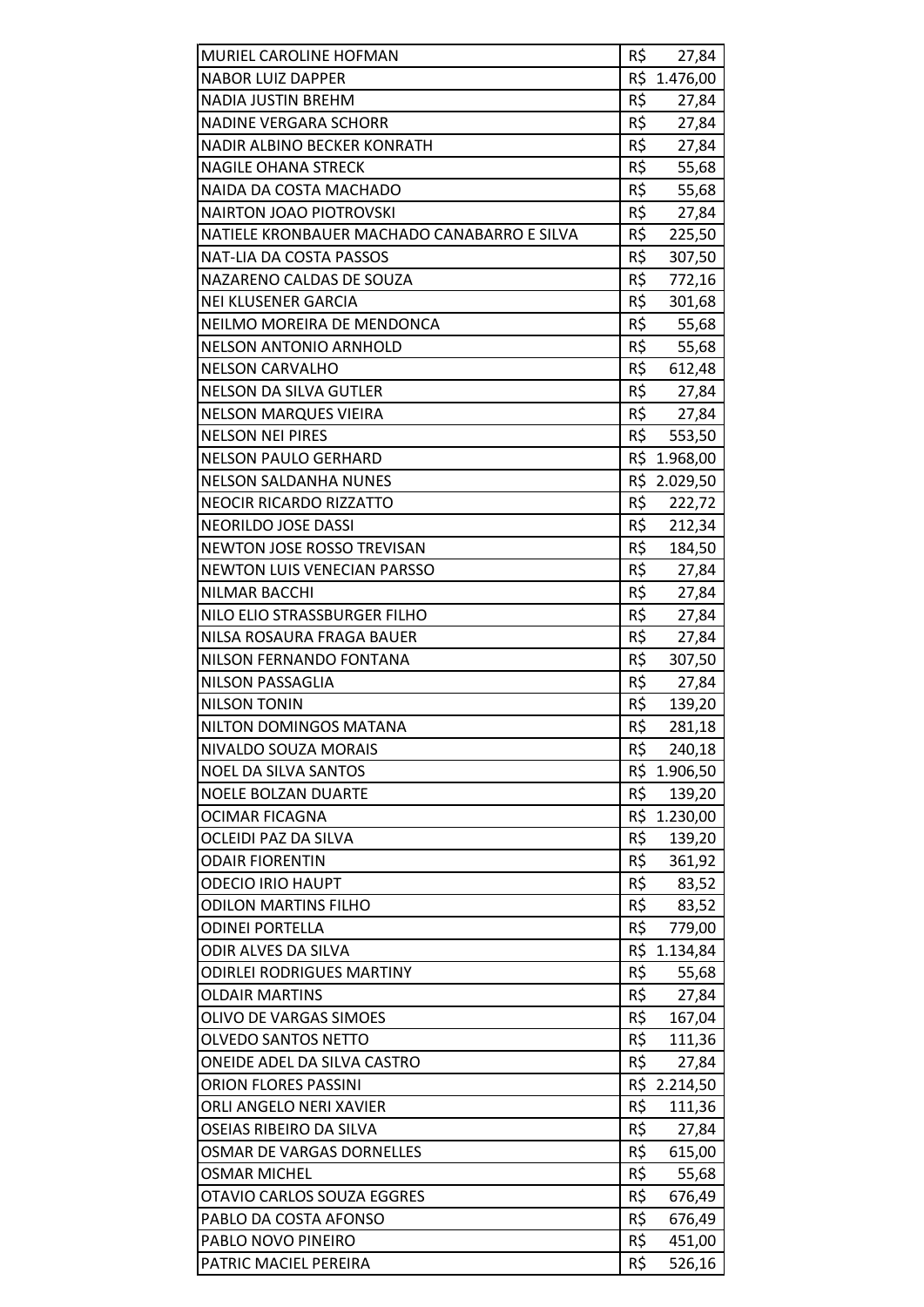| PATRICIA DOS SANTOS VARGAS                  | R\$ | 55,68        |
|---------------------------------------------|-----|--------------|
| PATRICIA LUANA JESIUR KEGLER                | R\$ | 554,00       |
| PATRICIA SARMANHO                           | R\$ | 27,84        |
| PATRICIA VALDIRENE QUADROS DE OLIVEIRA      |     | R\$ 1.168,50 |
| PAULO ALEXANDRE LAUX DONAY                  | R\$ | 83,52        |
| PAULO ANDRE POLEZE LOPES                    | R\$ | 55,68        |
| PAULO ANGELO PASE                           | R\$ | 27,84        |
| PAULO AUGUSTO BORBA BIDONE                  | R\$ | 27,84        |
| PAULO AUGUSTO SOUTO                         | R\$ | 640,32       |
| <b>PAULO CELSO HALWACKS JUNIOR</b>          | R\$ | 194,88       |
| PAULO CESAR CARDOSO GERMANO                 | R\$ | 55,68        |
| PAULO CESAR DA ROSA LUCAS                   | R\$ | 27,84        |
| PAULO CESAR DOS SANTOS MARQUES              | R\$ | 167,04       |
| PAULO CESAR GOMES TEIXEIRA                  |     | R\$ 2.767,50 |
| <b>PAULO CESAR MORAES PIMENTEL</b>          | R\$ | 668,16       |
| PAULO CESAR OLIVEIRA DOS SANTOS             | R\$ | 640,32       |
| <b>PAULO CEZAR ENGSTER</b>                  | R\$ | 27,84        |
| PAULO CEZAR PORTOLON                        | R\$ | 323,70       |
| PAULO DA SILVA ANDRE                        | R\$ | 27,84        |
| PAULO DANIEL MACHADO GUIMARAES              | R\$ | 27,84        |
| PAULO EDUARDO TONETTO DE ARAUJO FILHO       | R\$ | 55,68        |
| PAULO ERONI DOS SANTOS MEDEIROS             | R\$ | 27,84        |
| PAULO FERNANDO FERREIRA DE ALENCASTRO BRAGA | R\$ | 222,72       |
| PAULO FLAVIO DOLEJAL CONCEICAO              | R\$ | 473,28       |
| PAULO LAUDEIR LOPES BULGARI                 | R\$ | 27,84        |
| PAULO RENAN BROSE                           | R\$ | 799,50       |
| PAULO RENATO DA SILVA DUARTE                | R\$ | 1.640,49     |
| PAULO RICARDO DA SILVA NETO                 | R\$ | 361,92       |
| PAULO RICARDO DE AZEVEDO                    | R\$ | 403,67       |
| PAULO RICARDO GARCIA FRAGA                  | R\$ | 334,08       |
| PAULO RICARDO MANINI                        | R\$ | 615,00       |
| PAULO RICARDO SIQUEIRA DA SILVA             | R\$ | 83,52        |
| PAULO ROBERTO CERVI                         | R\$ | 184,50       |
| PAULO ROBERTO DA SILVA FIGUEIREDO           | R\$ | 765,84       |
| PAULO ROBERTO MACEDO CIDADE                 | R\$ | 1.107,00     |
| PAULO ROBERTO MARTINS DE OLIVEIRA           | R\$ | 608,16       |
| PAULO ROBERTO RODRIGUES CASTILHO            | R\$ | 580,08       |
| PAULO RODRIGO PEREIRA VIEIRA                | R\$ | 27,84        |
| PAULO ROGERIO BOTELHO CAETANO               |     | R\$ 2.214,00 |
| PAULO ROGERIO DA SILVA PAULON               | R\$ | 83,52        |
| PAULO ROGERIO RODRIGUES DO CARMO            | R\$ | 194,88       |
| PAULO SERGIO BISATTO                        | R\$ | 27,84        |
| <b>PAULO SERGIO PIRES</b>                   | R\$ | 240,18       |
| PAULO SIDINEI MINUZZO                       | R\$ | 754,20       |
| PAULO VOLMES MARQUES DE MACEDO              | R\$ | 111,36       |
| PEDRO ASTERIO HARTMANN                      | R\$ | 139,20       |
| PEDRO FALCO PRUSKI                          | R\$ | 451,00       |
| PEDRO FLECK DE BEM                          | R\$ | 83,52        |
| PEDRO MANOEL DA SILVA BRANDAO               | R\$ | 83,52        |
| PEDRO RAIMUNDO POMMER                       |     | R\$ 1.722,00 |
| PEDRO ROBERTO CANTELE                       | R\$ | 1.968,00     |
| PEDRO WALDIR AMES                           | R\$ | 184,50       |
| PERCIO DA SILVA                             |     | R\$ 2.214,00 |
| PERCIO SILVA DA SILVA                       |     | R\$ 1.476,00 |
| PIETRO SERPA KONZGEN                        | R\$ | 55,68        |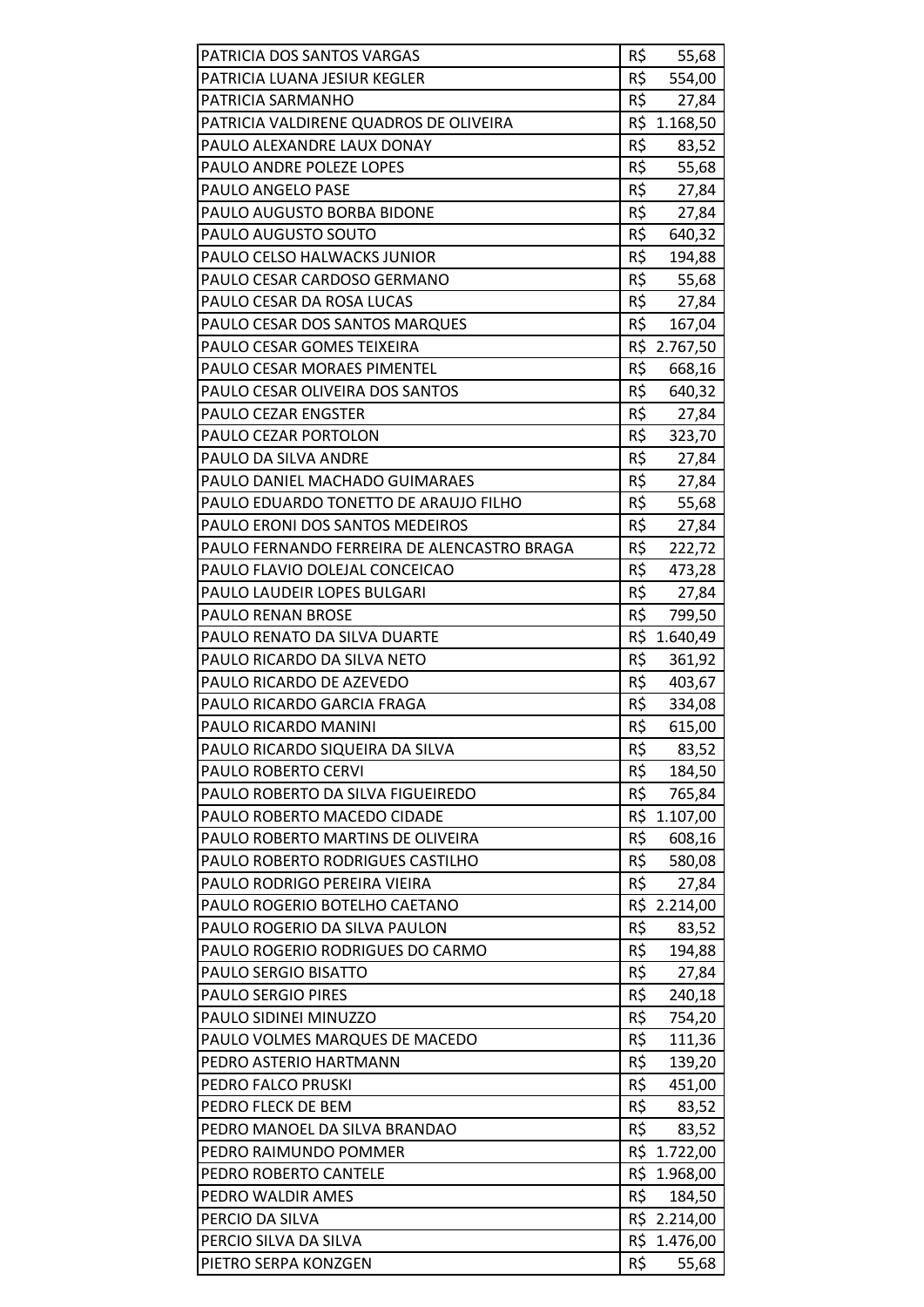| PLUTARCO ARISTIDES GERMANO SOARES MARQUES | R\$ | 760,02       |
|-------------------------------------------|-----|--------------|
| PRISCILA CHAIANE ZAMBRZYCKI CAMARGO       | R\$ | 629,17       |
| PRISCILA DE MATOS RIBEIRO                 | R\$ | 27,84        |
| RAFAEL ANTONIO MACHRY VIEIRA              | R\$ | 1.722,00     |
| RAFAEL BRANDAO                            | R\$ | 83,52        |
| RAFAEL CAMARGO MORAIS                     | R\$ | 861,00       |
| RAFAEL DE FREITAS BARRETO                 | R\$ | 184,50       |
| RAFAEL DIAS DA SILVA                      | R\$ | 27,84        |
| RAFAEL DOS SANTOS MACHADO                 | R\$ | 526,16       |
| RAFAEL ELIAS RODRIGUES                    | R\$ | 445,44       |
| RAFAEL FRAGOSO FERNANDES                  | R\$ | 55,68        |
| RAFAEL GABIATTI                           | R\$ | 430,50       |
| RAFAEL GAMBIM KRUMMENAUER                 | R\$ | 83,52        |
| RAFAEL GIRARDELLO                         | R\$ | 27,84        |
| RAFAEL LIMA GARCIA                        | R\$ | 139,20       |
| RAFAEL MUMBACH                            | R\$ | 27,84        |
| RAFAEL PINTO DA CUNHA                     | R\$ | 55,68        |
| RAFAEL SIQUEIRA SOUZA                     | R\$ | 27,84        |
| RAFAEL SOARES DOMINGUES                   | R\$ | 744,83       |
| RAFAEL SORIANO KULMANN                    | R\$ | 83,52        |
| RAMOS VOLNEI MODINGER                     | R\$ | 55,68        |
| RANGEL DANUBIO KURZ                       | R\$ | 27,84        |
| RAONI LEIVAS MOREIRA                      |     | R\$ 1.654,68 |
| RAPHAELA BASSO                            | R\$ | 83,52        |
| RAQUEL BERLEZE TAVARES                    | R\$ | 27,84        |
| RAQUEL DELAI CELANT                       | R\$ | 55,68        |
| RAQUEL GARCIA SERPA                       | R\$ | 27,84        |
| RAQUEL POLENZ WIELEWICKI                  |     | R\$ 1.080,15 |
| <b>RAUL WEDIG</b>                         | R\$ | 278,40       |
| <b>REGES DE DAVID</b>                     | R\$ | 27,84        |
| REGINALDO ROCHA DE CASTRO                 | R\$ | 765,84       |
| <b>REGIS ARTHUR BUGS DÍRR</b>             | R\$ | 676,50       |
| <b>REGIS MACHADO COLARES</b>              | R\$ | 139,20       |
| <b>REJANE ORLANDO</b>                     | R\$ | 27,84        |
| RENAN ANTONIO GRZEBIELUCKA                | R\$ | 27,84        |
| <b>RENATA BENEVIT GIL</b>                 | R\$ | 1.083,72     |
| RENATA DAL MAGRO                          | R\$ | 222,72       |
| RENATA PIO MAXIMILA                       | R\$ | 184,50       |
| RENATO MACHADO                            | R\$ | 240,18       |
| <b>RENATO NEMITZ RUMPEL</b>               | R\$ | 27,84        |
| RENATO SCHERER MELLEU                     | R\$ | 424,68       |
| RENE ARI HOFF JUNIOR                      | R\$ | 55,68        |
| RICARDO ALEXANDRE WUSTRO                  | R\$ | 27,84        |
| RICARDO FILLMANN LEGUISAMO                | R\$ | 410,00       |
| RICARDO GLADIMIR DE FREITAS               | R\$ | 55,68        |
| RICARDO JARDIM SCHUCH                     | R\$ | 27,84        |
| RICARDO JOAO ROHDE                        | R\$ | 55,68        |
| RICARDO LIMA DE AZEVEDO                   | R\$ | 334,08       |
| RICARDO LOPES GUARISE                     | R\$ | 306,24       |
| RICARDO MARCELO FRIEDRICH                 | R\$ | 974,40       |
| RICARDO MAROSTICA                         | R\$ | 295,86       |
| RICARDO MONTEIRO MAZOT                    | R\$ | 640,32       |
| RICARDO MOURA FAGUNDES                    | R\$ | 704,33       |
| RICARDO SEBASTIAO DE MELOS                | R\$ | 55,68        |
| RICARDO SIMOES DA SILVA                   | R\$ | 167,04       |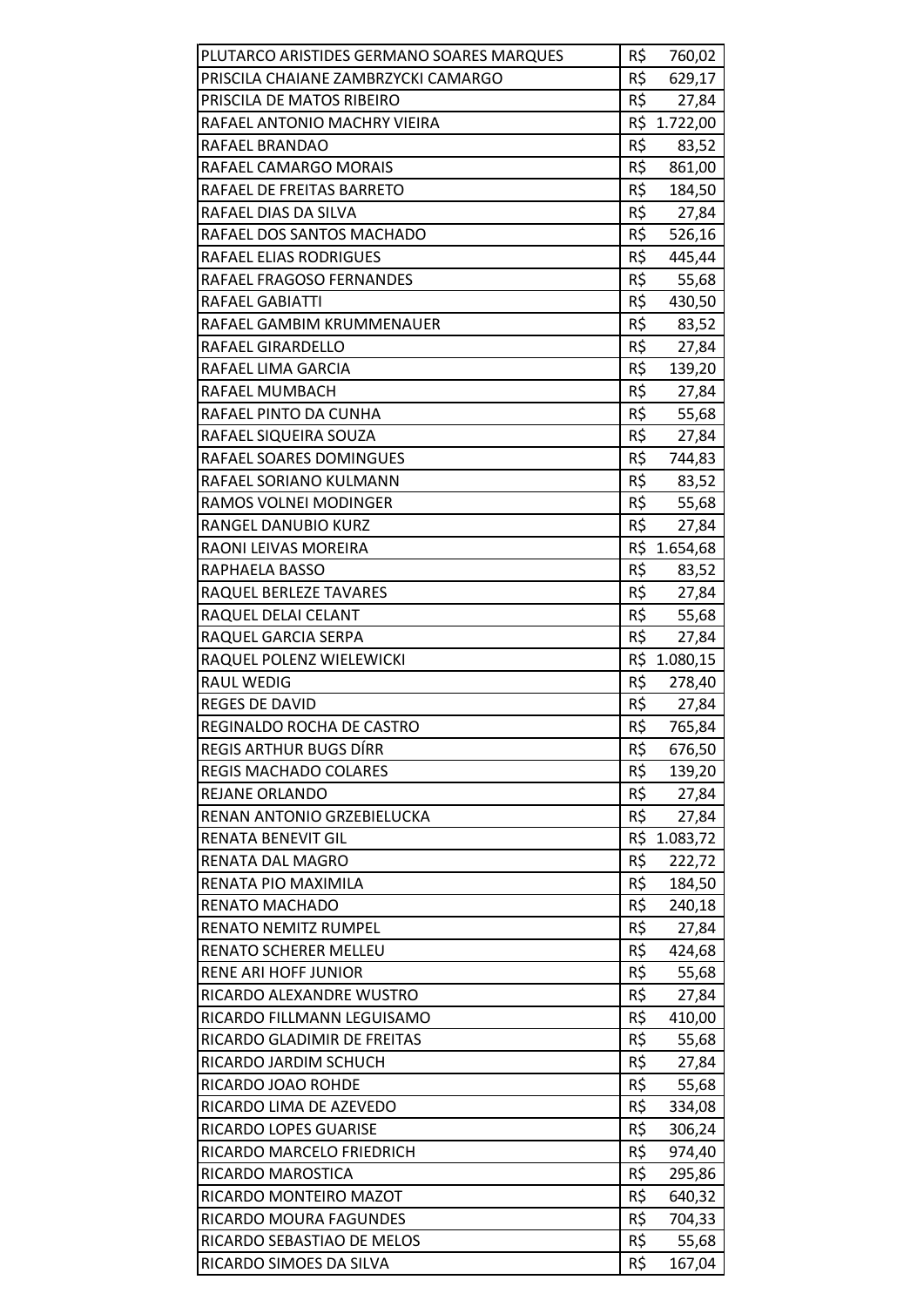| RICHARD LUIZ RODRIGUES LOPES          | R\$ | 167,04       |
|---------------------------------------|-----|--------------|
| RINALDO PEREIRA DE LIMA               | R\$ | 55,68        |
| RITA DE CASSIA DA ROCHA THOME DA CRUZ | R\$ | 184,50       |
| RITA DE CASSIA GOMES DE OLIVEIRA      | R\$ | 971,60       |
| RITA DE CASSIA PIRES KERSCHNER        | R\$ | 27,84        |
| RITIELI DOS SANTOS SOARES GUGEL       | R\$ | 27,84        |
| ROBERTA FALLER VIANNA                 | R\$ | 307,50       |
| ROBERTA MASLINKIEWICZ CORREA DA SILVA | R\$ | 240,18       |
| <b>ROBERTO ALFREDO RODRIGUES</b>      | R\$ | 27,84        |
| ROBERTO CARLOS TEIXEIRA DE OLIVEIRA   | R\$ | 27,84        |
| ROBERTO DE SOUZA BOESE                | R\$ | 150,84       |
| ROBERTO MARQUES PARAHYBA              | R\$ | 281,18       |
| ROBERTO MARTINS DA COSTA              | R\$ | 27,84        |
| <b>ROBERTO PERIN</b>                  | R\$ | 111,36       |
| ROBERTO PINTO DA SILVA                |     | R\$ 1.470,18 |
| ROBERTO PINTO DE MATTOS               | R\$ | 27,84        |
| <b>ROBERTO SIDINEI JUNG</b>           | R\$ | 139,20       |
| ROBERTO SILVEIRA DE BORBA             |     | R\$ 1.599,00 |
| ROBINSON LUIS STURMER                 | R\$ | 883,02       |
| ROBISON BODE TEIXEIRA                 |     | R\$ 1.660,50 |
| ROBSON ALEXANDRE BRENZINK             | R\$ | 27,84        |
| ROBSON COSTA BOLESTA                  | R\$ | 704,33       |
| ROBSON DA SILVA RESENDE               | R\$ | 281,18       |
| <b>ROBSON MORAES MEIRELES</b>         | R\$ | 27,84        |
| RODINEI COSTA VITORIA                 |     | R\$ 1.329,72 |
| RODOLFO FUCHS DOS SANTOS              | R\$ | 417,60       |
| RODRIGO ALEXANDRE MAESTRI COLLARES    | R\$ | 278,40       |
| RODRIGO BRITTES DA SILVEIRA           | R\$ | 417,60       |
| RODRIGO DA SILVA MIRANDA              |     | R\$ 1.162,68 |
| RODRIGO DE TOLEDO                     | R\$ | 194,88       |
| RODRIGO DO CARMO DE ALMEIDA           | R\$ | 553,50       |
| <b>RODRIGO GIOVENARDI</b>             | R\$ | 55,68        |
| RODRIGO GUILHERME BECKER RAMOS        | R\$ | 27,84        |
| RODRIGO JOSE GOMES                    | R\$ | 861,00       |
| RODRIGO KERSCHNER AMODEU              | R\$ | 27,84        |
| <b>RODRIGO KESSLER PONTES</b>         | R\$ | 27,84        |
| <b>RODRIGO LAUX TABBAL</b>            | R\$ | 27,84        |
| RODRIGO LUPIM FERNANDES               |     | R\$ 2.654,88 |
| RODRIGO MICK                          | R\$ | 83,52        |
| RODRIGO NOGUEIRA CORREA               | R\$ | 821,52       |
| RODRIGO QUINTANILHA SANTINI           | R\$ | 268,02       |
| RODRIGO SANCHOTENE THOMA              | R\$ | 27,84        |
| RODRIGO ZAGO RODRIGUES                | R\$ | 27,84        |
| RODRIGO ZORZETTO                      | R\$ | 55,68        |
| ROGER BLUHM DE OLIVEIRA               |     | R\$ 3.321,00 |
|                                       | R\$ |              |
| ROGER RODRIGO DE OLIVEIRA LOPES       |     | 1.777,68     |
| ROGERIO BATISTA DOS SANTOS            |     | R\$ 1.537,50 |
| <b>ROGERIO FERRARI</b>                | R\$ | 55,68        |
| ROGERIO FERREIRA DOS SANTOS SOUZA     | R\$ | 27,84        |
| ROGERIO HENRIQUE LOPES CORREA         | R\$ | 418,86       |
| ROGERIO LITAROVICZ MACEDO             | R\$ | 194,88       |
| ROGERIO LUCIO                         |     | R\$ 2.767,50 |
| ROGERIO MARTINS VARGAS                | R\$ | 139,20       |
| <b>ROGERIO NUNES LOPES</b>            | R\$ | 732,17       |
| ROMULO ADRIANO DA SILVA               | R\$ | 83,52        |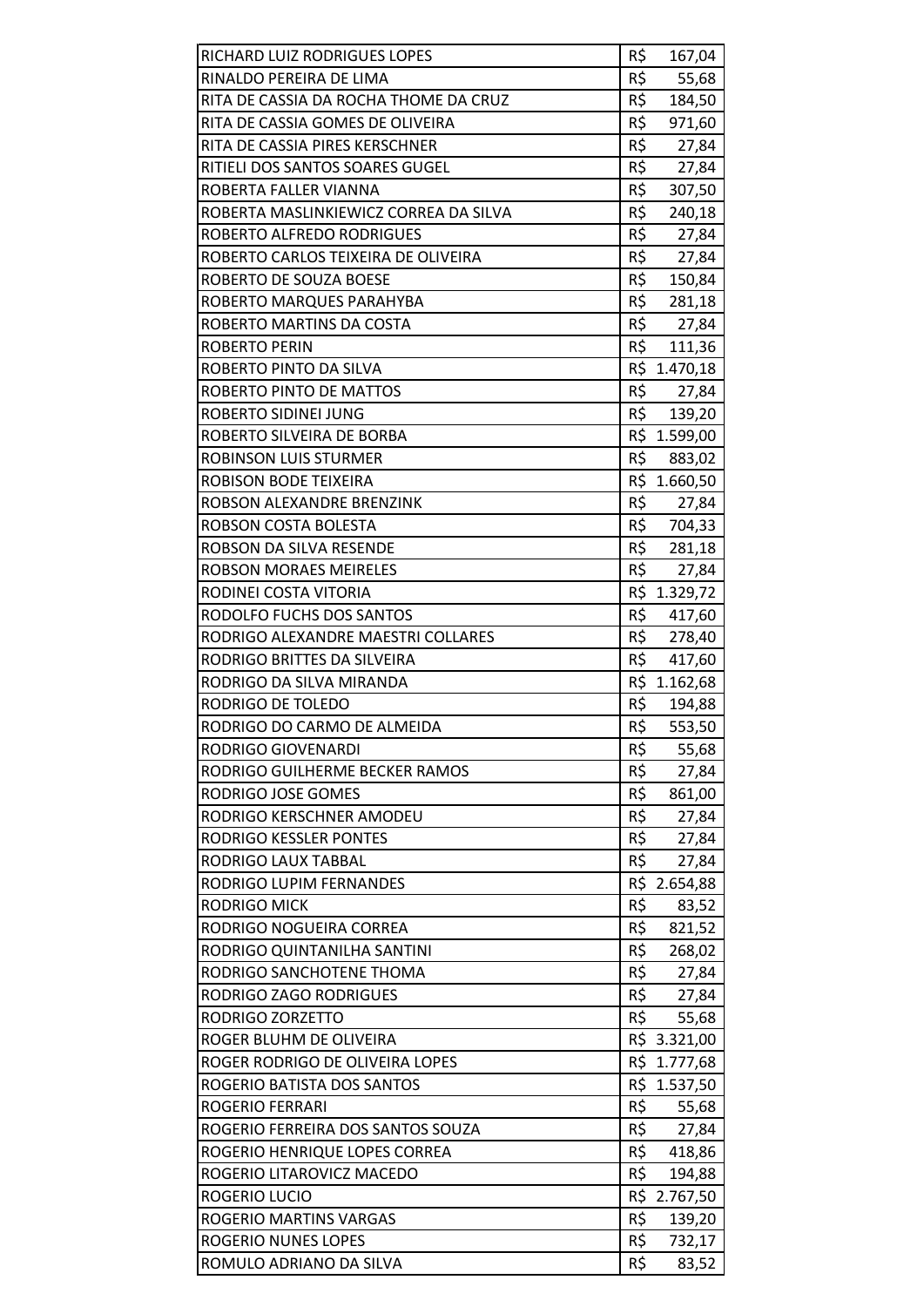| RONALDO COSTA DA SILVA             | R\$ | 27,84        |
|------------------------------------|-----|--------------|
| RONALDO KESSLER PONTES             | R\$ | 27,84        |
| RONALDO RODRIGUES DENGO            | R\$ | 225,50       |
| RONAN XAVIER COUTINHO              |     | R\$ 1.353,00 |
| RONEI ARLINDO LAUTHERT             | R\$ | 27,84        |
| RONEI BARREIRO FLORES              | R\$ | 363,18       |
| RONER LUIS DA SILVA FONTOURA       | R\$ | 492,00       |
| RONIE FINGER BARBOSA               | R\$ | 676,49       |
| RONISETE SCHERER DA SILVA          | R\$ | 676,49       |
| ROSANDRO DE ALMEIDA GARSKE         | R\$ | 458,34       |
| ROSANGELA CARRARO                  | R\$ | 55,68        |
| ROSANGELA FREITAS DOS SANTOS       | R\$ | 184,50       |
| ROSANGELA HARTMANN                 | R\$ | 55,68        |
| ROSELI DIAS PERALTA                | R\$ | 765,84       |
| ROSIANE LEAL SANTOS                | R\$ | 584,64       |
| <b>RUAN PATRICK MARTINS MORAES</b> | R\$ | 111,36       |
| RUBEM SILVESTRE SANTOS DA COSTA    | R\$ | 222,72       |
| <b>RUBEMAR MARTINS FARIA</b>       | R\$ | 27,84        |
| <b>RUBIMAR POST</b>                | R\$ | 27,84        |
| RUDIMAR BIESEKI                    | R\$ | 640,32       |
| RUDIMAR PEDROSO MACIEL             | R\$ | 83,52        |
| <b>RUDINEI POST</b>                |     | R\$ 1.196,34 |
| <b>RUDNEY CRACCO</b>               | R\$ | 407,22       |
| RUI LEANDRO VARGAS                 |     | R\$ 1.660,50 |
| RUI SIDNEI MOTTA CERVEIRA          | R\$ | 27,84        |
| SADI ANTONIO DAL PIVA              | R\$ | 501,12       |
| SADI ZIMMERMANN                    | R\$ | 55,68        |
| <b>SADY MOREIRA</b>                | R\$ | 167,04       |
| SAMANTA POPOW TAKIMI               | R\$ | 150,33       |
| SAMUEL DE SOUZA MATTIODA           | R\$ | 430,50       |
| SAMUEL DOS SANTOS MOREIRA          | R\$ | 55,68        |
| SANDRO ADRIANI CAMARGO             | R\$ | 212,34       |
| SANDRO ALEX GONCALVES VIEIRA       |     | R\$ 1.845,00 |
| SANDRO DA SILVA NEUMANN            |     | R\$ 1.107,00 |
| <b>SANDRO EMILIO RIFFEL</b>        |     | R\$ 1.107,00 |
| <b>SANDRO GEOVANI RADAELLI</b>     | R\$ | 184,50       |
| SANDRO GUIMARAES FORQUIM           | R\$ | 27,84        |
| <b>SANDRO JOCELITO KLEIN</b>       |     | R\$ 123,00   |
| SANDRO MARQUES DA SILVA            | R\$ | 222,72       |
| SANDRO ROGERIO BUZATA MACIEL       | R\$ | 553,50       |
| SARA BERENICE VIEIRA GRASSEL       | R\$ | 27,84        |
| SAULO CORTEZ DE ANDRADE            |     | R\$ 3.321,00 |
| SAULO RODRIGO GHYSIO SOUZA         | R\$ | 307,50       |
| <b>SAVIO FERNANDO SCHERER</b>      | R\$ | 936,15       |
| <b>SELVIO LOREGIAN</b>             | R\$ | 27,84        |
| SERGIO AUGUSTO PACHECO MENDES      |     | R\$ 2.056,83 |
| SERGIO AUGUSTO SILVA DE OLIVEIRA   | R\$ | 167,04       |
| SERGIO DA SILVA                    |     | R\$ 1.296,06 |
| SERGIO EDUARDO ROSSATO             | R\$ | 253,34       |
| <b>SERGIO JARDIM ALVES</b>         | R\$ | 27,84        |
| SERGIO JOSE STUDZINSKI             |     | R\$ 1.674,16 |
| <b>SERGIO LORENZI</b>              | R\$ | 27,84        |
| SERGIO LUIS DA ROCHA MONTEZANO     |     | R\$ 1.414,50 |
| SERGIO LUIS FRANKLIN WINTER        | R\$ | 27,84        |
| SERGIO LUIS OLIVEIRA DA ROSA       | R\$ | 222,72       |
|                                    |     |              |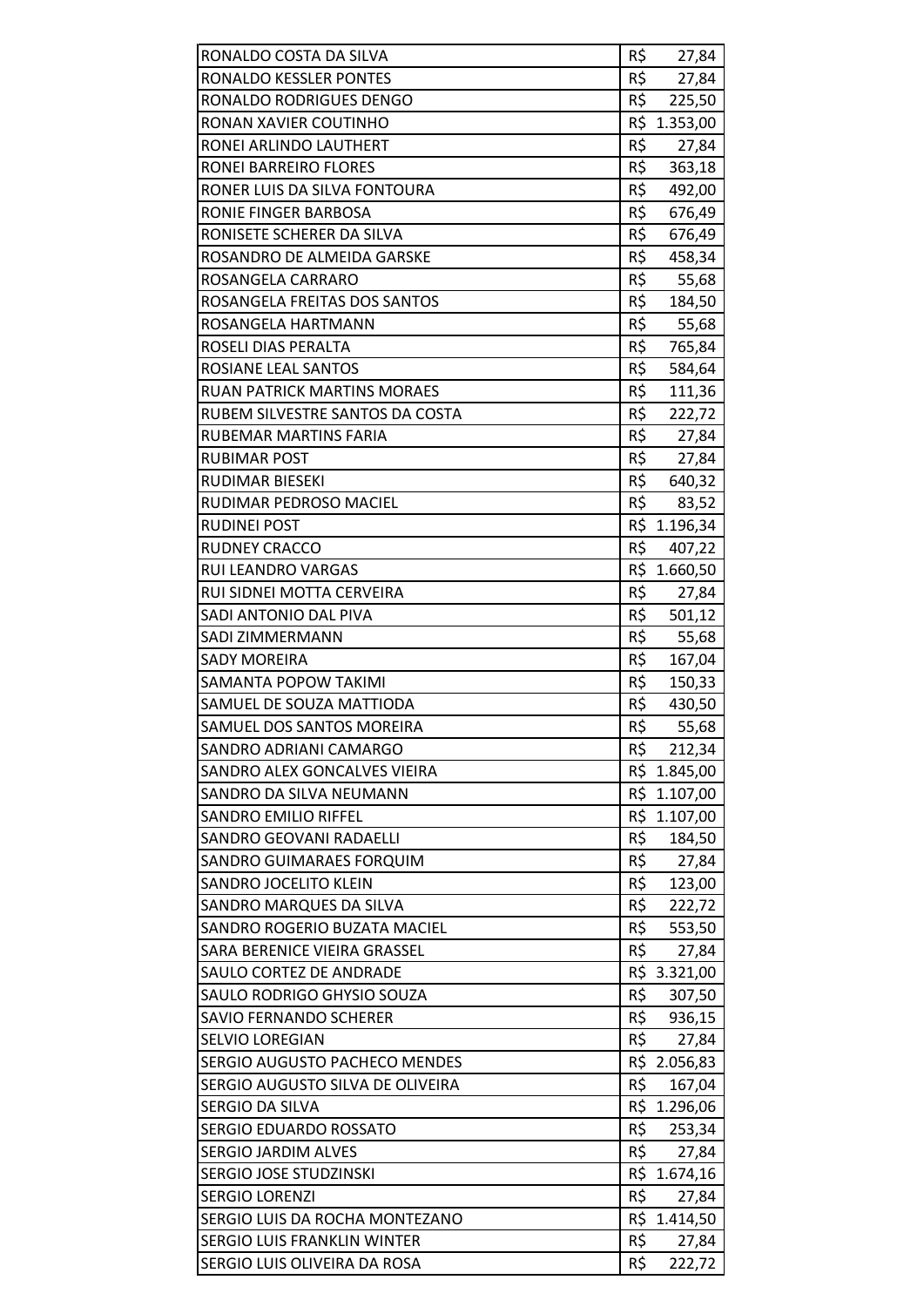| <b>SERGIO LUIZ MALLMANN</b>      | R\$ | 27,84        |
|----------------------------------|-----|--------------|
| <b>SERGIO ROCHA CORREA</b>       | R\$ | 445,44       |
| <b>SERGIO VALETA JUNIOR</b>      | R\$ | 556,80       |
| SHEILA DENISE SULZBACH           | R\$ | 615,00       |
| SIDINEI CANALLI                  | R\$ | 676,49       |
| SIDINEI LUIS CAYE                | R\$ | 526,16       |
| SIDNEI FAERMANN BARTH            | R\$ | 27,84        |
| SIDNEY RODRIGUES PEDROSO         | R\$ | 676,49       |
| <b>SILMAR KREMER</b>             |     | R\$ 3.813,00 |
| SILVANA FERRAZ MORAES            | R\$ | 27,84        |
| SILVANO PRATAVIERA               | R\$ | 55,68        |
| SILVANOR ANTONIO ONGARATTO       | R\$ | 27,84        |
| SILVIO GAVIAO                    | R\$ | 55,68        |
| SILVIO JOSE GABERT               | R\$ | 55,68        |
| SILVIO LUIZ MINELLA DE ALMEIDA   | R\$ | 361,92       |
| SILVIO SOUCHIE                   | R\$ | 55,68        |
| <b>SIMONE ALVES MENIN</b>        | R\$ | 27,84        |
| <b>SIMONE DAROS MORAIS</b>       | R\$ | 676,49       |
| SIMONE DUTRA OLIVEIRA KICHEL     | R\$ | 27,84        |
| SIMONE SCHIRMANN MARTINS         | R\$ | 676,49       |
| <b>SIMONE TROJAHN SCHERER</b>    | R\$ | 526,16       |
| <b>SINAIR CARGNINO</b>           | R\$ | 55,68        |
| SOLANGE BORGES PENA DE VARGAS    | R\$ | 83,52        |
| SOLENI MACHADO DE QUADROS        | R\$ | 776,72       |
| SONIA MARIA ESVAICER ARNOLDO     | R\$ | 27,84        |
| SONIA REGINA ROCHA ANTUNES WEDIG | R\$ | 111,36       |
| <b>STEPHAN HUND PRATES</b>       | R\$ | 417,60       |
| STIVEN RHEINLANDER BARROS LUSANI | R\$ | 212,34       |
| <b>SUZANA CARLINE SCHAEDLER</b>  | R\$ | 307,50       |
| <b>TACIANO CASTRO DUARTE</b>     | R\$ | 526,16       |
| <b>TADEU ANTONIO RORIG</b>       | R\$ | 55,68        |
| TAILIZE DE CARLI                 | R\$ | 3.013,50     |
| <b>TALES FALCAO GUEDES</b>       | R\$ | 111,36       |
| TANIA MALDOTTI                   | R\$ | 27,84        |
| TARCIZO CESAR BISPO              | R\$ | 83,52        |
| TATIANA CEZIMBRA DA COSTA        | R\$ | 492,00       |
| TEODORO ARTEMIO SZEWC            | R\$ | 27,84        |
| <b>TERESINHA MARIA STEFFEN</b>   | R\$ | 55,68        |
| THAIS CANTARELLI CASARIN         |     | R\$ 1.537,50 |
| THAISSA SILVA DOS SANTOS         | R\$ | 27,84        |
| THALES PAIRE PINHEIRO            | R\$ | 526,16       |
| THIAGO DAMASCENO ROSA            | R\$ | 194,88       |
| THIAGO DE HERMANN PRESTES        | R\$ | 55,68        |
| THIAGO FELIPE HERMANN            | R\$ | 417,60       |
| THIAGO PINTO DA CUNHA            |     | R\$ 2.107,20 |
| THIAGO PRATES COVALESKY          | R\$ | 27,84        |
| THIAGO SILVA DOS ANJOS           | R\$ | 27,84        |
| THIAGO VILANOVA                  | R\$ | 806,33       |
| THIANE ALVES BARCELLOS           | R\$ | 1.510,15     |
| THONI UILSON FOCKING             | R\$ | 27,84        |
| THYAGO BITENCOURT MILIONI        | R\$ | 27,84        |
| TIAGO AMARAL KELBOUSCAS          | R\$ | 369,00       |
| <b>TIAGO ANTONIO FAINELLO</b>    | R\$ | 167,04       |
| <b>TIAGO BOHN HEINECK</b>        | R\$ | 184,50       |
| TIAGO BORGES SILVA               | R\$ | 55,68        |
|                                  |     |              |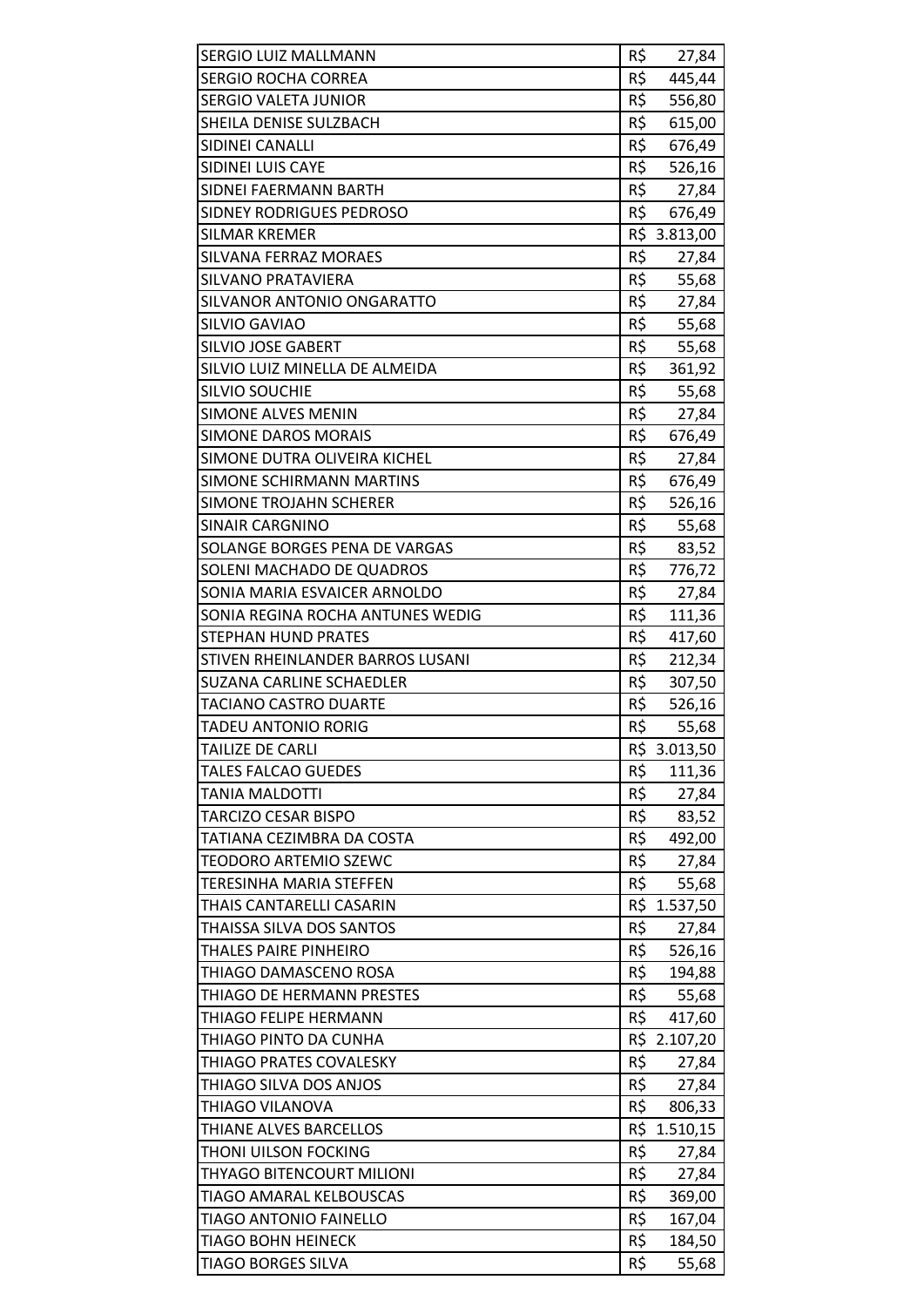| TIAGO CHIAPINOTTO DA SILVA            |     | R\$ 2.214,00 |
|---------------------------------------|-----|--------------|
| TIAGO CORREA DE FRAGA                 | R\$ | 27,84        |
| <b>TIAGO DA SILVA</b>                 | R\$ | 2.521,50     |
| TIAGO DA SILVA PACHECO                | R\$ | 111,36       |
| TIAGO LEMOS DA SILVA                  | R\$ | 334,08       |
| TIAGO LUIS MEDINA                     | R\$ | 668,16       |
| <b>TIAGO MORAES DELLANHESE</b>        | R\$ | 711,17       |
| TIAGO PERES DA SILVA                  | R\$ | 581,34       |
| TIAGO PICH GARCIA                     | R\$ | 676,50       |
| TIAGO ROSA DOS SANTOS SCHARDOSIM      | R\$ | 55,68        |
| TIAGO SCHNORNBERGER                   | R\$ | 560,33       |
| TUANE DE ALMEIDA PEREIRA              | R\$ | 83,52        |
| <b>UBAIAR BARBOSA ALVES</b>           | R\$ | 55,68        |
| UBIRAJARA JUSTO MENDONCA              | R\$ | 83,52        |
| <b>UBIRATAN DA CUNHA GUILHERME</b>    | R\$ | 27,84        |
| <b>UGLAIR MORAES MACHADO</b>          | R\$ | 250,56       |
| ULISSES DA SILVEIRA CARVALHO          | R\$ | 27,84        |
| <b>VAGNER AUGUSTO DA SILVA</b>        | R\$ | 676,49       |
| <b>VAGNER CARRIR DE LEMOS</b>         |     | R\$ 1.783,49 |
| VAGNER EICH DA SILVA                  | R\$ | 27,84        |
| VAGNER FLORENTINO SILVA FERREIRA      | R\$ | 553,50       |
| VAGNER FRANCISCO DE AZEVEDO           | R\$ | 445,44       |
| <b>VAGNER MACHADO DE FREITAS</b>      | R\$ | 676,49       |
| VAINER DE BARROS ASEVEDO              | R\$ | 225,50       |
| <b>VALDAIR PASTORIO</b>               |     | R\$ 1.107,00 |
| <b>VALDAIR VIEGAS FERREIRA</b>        | R\$ | 1.593,18     |
| <b>VALDECI ADILIO PACHECO</b>         | R\$ | 27,84        |
| VALDECI SIDNEI BARBOSA                | R\$ | 1.197,12     |
| <b>VALDEMIR ATHANAZIO</b>             | R\$ | 519,84       |
| <b>VALDEMIR VIERA</b>                 | R\$ | 111,36       |
| VALDENI ARIOVALDO LACERDA DE QUADROS  | R\$ | 222,72       |
| <b>VALDERI MARCOLIN</b>               | R\$ | 55,68        |
| VALDIR BALTAZAR FIGUEIREDO DOS SANTOS | R\$ | 27,84        |
| <b>VALDIR DEFAVERI</b>                | R\$ | 27,84        |
| <b>VALDIR GRAEFF</b>                  | R\$ | 27,84        |
| VALDIR LUIS ARGENTA                   | R\$ | 27,84        |
| <b>VALDIR PEREIRA</b>                 | R\$ | 738,00       |
| <b>VALDIR SCHMITT</b>                 | R\$ | 27,84        |
| <b>VALDUIR TAMIOSSO BUENO</b>         | R\$ | 918,72       |
| <b>VALERIO MOREIRA DOS SANTOS</b>     | R\$ | 111,36       |
| <b>VALMIR ANDRE LUDWIG</b>            | R\$ | 27,84        |
| <b>VALMIR BORGES SOARES</b>           | R\$ | 1.107,00     |
| <b>VALMIR DOS SANTOS FERREIRA</b>     | R\$ | 83,52        |
| <b>VALMIR JOSE GRAZZIOTIN</b>         | R\$ | 27,84        |
| <b>VALMOR WEIRICH</b>                 | R\$ | 83,52        |
| VALNERI ARAUJO DA SILVA JUNIOR        | R\$ | 616,52       |
| VALTER BARBOSA JUNIOR                 | R\$ | 334,08       |
| <b>VANDER BERNARDI</b>                | R\$ | 55,68        |
| <b>VANDERLEI HERPICH</b>              | R\$ | 27,84        |
| <b>VANDERLEI JOSE PERIN</b>           | R\$ | 111,36       |
| <b>VANDERLEI LOPES DIAS</b>           | R\$ | 83,52        |
| <b>VANDERSON RACTZ BORGES</b>         | R\$ | 676,49       |
| VANESSA DA COSTA VIEIRA KLUSENER      | R\$ | 184,50       |
| VANESSA DA GRACA                      | R\$ | 83,52        |
| VANESSA DE OLIVEIRA RODRIGUES         | R\$ | 194,88       |